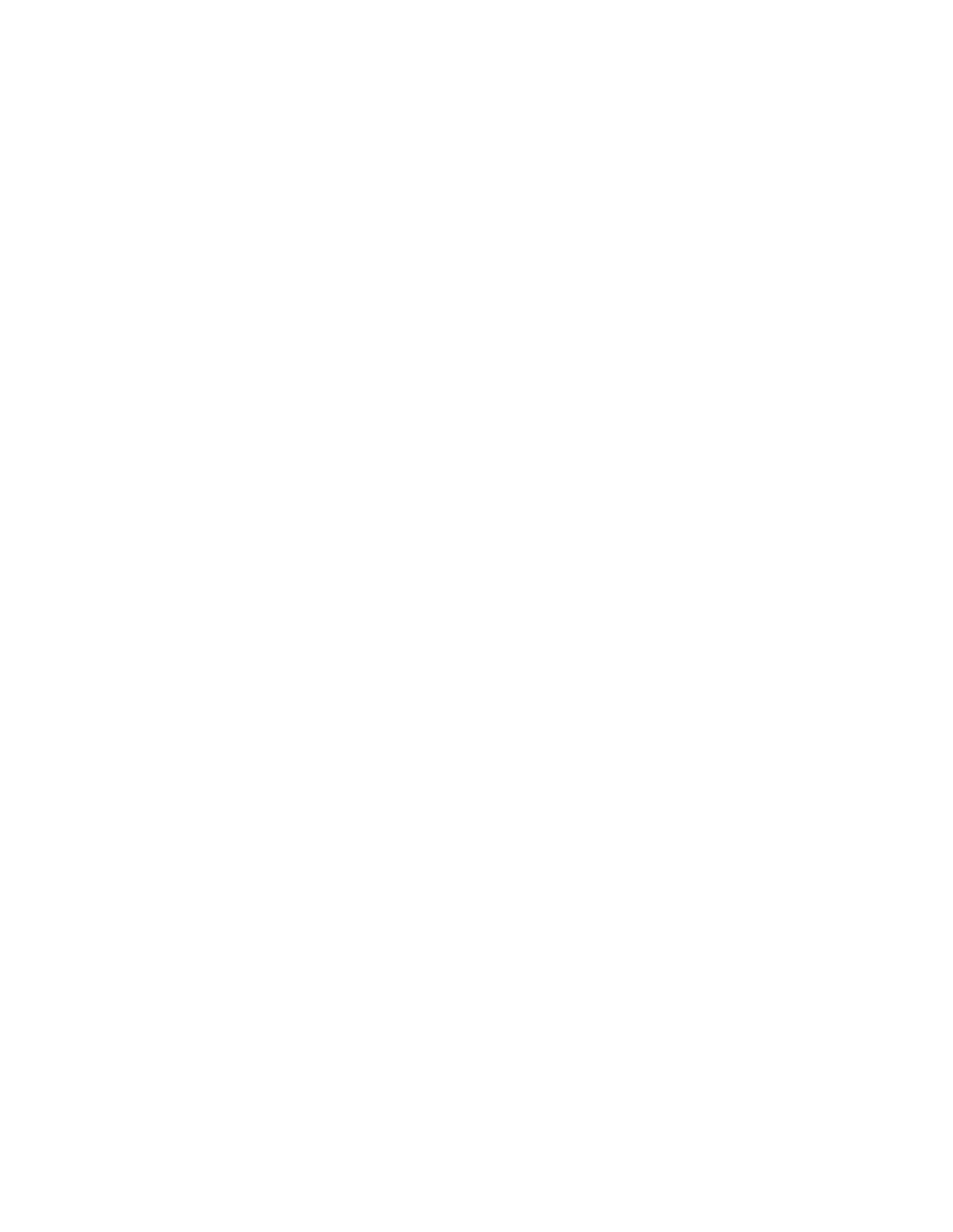# **CONTENTS**

| <b>INTRODUCTION</b>                                                                                                                                                                                                                                                                                                                                                                                                                                                                                                                                                                                                                                                                                                                                                                                                                                                                                                    | 1                                                                                                                                                                           |
|------------------------------------------------------------------------------------------------------------------------------------------------------------------------------------------------------------------------------------------------------------------------------------------------------------------------------------------------------------------------------------------------------------------------------------------------------------------------------------------------------------------------------------------------------------------------------------------------------------------------------------------------------------------------------------------------------------------------------------------------------------------------------------------------------------------------------------------------------------------------------------------------------------------------|-----------------------------------------------------------------------------------------------------------------------------------------------------------------------------|
| <b>PREAMBLE</b>                                                                                                                                                                                                                                                                                                                                                                                                                                                                                                                                                                                                                                                                                                                                                                                                                                                                                                        | $\overline{2}$                                                                                                                                                              |
| <b>INTERPRETATION</b><br>Section 1: Purpose<br>Section 2: Definitions<br>"accessibility"<br>"agency"<br>"barrier"<br>"disability"<br>"employees of the Government of Ontario"<br>"Government of Ontario"<br>"ministry"<br>"Ontario Government publication"<br>"organization"<br>"Scheduled organization"<br>Section 3(1): Recognition of existing legal obligations<br>Section 3 (2): Human Rights Code not limited                                                                                                                                                                                                                                                                                                                                                                                                                                                                                                    | $\overline{2}$<br>$\frac{2}{3}$<br>$\begin{array}{c} 3 \\ 3 \\ 3 \end{array}$<br>$\overline{\mathbf{4}}$<br>5<br>5<br>5<br>6<br>6<br>6<br>6<br>$\overline{7}$               |
| <b>DUTIES OF THE GOVERNMENT OF ONTARIO</b><br>Section 4(1): Government buildings, structures and premises<br>Section 4(2): Level of Accessibility<br>Section 4(3): Different requirements<br>Section 4(4): Duty to comply<br>Section 4(5): New Leases<br>Section 4(6): Not regulations<br>Section 5: Government goods and services<br>Section 6: Government Internet sites<br>Section 7: Government publications<br>Section 8(1): Government employees<br>Section 8(2): Applicants for employment<br>Section 8(3): Training<br>Section 8(4): Information<br>Section 8(5): Reimbursement of possible expenses<br>Section 8(6): Amount of reimbursement<br>Section 9(1): Government-funded capital programs<br>Section 9(2): Same, other projects<br>Section 10(1): Ministry accessibility plans<br>Section 10(2): Contents<br>Section 10(3): Same<br>Section 10(4): Availability to the public<br>Section 10: Additions | 7<br>$\overline{7}$<br>$\boldsymbol{9}$<br>9<br>10<br>10<br>10<br>11<br>12<br>12 <sub>2</sub><br>13<br>14<br>14<br>14<br>15<br>15<br>15<br>16<br>16<br>17<br>17<br>18<br>19 |
| <b>DUTIES OF MUNICIPALITIES</b><br>Section 11(1): Municipal accessibility plans<br>Section 11(2): Contents<br>Section 11(3): Same                                                                                                                                                                                                                                                                                                                                                                                                                                                                                                                                                                                                                                                                                                                                                                                      | 19<br>19<br>21<br>21                                                                                                                                                        |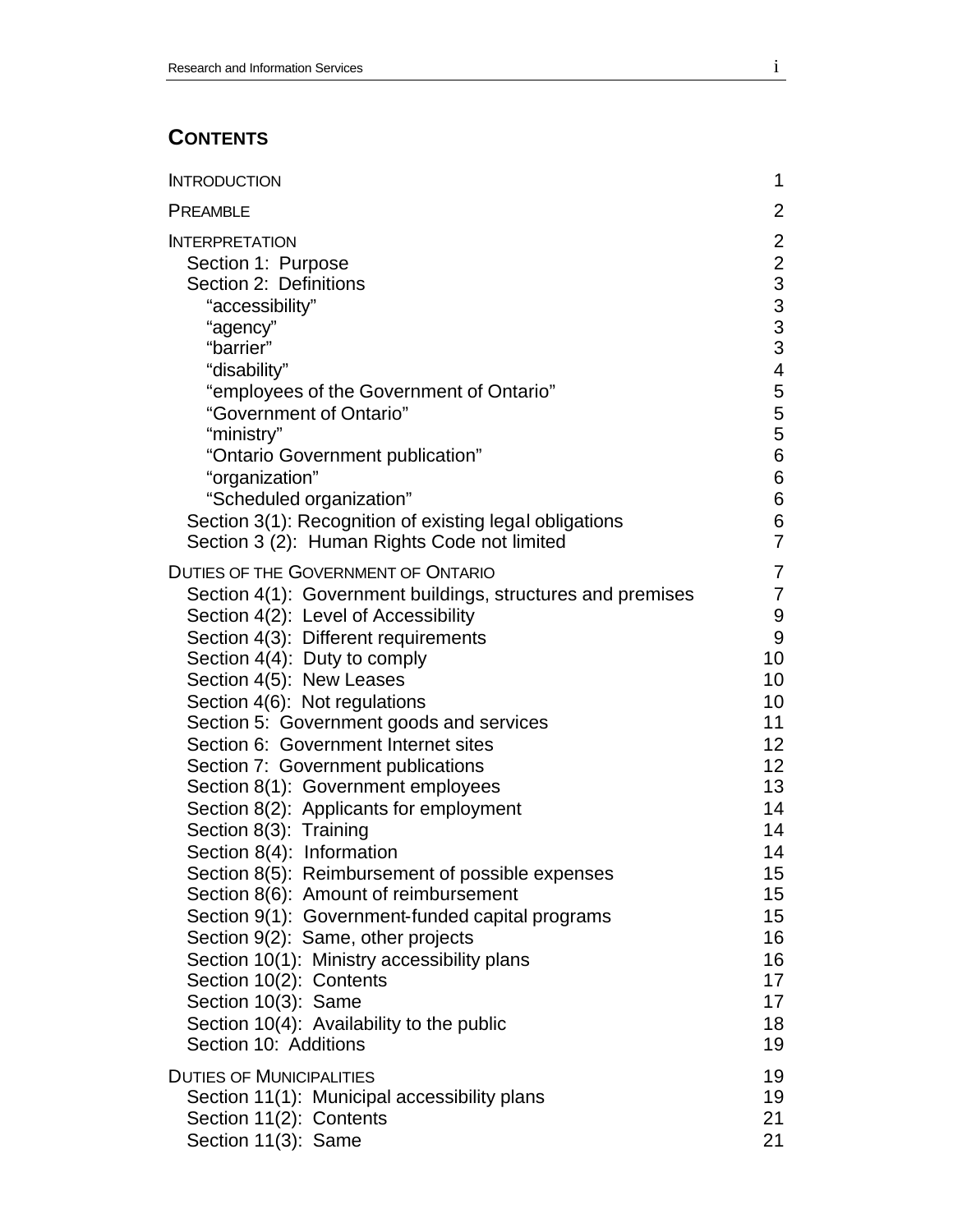| Section 11(4): Availability to the public                      | 21 |
|----------------------------------------------------------------|----|
| Section 12(1): Accessibility advisory committees               | 21 |
| Section 12(2): Duty of council                                 | 23 |
| Section 12(3): Functions                                       | 24 |
| Section 12(4): Public Consultation                             | 25 |
| Section 13: Municipal goods and services                       | 25 |
| <b>DUTIES OF OTHER ORGANIZATIONS, AGENCIES AND PERSONS</b>     | 25 |
| Section 14(1): Public transportation organizations             | 26 |
| Section 14(2): Contents                                        | 27 |
| Section 14(3): Same                                            | 27 |
| Section 14(4): Availability to the public                      | 27 |
| Section 15(1): Scheduled organizations                         | 27 |
| Section 15(2): Contents                                        | 28 |
| Section 15(3): Same                                            | 28 |
| Section 15(4): Availability to the Public                      | 28 |
| Section 15: Additions                                          | 28 |
| Section 16(1): Agencies                                        | 29 |
| Section 16(2): Contents                                        | 29 |
| <b>GENERAL</b>                                                 | 29 |
| Section 17(1): Joint accessibility plans                       | 29 |
| Section 17(2): No individual plans                             | 30 |
| Section 17: Addition                                           | 30 |
| Section 18(1): Guidelines for accessibility plans and policies | 30 |
| Section 18(2): Exemptions                                      | 31 |
| Section 19(1): Accessibility Advisory Council of Ontario       | 31 |
| Section 19(2): Members                                         | 32 |
| Section 19(3): Remuneration and Expenses                       | 33 |
| Section 19(4): Duties                                          | 33 |
| Section 19(5): Reports                                         | 35 |
| Section 19(6): Public Consultation                             | 36 |
| Section 20(1): Accessibility Directorate of Ontario            | 36 |
| Section 20(2): Duties                                          | 37 |
| Section 21: Review of Act                                      | 38 |
| Section 22: Regulations                                        | 38 |
| Section $22(1)(a)$                                             | 40 |
| Section 22(1)(b)                                               | 40 |
| Section $22(1)(e)$                                             | 41 |
| Section $22(1)(f)$                                             | 41 |
| Section $22(1)(h)$                                             | 41 |
| Section 22(1)(i)                                               | 41 |
| Section $22(1)(j)$                                             | 42 |
| <b>COMPLEMENTARY AMENDMENTS</b>                                | 42 |
| Section 23: Election Act                                       | 42 |
| Section 25: Highway Traffic Act                                | 42 |
| Section 27: Legislative Assembly Act                           | 43 |
| Section 28: Municipal Act                                      | 43 |
| Section 29: Municipal Elections Act                            | 44 |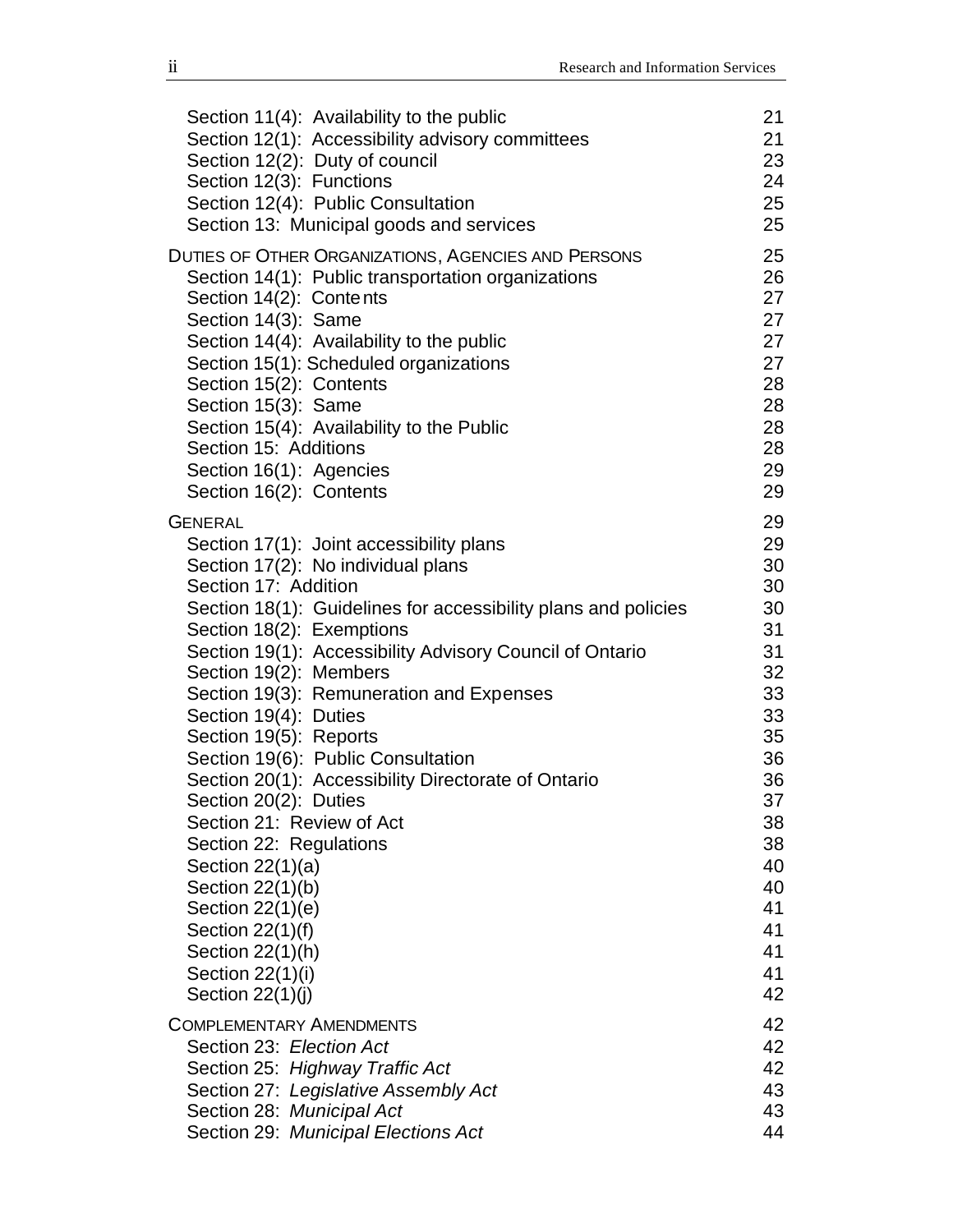| <b>GENERAL RECOMMENDATIONS</b>                             | 44 |
|------------------------------------------------------------|----|
| Support for Bill                                           | 44 |
| Opposition to Bill                                         | 45 |
| <b>Accommodating Different Disabilities</b>                | 45 |
| (Dimitrie, Warren)Barrier-Free Communities                 | 45 |
| <b>Barriers to Employment</b>                              | 45 |
| <b>Children with Disabilities</b>                          | 45 |
| <b>Compliance and Enforcement</b>                          | 46 |
| Human Rights Commission                                    | 47 |
| Consultation                                               | 48 |
| Coverage                                                   | 49 |
| <b>Encouraging Private Sector Participation</b>            | 50 |
| Funding                                                    | 51 |
| Language of Bill                                           | 52 |
| Length of Legislative Debate and Public Hearings           | 52 |
| Northern Issues                                            | 53 |
| Organizations/Facilities Serving Persons with Disabilities | 53 |
| <b>Prevention of New Barriers</b>                          | 53 |
| <b>Public Awareness and Education</b>                      | 54 |
| <b>Review Process</b>                                      | 54 |
| Role of the Federal Government                             | 55 |
| Services for those with Psychiatric Disabilities           | 55 |
| <b>Timelines</b>                                           | 55 |
| <b>Workplace Accommodation</b>                             | 56 |
| <b>WITNESSES AND WRITTEN SUBMISSIONS</b>                   | 57 |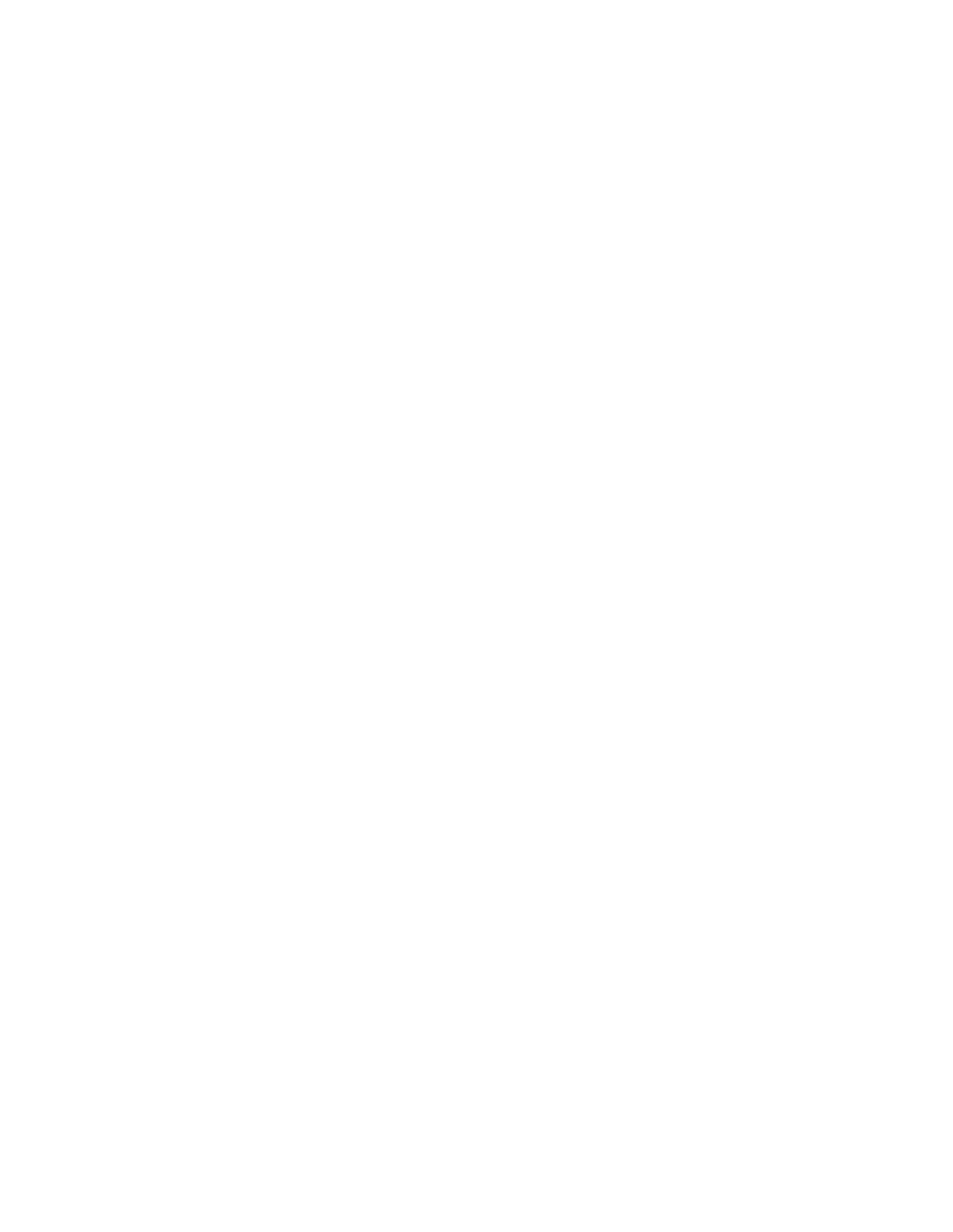# **INTRODUCTION**

 $\overline{a}$ 

This document summarizes the presentations made to the Standing Committee on Finance and Economic Affairs during its hearings on Bill 125, the *Ontarians with Disabilities Act*, in Ottawa, Windsor,<sup>∗</sup> Toronto, Thunder Bay, and Sudbury,on November 30 and December 3 to 7, 2001. (*Hansard* was unavailable for any of the days of hearings.)

The summary is intended as a working document to aid Members in their clauseby-clause consideration of the Bill. It is neither a complete historical record of all the evidence set before the Committee nor a comprehensive review of the arguments made by witnesses. Comments have been abbreviated and arguments summarized. Submissions expressing similar points of view have sometimes been collapsed into one recommendation. For a full account of the evidence presented to the Committee, reference should be made to *Hansard* and to the briefs.

Witnesses and those who made written submissions received by the Legislative Library by December 7, 2001 are identified by abbreviations or surnames, an alphabetical list of which appears at the end of the document.

Please note that the National Federation for the Blind (NFB) and the Canadian Council for the Blind, Ontario Division (CCB-OD) both endorse the amendments put forward by the Ontarians with Disabilities Act Committee (ODAC), "in particular as they pertain to the development of regulations, standards, clarifications, and additions, … , in most respects." The Canadian Mental Health Association, Ontario Division (CMHA-OD) supports those ODAC recommendations that will clarify the language and create clear obligations that apply across all sectors.

<sup>∗</sup> The presentation of the Windsor-Essex Bilingual Legal Clinic has not been included as no brief was available.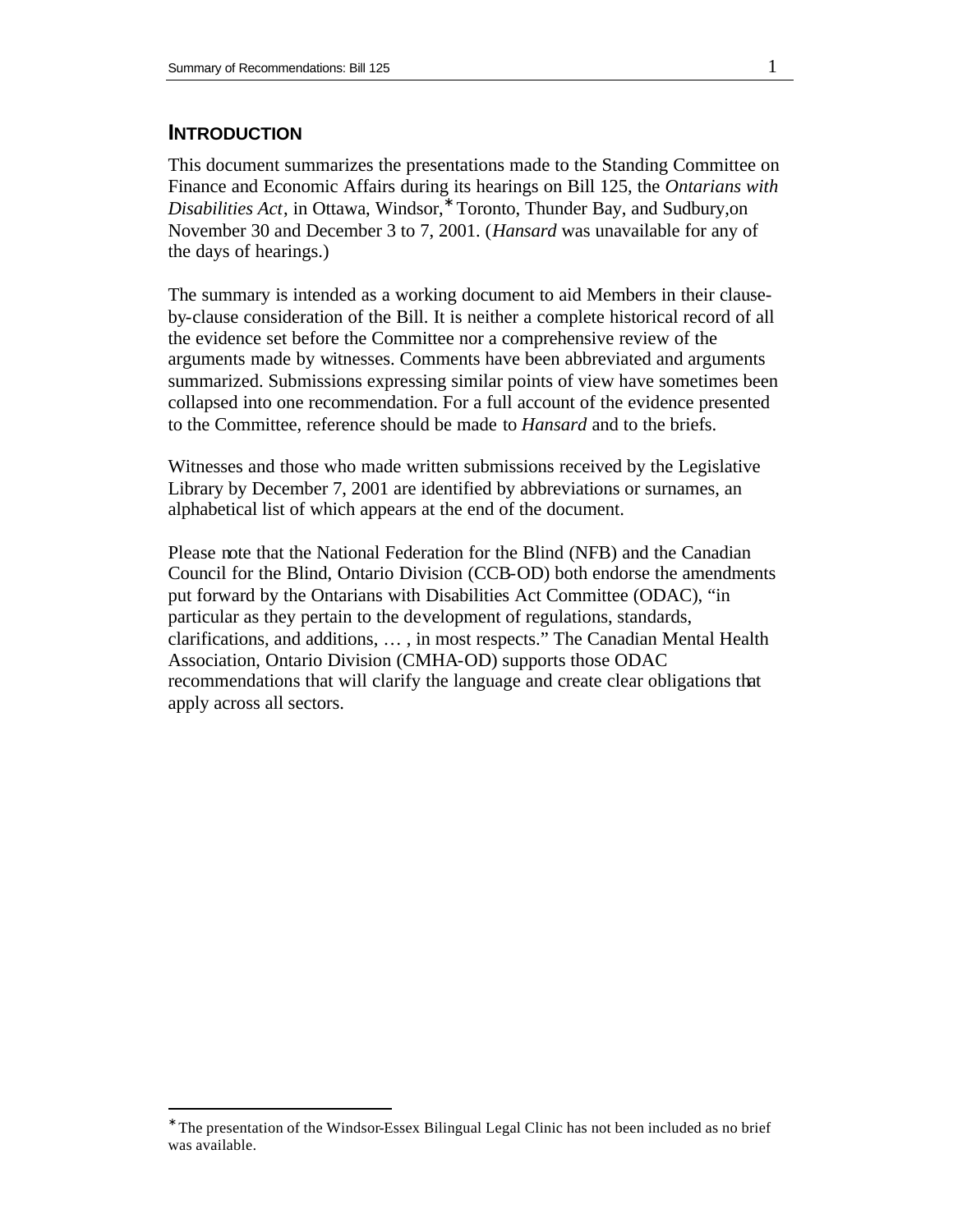# **PREAMBLE**

Include as goals the 11 principles set out by the Ontarians with Disabilities Committee.

(OBIA, OBIA-SD)

#### **INTERPRETATION**

#### **Section 1: Purpose**

Replace with:

The purpose of this Act is to achieve a barrier-free Ontario for persons with disabilities through the identification and removal of existing barriers and the prevention of new barriers which prevent persons with disabilities from fully participating in all aspects of life in Ontario and to ensure that they play a central role in the mechanisms established to achieve this goal.

(ODAC, CNIB-OB, DAP, Warren, MacGregor, WACRiback, CAMH, TBDIW, HAGI, Dube, CHS-OD, CHS-WR)

The stated purpose should be the removal of all barriers for persons with disabilities in Ontario to enable full participation. While this aim cannot be achieved overnight and will require a long-term commitment from all sectors, it remains the ultimate goal.

(CNIB-CK, CNIB-OD, CNIB-TB)

State that a purpose of the Act is the achievement of a barrier-free Ontario.

(CHS-OD, CHS-WR, CTCAC)

Establish barrier removal and prevention as the goal of the legislation. The plans are the mechanism for achieving that goal, not the ends in and of themselves.

(CMHA-OD, Riback)

Widen to better capture the intent of *Ontario's Vision for Persons with Disabilities*. More inclusive language would be the following:

The purpose of this Act is to achieve a barrier-free Ontario for persons with disabilities through the identification and removal of existing barriers and the prevention of new barriers with the significant involvement of persons with disabilities.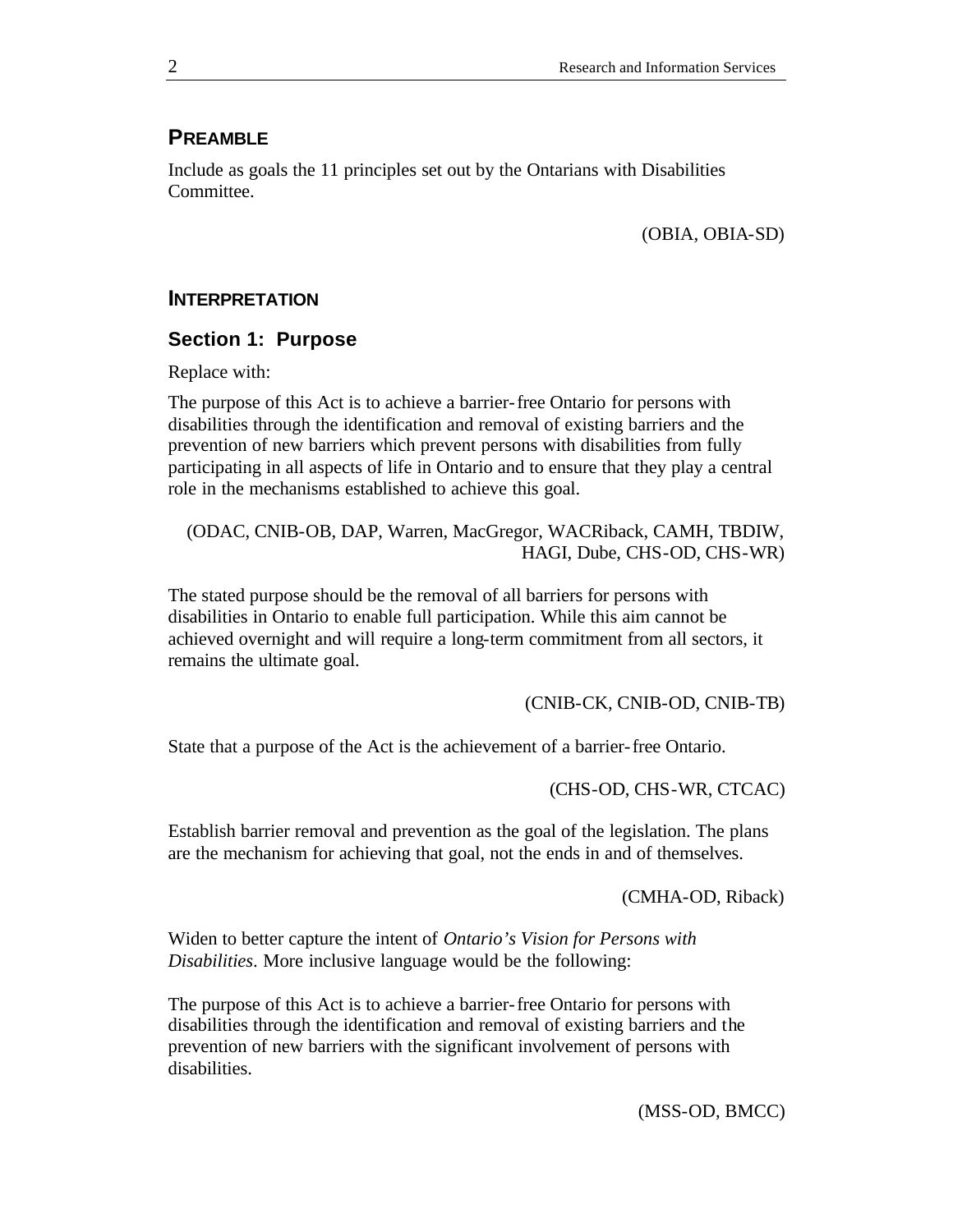The wording is acceptable as long as "improve" is the equivalent of "provide."

(Bagga)

## **Section 2: Definitions**

*"accessibility"*

Strengthen the Bill by defining "accessibility."

*"agency"*

Clarify the term.

(Bagga)

(LOTF)

#### *"barrier"*

Replace with:

"barrier" means anything that prevents a person from fully participating in all aspects of society because of his or her disability. Without limiting the generality of the foregoing, a barrier can be a physical barrier, including architectural barriers, an information or communication barrier such as a method of communication, an attitudinal barrier and/or a technological barrier, and barriers can include a policy or practice.

## (ODAC, CNIB-OB, DAP, Warren, MacGregor, WAC, Bagga, OACL, Riback, TBDIW, HAGI, DWCCN, Dube, CHS-OD, CHS-WR)

Replace with:

"barrier" means anything that prevents a person with a disability from fully participating in all aspects of society because of his or her disability. Without limiting the generality of the foregoing, a barrier can be a physical barrier, an information or communication barrier, including a method of communication, an attitudinal barrier, a technological barrier, a policy or practice.

(CMHA-OD, Riback, CAMH)

Remove the phrase "not an obstacle for other persons" or the interpretation will allow for the exclusion of many significant barriers faced by persons with disabilities that others may also face.

(PUSH-NW)

Expand to include education, recreation, housing, public transportation, employment, and health services.

(BMCC)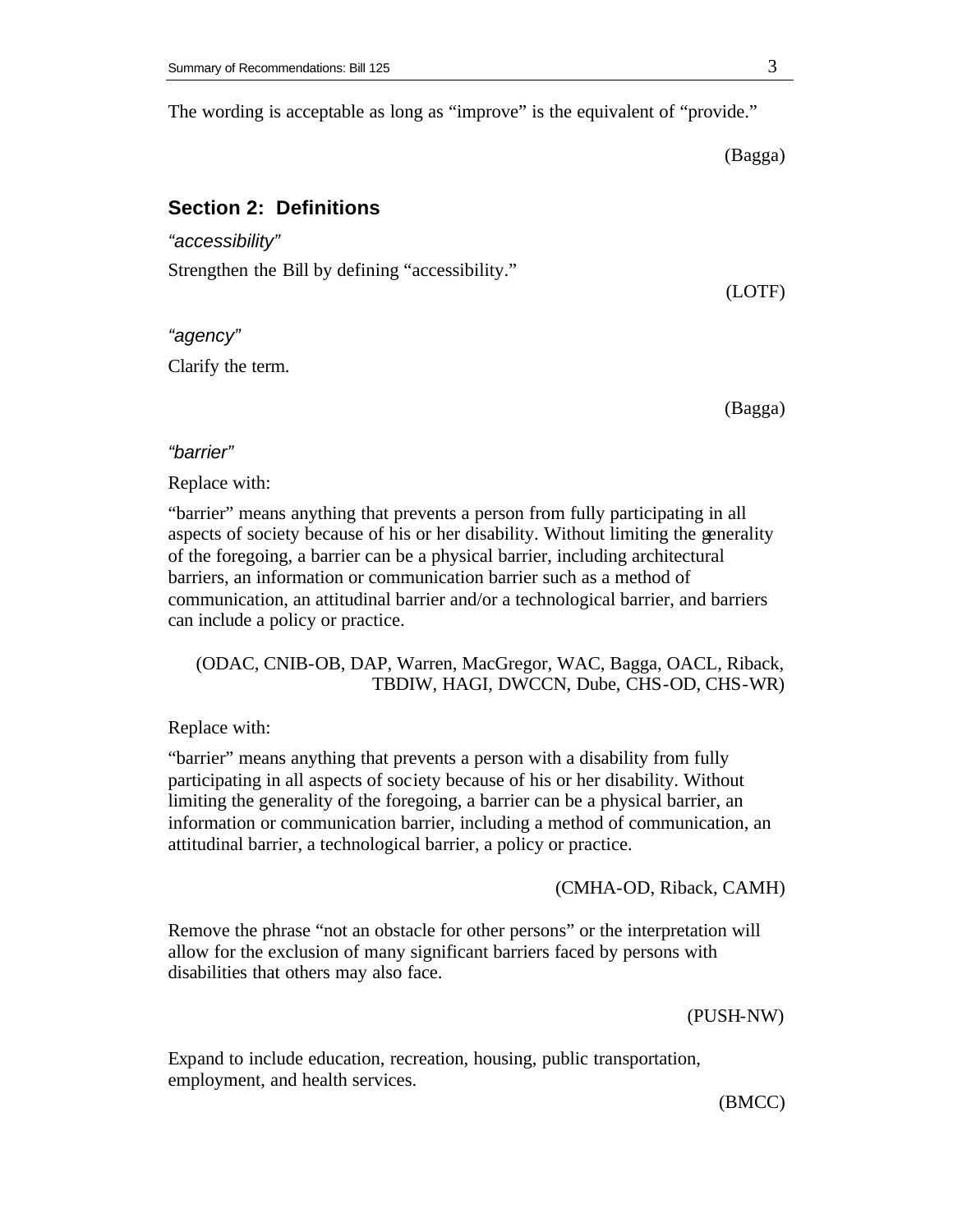Add financial and technical barriers. Physical barriers are important, but recognize that other types of barriers are of equal importance.

(SAODAC, Black, NEORAD)

#### *"disability"*

Amend to add environmental and chemical sensitivity, and brain injury:

(a) any degree of physical disability, infirmity, malformation or disfigurement, without limiting the generality of the foregoing, includes diabetes mellitus, epilepsy, any degree of paralysis, amputation, lack of physical co-ordination, blindness or visual impairment, deafness or hearing impediment, chemical and environmental sensitivities, muteness or speech impediment, or physical reliance on a guide dog or other animal or on a wheelchair or other remedial appliance or device;

- (b) an intellectual disability;
- $(c)$  (1) brain injury; ....

## (ODAC, CNIB-OB, DAP, Warren, MacGregor, WAC,OACL, Riback, TBDIW, DWCCN, Dube, HAGI, CHS-OD, CHS-WR)

#### Replace with:

"disability" means:

- (a) any degree of physical disability, infirmity, malformation or disfigurement and, without limiting the generality of the foregoing, includes diabetes mellitus, epilepsy, any degree of paralysis, amputation, lack of physical co-ordination, blindness or visual impairment, deafness or hearing impediment, muteness or speech impediment, or physical reliance on a guide dog or other animal or on a wheelchair or other remedial appliance or device;
- (b) intellectual disability;
- (c) same as Bill
- (c1). a brain injury
- (d) the total or partial loss of mental functions, or a mental disorder, impairment, condition, illness or disease that affects a person's thought processes, perception of reality, emotions or judgement or that results in altered behaviour;
- (e) same as Bill

and includes a disability that:

- (f) exists at present; or
- (g) previously existed but no longer exists; or
- (h) may exist in the future; or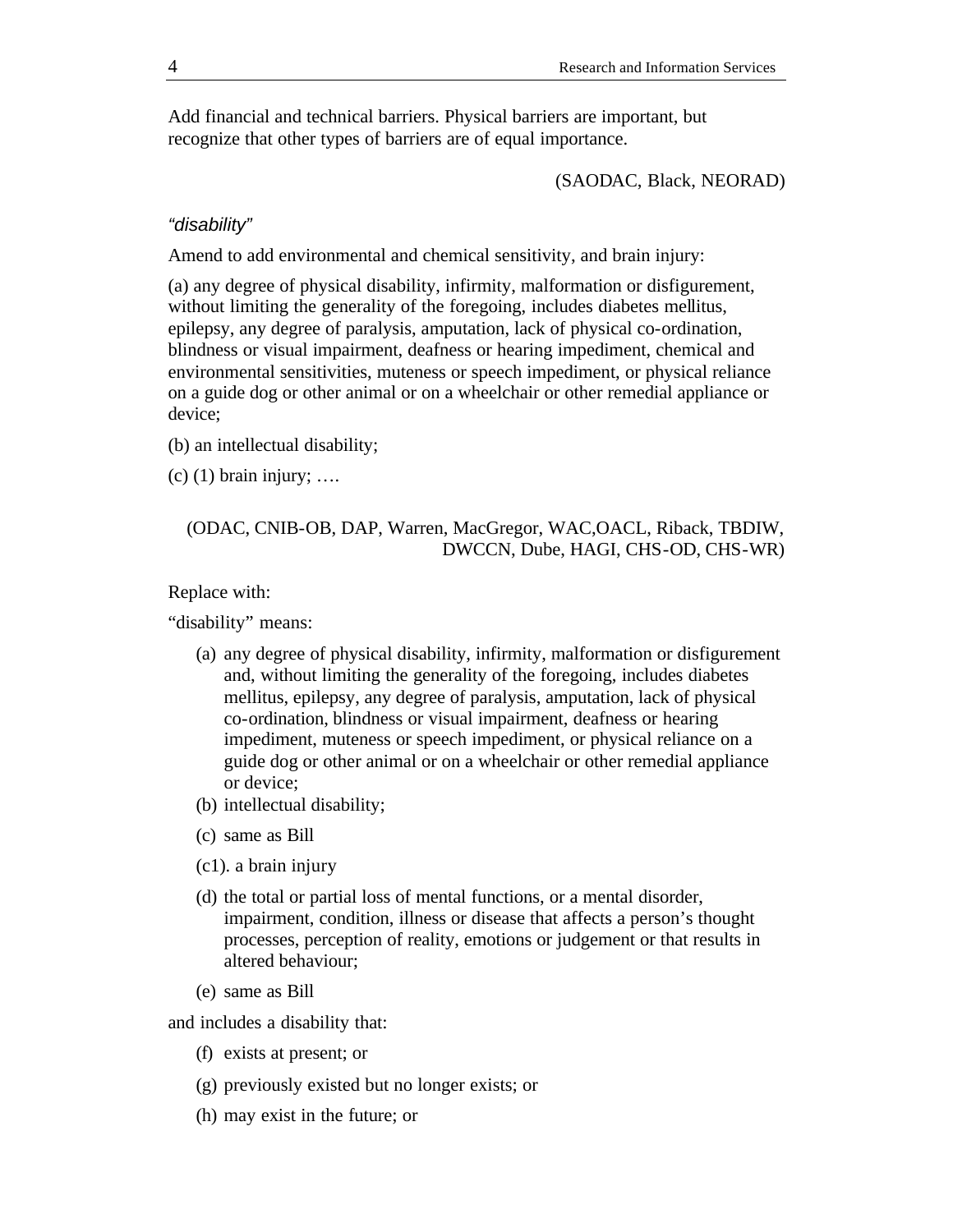(i) is imputed to a person.

(CMHA-OD, Riback, CAMH)

The definition must include brain injury.

#### (OBIA, OBIA-CK, OBIA-OC, OBIA-SD, OBIA-TB, BMCC)

All persons with disabilities, including those with developmental disabilities, must be protected.

(Germain)

Use generic terms rather than naming specific diseases.

(MSS-OC)

Add "any combination of items a) to e)."

(Bagga)

#### *"employees of the Government of Ontario"*

Add:

For the purposes of this Act, any reference to "employees of the Government of Ontario" also includes consultants, agents or contractors or anyone else doing work with or for the Ontario Government in order to ensure that all persons paid with government funds for their work or services are covered by this legislation.

(ODAC, CNIB-OB, DAP, Warren, MacGregor, WAC, Riback, Dube, TBDIW, DWCCN, CHS-OD, CHS-WR)

#### *"Government of Ontario"*

Amend to include "the Legislature and Legislative Assembly of Ontario and its officers."

(ODAC, CNIB-OB, DAP, Warren, MacGregor, WAC, Riback, HAGI, TBDIW, DWCCN, Dube, CHS-OD, CHS-WR)

## *"ministry"*

Amend to read:

"ministry" means a ministry of the Government of Ontario and includes any other organization that the regulations designate as a ministry for the purposes of this Act, but does not include an organization.

> (ODAC, CNIB-OB, DAP, Warren, MacGregor, WAC, Riback, TBDIW, DWCCN, Dube, CHS-OD, CHS-WR)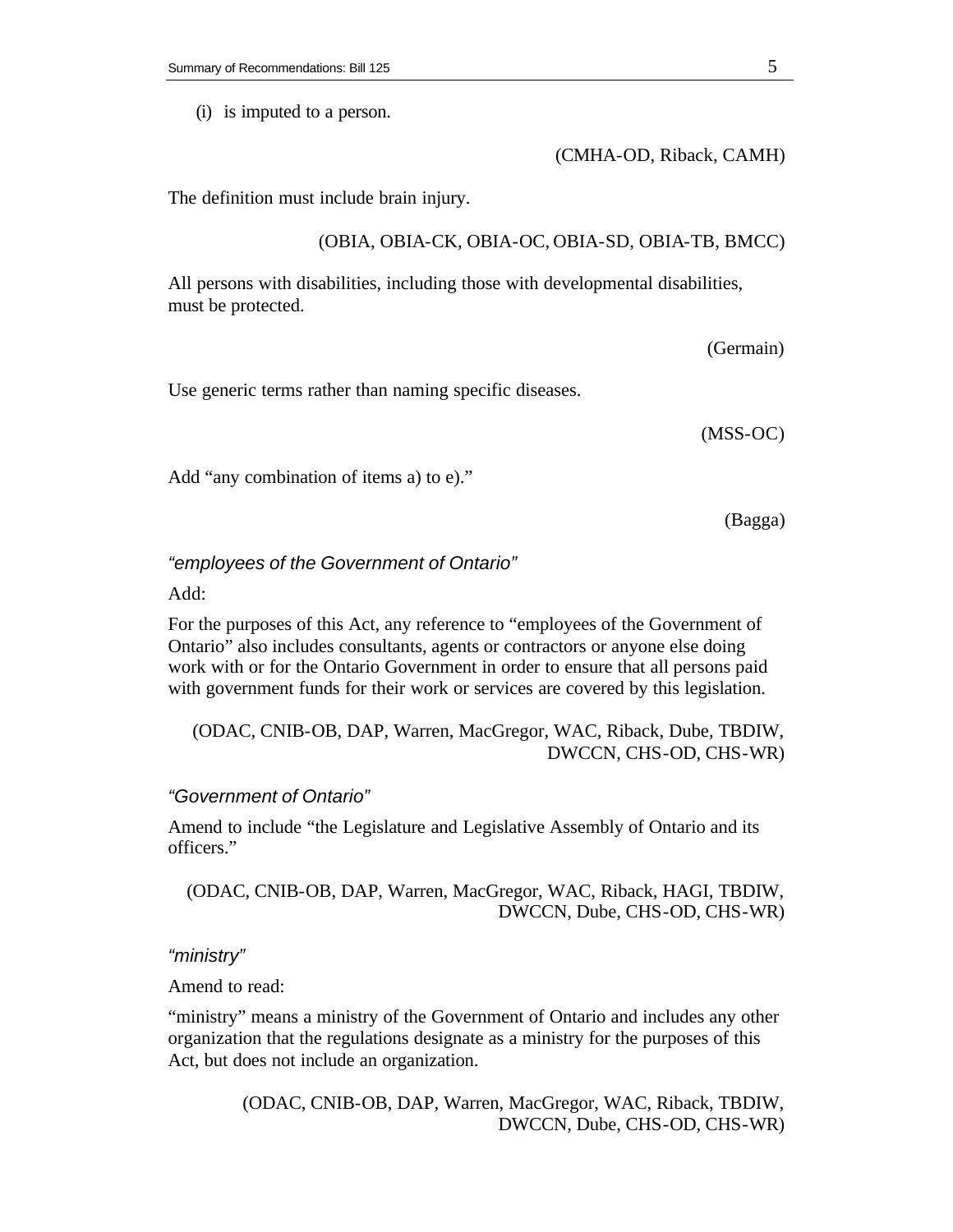#### *"Ontario Government publication"*

#### Amend to read:

"Ontario Government publication" means a publication or an appendix to a publication in any form, including print and electronic forms, that the Government of Ontario, an officer of the Assembly or an officer of the Legislature issues; or a publication that is created by any organization with funds provided by the Ontario Government.

# (ODAC, CNIB-OB, DAP, Warren, MacGregor, WAC, Riback, TBDIW, DWCCN, Dube, CHS-OD, CHS-WR)

Restrictions are implied within this definition. Government publications that would be made available to members of the public should also be made available to persons with vision impairments if requested, in the format of their choice.

(CNIB-OD, CNIB-EK, CNIB-TB)

#### *"organization"*

Add:

"organization" means any person, entity or class or persons or entity carrying out a business, enterprise or other activity that offers goods, facilities or services, and without limiting the generality of the foregoing, includes every district school board as defined in s. 1 of the *Education Act* and every board established under s. 68 of that Act, every hospital as defined in the *Public Hospitals Act* and every private hospital operated under the authority of a licence issued under the *Private Hospitals Act*, a board of governors of a college of applied arts and technology, and every university in Ontario, and its affiliated and federated colleges.

> (ODAC, CNIB-OB, DAP, Warren, MacGregor, WAC,Riback, TBDIW, DWCCN, Dube, CHS-OD, CHS-WR)

#### *"Scheduled organization"*

Delete the definition and the related schedule.

(ODAC, CNIB-OB, DAP, Warren, MacGregor, WAC, Riback, TBDIW, DWCCN, Dube, CHS-OD, CHS-WR, OACL)

## **Section 3(1): Recognition of existing legal obligations**

Amend to read:

Nothing in this Act or in any regulations or standards or guidelines made pursuant to it diminishes in any way the obligations of any person or organization, including the Government of Ontario, to persons with disabilities.

> (ODAC, CNIB-OB, DAP, Warren, MacGregor, WAC, Riback, TBDIW, DWCCN, Dube, CHS-OD, CHS-WR)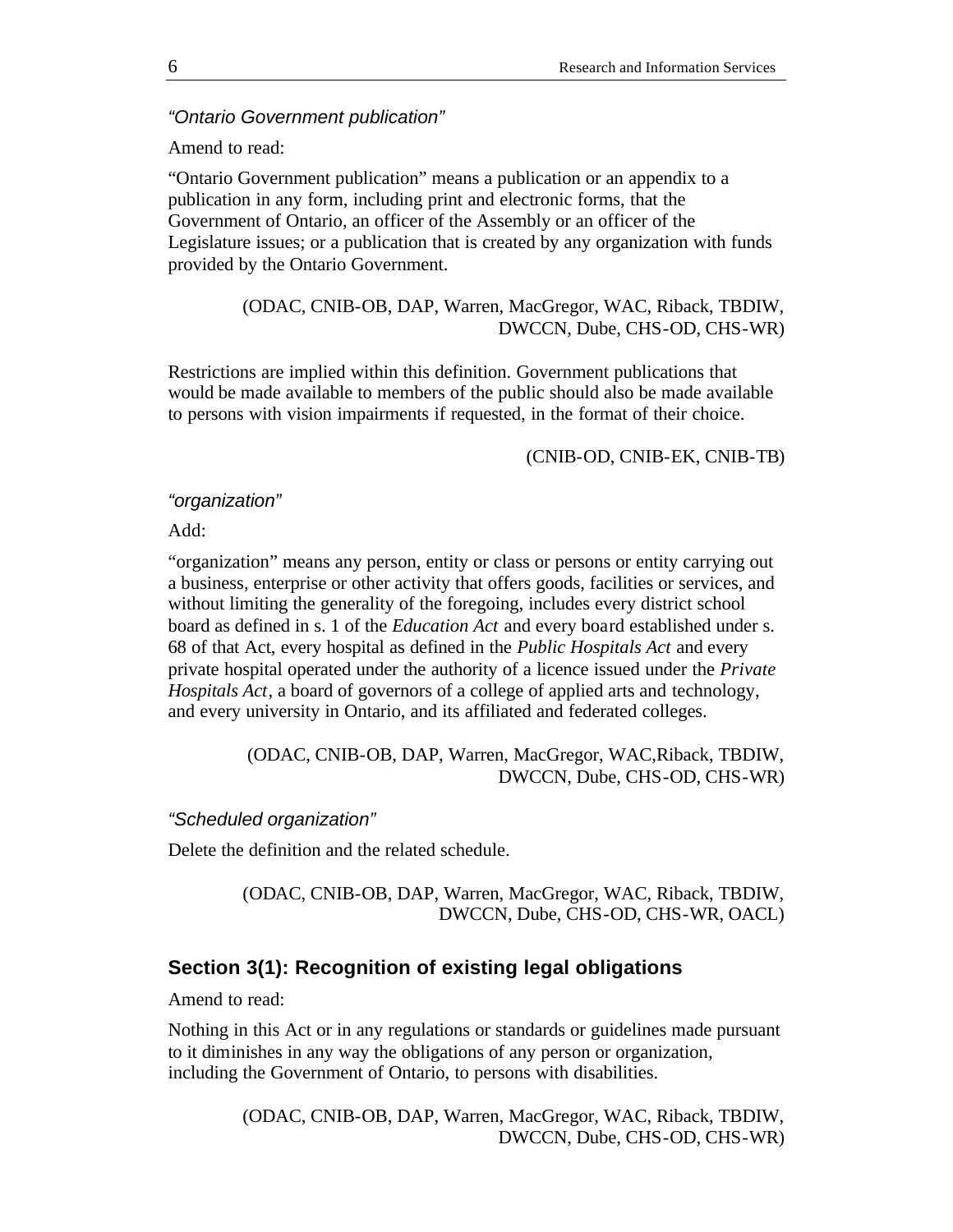Require the government and other organizations to establish barrier-free workplaces through the use of barrier-free plans. This will not only continue to require the organization or government to provide accommodation, but it will also require proactive steps that will ultimately reduce the need for individual accommodation.

(CMHA-OD, Riback)

Some people with multiple sclerosis are worried that the Bill might actually reduce the existing rights of people with disabilities. To over come this fear, amend s. 3 to read as follows:

Nothing in this Act or any regulations or guidelines made pursuant to it diminishes in any way the obligations of any person or organization, including the Government of Ontario, to persons with disabilities, whether guaranteed under the *Human Rights Code* or under any other Act or regulation in Ontario.

(MSS-OD)

## **Section 3 (2): Human Rights Code not limited**

Strengthen Bill 125 by linking it more directly to the *Human Rights Code* and the work of the Human Rights Commission.

(LDAO, LOTF)

#### **DUTIES OF THE GOVERNMENT OF ONTARIO**

#### **Section 4(1): Government buildings, structures and premises**

The Accessibility Advisory Council should develop the guidelines which should "ensure" rather than "promote" accessibility.

(OMOD)

Amend as follows:

In consultation with persons with disabilities through the Barrier-Free Council and Directorate and others, the Government of Ontario shall develop and adopt barrier-free design standards to promote accessibility for persons with disabilities to buildings, structures and premises, or parts of buildings, structures and premises, that the Government owns, purchases, leases, or constructs whether or not the building is significantly renovated after this section comes into force. These standards must address all types of barriers, not only barriers to physical access.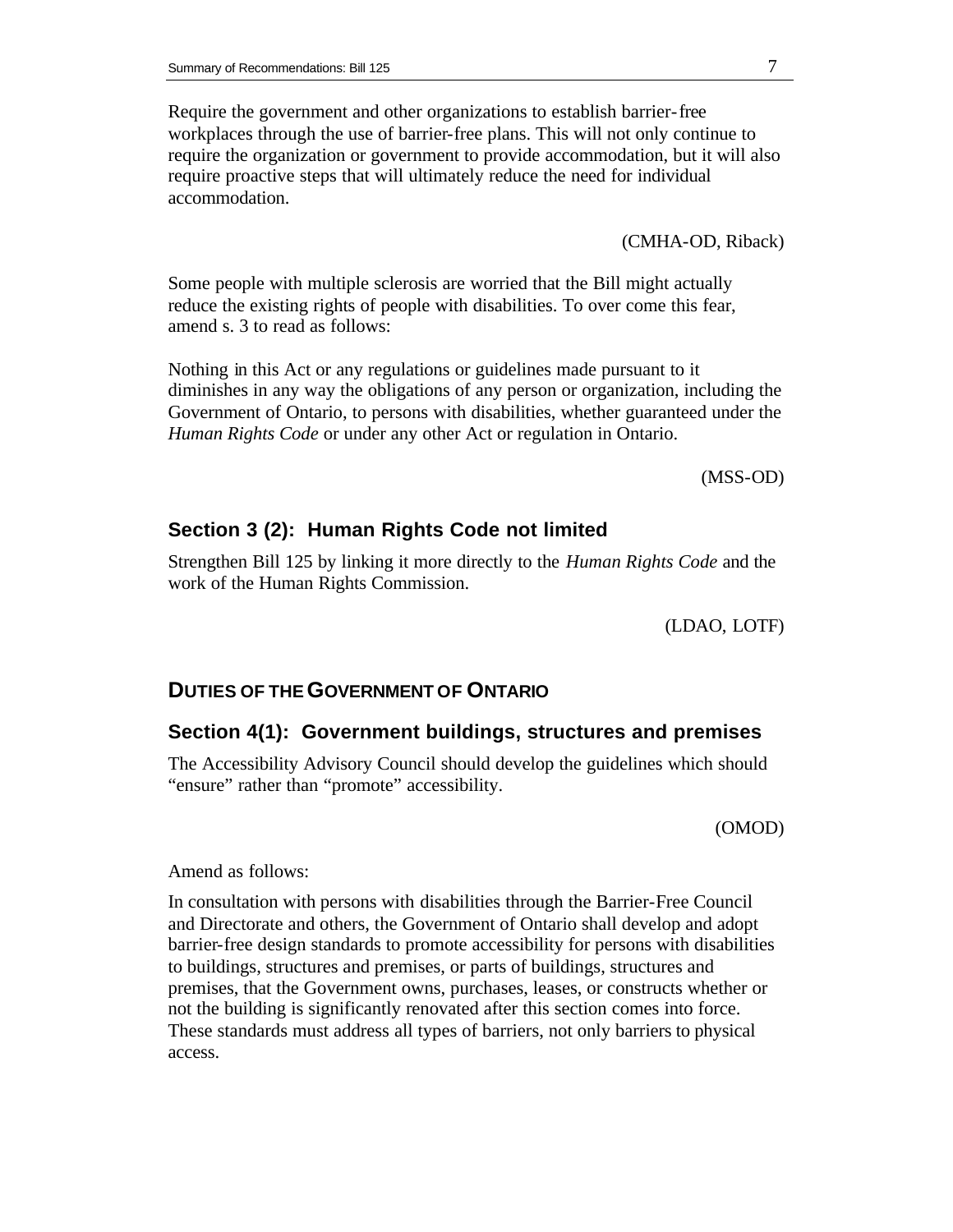For the purposes of this section, the obligation to develop standards can include adopting or adapting existing guidelines. The standards must be incorporated into regulations no later than six months after they are completed.

(ODAC, CNIB-OB, DAP, Warren, MacGregor, WAC, Riback, HAGI, TBDIW, DWCCN, Dube, CHS-OD, CHS-WR)

Replace "purchases" with "owns."

(SAODAC)

Require the guidelines to apply to all government buildings, whether currently occupied, purchased, constructed, leased or renovated. The timelines for compliance may differ, but there is no justification for permitted barriers to remain in buildings currently occupied by the government.

(CMHA-OD, Riback, OPSEU)

Implement a time frame to allow existing structures (public and private) to become accessible. Barrier-free buildings should consist of space that will be physically, audibly and visually accessible.

(SDC)

Work with persons with disabilities to develop barrier-free design standards for all existing and new buildings, including shopping malls and other places attended by young people with disabilities and their families.

(BMCC)

"Regulations" would be stronger than "guidelines" in terms of their enforceability.

(CNIB-OD, CNIB-EK)

"Standards" would be stronger than "guidelines."

(CNIB-TB)

Amend to address all types of barriers that impede people with disabilities, not just physical access barriers. Introduce timelines to address barrier problems in existing buildings.

(MSS-OD, OPSEU)

Add "the Accessibility Advisory Council of Ontario" after "in consultation with".

(CPAO)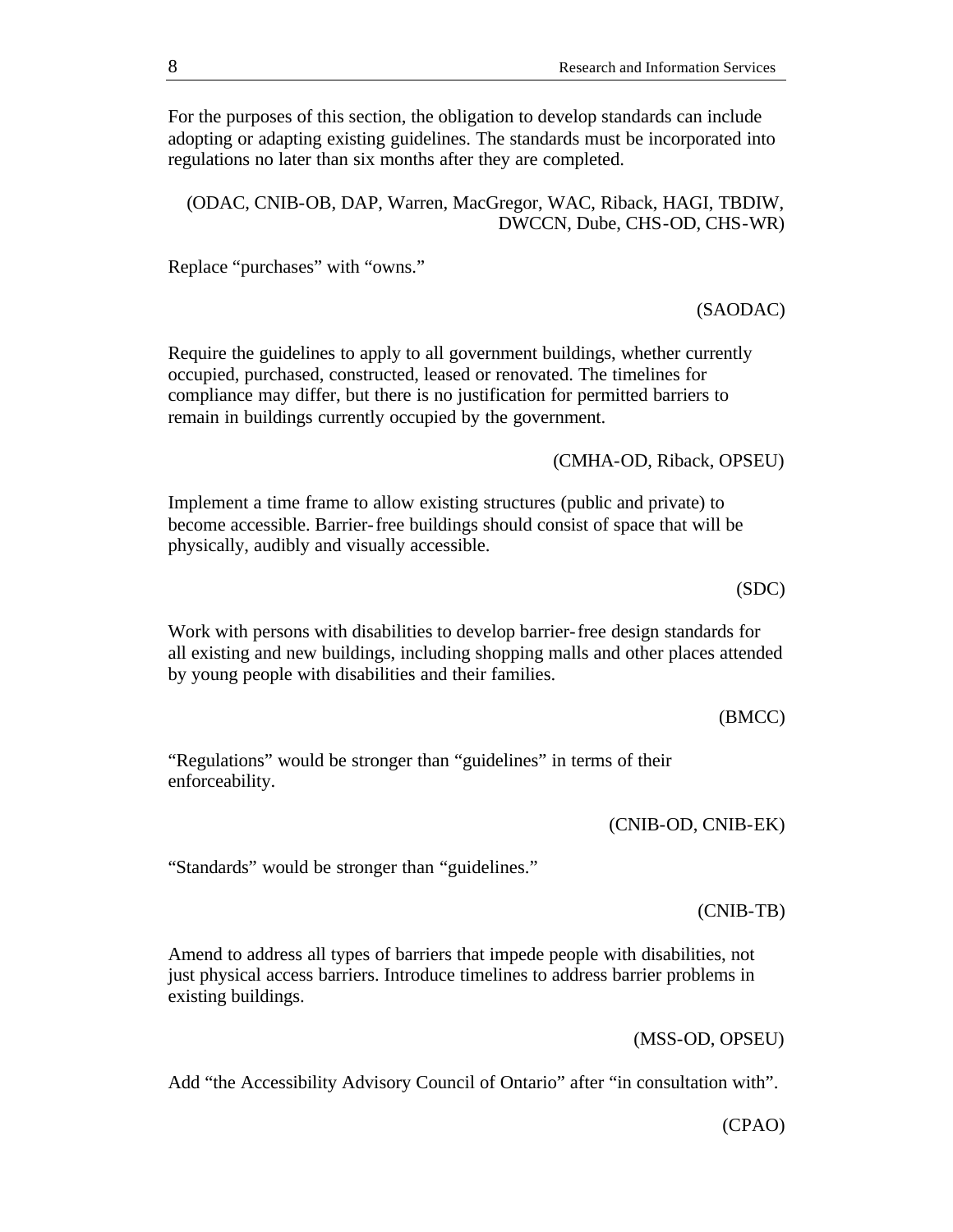## **Section 4(2): Level of Accessibility**

Delete.

#### (ODAC, CNIB-OB, DAP, Warren, MacGregor, WAC, Riback, TBDIW, DWCCN, Dube, CHS-OD, CHS-WR)

Delete this section as it permits the guidelines to be as low as standards in the *Building Code Act, 1992*.

(AAC-CO)

Given that the *Building Code Act, 1992* is seriously lacking in its provisions for accessing the built environment by persons who are blind, visually impaired or deaf blind, the new CSA standard B651 (to be released in June 2002) should be used as the minimum standard. It addresses the access issues of persons with vision impairments much more effectively.

(CNIB-OD, CNIB-EK, CNIB-TB)

The Bill should contain the explicit intent to upgrade the *Building Code Act, 1992* to, at a minimum, the CSA guidelines.

(OMOD)

Establish a barrier-free environment as a minimum standard, rather than the *Building Code, 1992* which is insufficient. It may take a period of time until full compliance is reached with respect to existing buildings, but that is preferable to allowing existing barriers to continue and new ones to be created.

(CMHA-OD, Riback)

Given that the disability community has expressed concerns for some time that the requirements of the *Building Code Act* are themselves minimal and need to be strengthened, make amendments to the *Building Code Act*.

(CTCAC, Riback)

Linking the level of access to the *Building Code Act, 1992* addresses physical access issues on a very minimum level and does not address other types of disability access issues.

(MSS-OD)

#### **Section 4(3): Different requirements**

Amend as follows:

Regulations setting out the time frames for the development and adoption of the barrier-free design standards or other criteria shall be created no later than six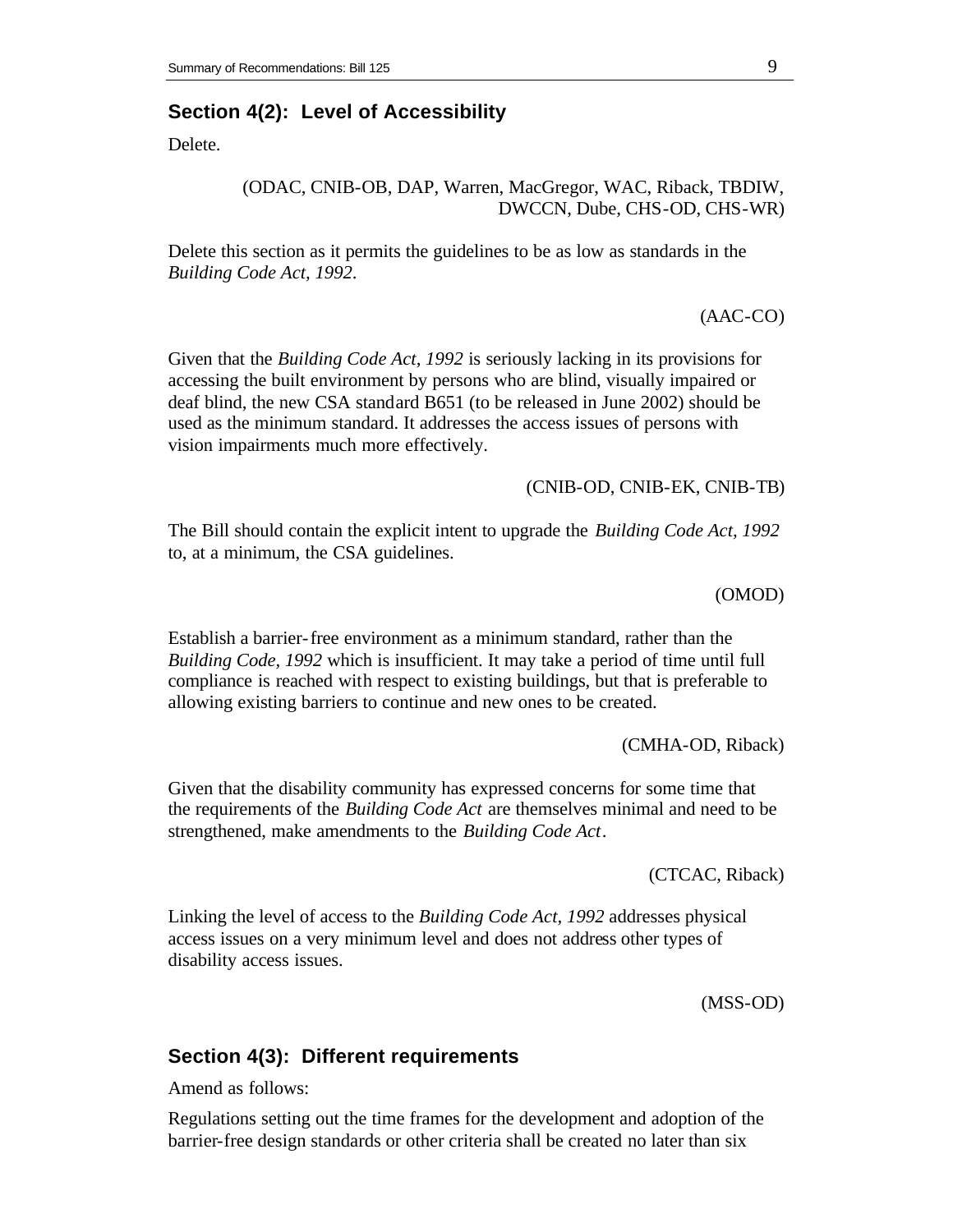months after this legislation is proclaimed in force. The criteria used to determine the time frames may include cost, projected future occupancy, use of the building, and other relevant factors. The regulation shall be developed after consultation with persons with disabilities and other stakeholders affected by the regulation.

The Government of Ontario shall certify that the design of buildings, structures and premises, or parts of buildings, structures and premises, that it owns, purchases, leases or constructs complies with the standards before occupation of the premises or regular use of it by its employees. The certification should be publicly displayed at the site and made available to the public on request. Buildings should be re-certified on a regular basis as determined by regulation.

The standards are not regulations within the meaning of the *Regulations Act*.

(ODAC, CNIB-OB, DAP, Warren, MacGregor, WAC, Riback, TBDIW, DWCCN, Dube, CHS-OD, CHS-WR)

# **Section 4(4): Duty to comply**

Replace "ensure" with "certify."

(ODAC, CNIB-OB, DAP, Warren, MacGregor, WAC, Riback, TBDIW, DWCCN, Dube, CHS-OD, CHS-WR)

#### **Section 4(5): New Leases**

Government departments need only "have regard" to a building's accessibility when making a decision to occupy. Compliance with the regulations, or at a minimum a plan for renovation so that the building is in compliance, is critical if new barriers are not to be created.

(CNIB-OD, CNIB-CK, CNIB-TB)

Delete this section.

(MSS-OD)

#### **Section 4(6): Not regulations**

Delete. Standards should be set in regulations.

(ODAC, CNIB-OB, DAP, Warren, MacGregor, WAC, Riback, TBDIW, DWCCN, Dube, CHS-OD, CHS-WR)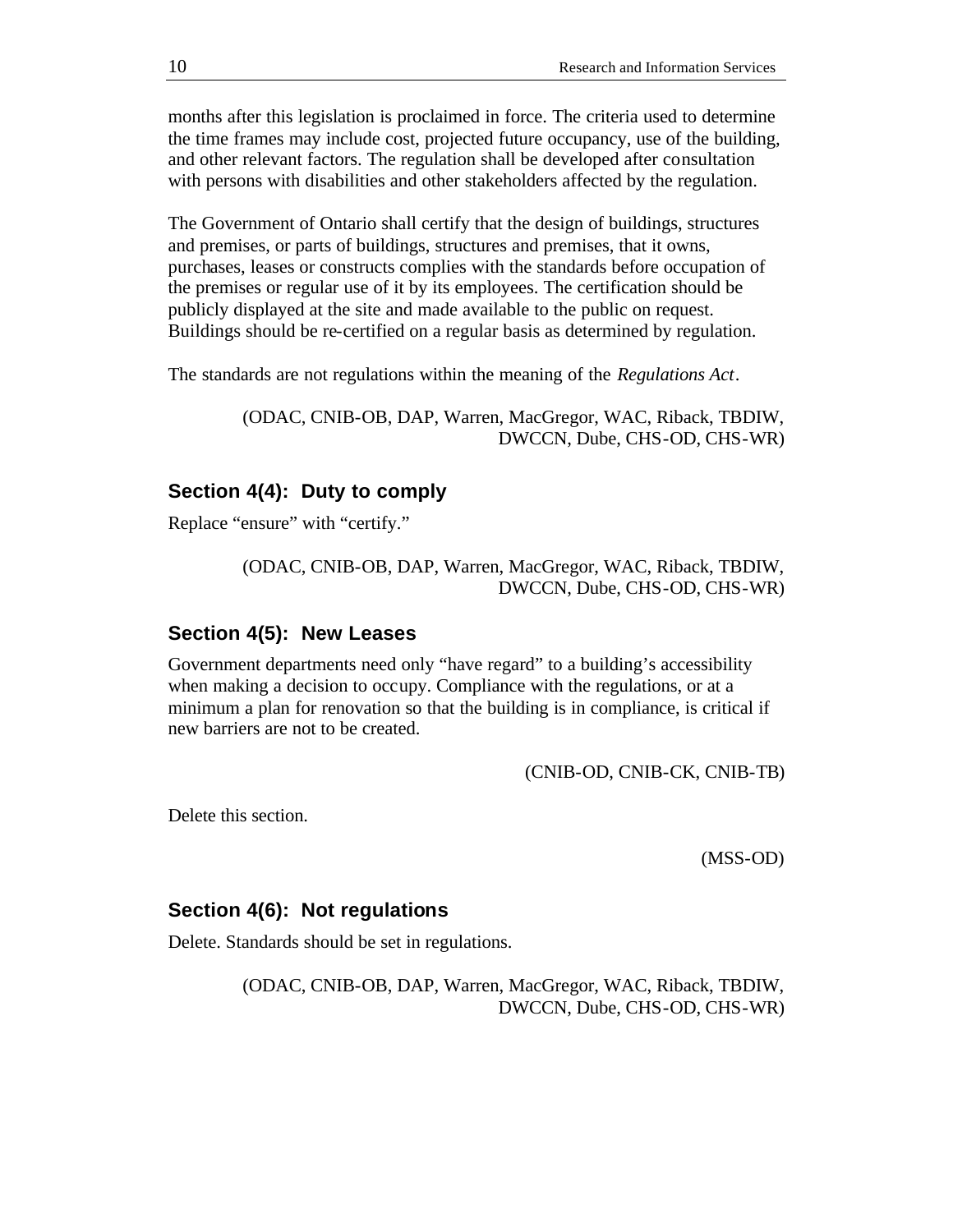## **Section 5: Government goods and services**

Amend as follows:

The Government shall not purchase goods or services for its own use, the use of its employees or the public that create or maintain barriers for persons with disabilities. Where this is not possible because the goods or services are not available in appropriate form, the Government shall ensure that the bene fits of the goods and services are available for persons with disabilities at no extra cost or effort to persons with disabilities.

The Government, in consultation with persons with disabilities and others through the Directorate, shall develop regulations setting out the standards for barrier-free goods and services.

> (ODAC, CNIB-OB, DAP, Warren, MacGregor, WAC, Riback, TBDIW, DWCCN, Dube, CHS-OD, CHS-WR, SAODAC)

Amend as follows:

The Government shall not purchase goods or services for the use of itself, its employees or the public that create or maintain barriers for persons with disabilities. The term "have regard" does not mean "will accommodate."

#### (HAGI)

The Government must show leadership in the provision of goods and services and not provide itself with a loophole for non-compliance in the phrase "shall have regard to the accessibility for persons with disabilities to the goods or services."

(MSS-OD)

Since accessibility to government goods and services is covered up to the undue hardship standard set by the *Human Rights Code*, it would appear that "have regard" allows for a lower standard to be used. The *Human Rights Code* definition of undue hardship should apply.

(OMOD)

Add the following:

The Government, in adhering to the principles of procurement and accommodation for employees, shall ensure that any/all aids, devices and materials must be universal in design so as to be used by anyone.

In any procurement or service provision process, bids from other government departments, municipal entities or any organization subsidized by any level of government or holding any type of tax-exempt status should not be accepted. These "public" organizations should not compete with the private sector unless a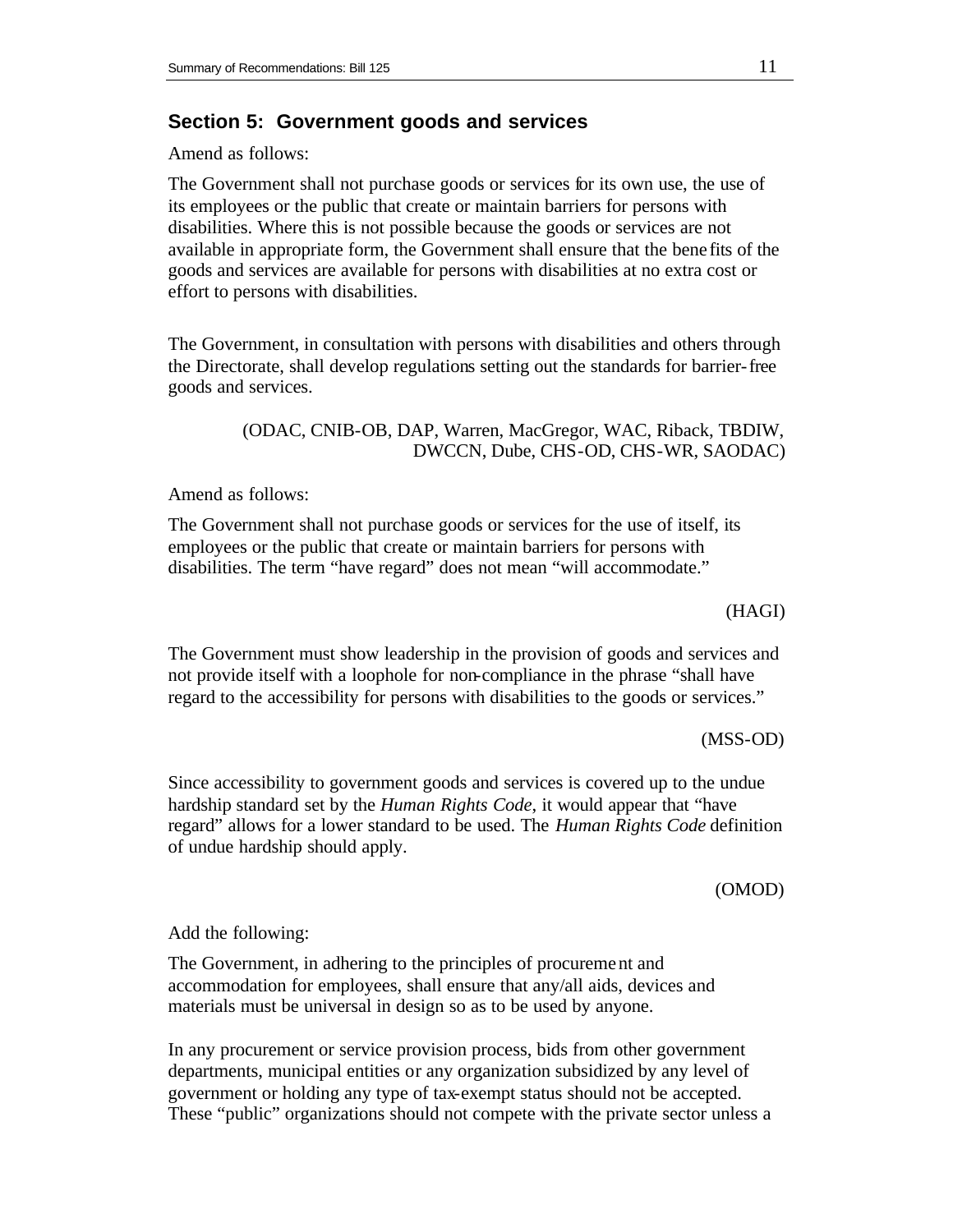specific policy to the contrary exists (e.g. the private sector is not able or willing to undertake the work).

(NFB, CCB-OD)

# **Section 6: Government Internet sites**

Amend as follows:

The Government of Ontario shall ensure that its Internet sites and the content provided on those sites are barrier-free. This includes ensuring that the websites do not contain content or form that perpetuates attitudinal barriers, as well as physical barriers.

> (ODAC, CNIB-OB, DAP, Warren, MacGregor, WAC,Riback, TBDIW, DWCCN, Dube, CHS-OD, CHS-WR)

Replace with "the Government of Ontario shall provide its Internet sites and their content in a format that is accessible to persons with disabilities."

(SAODAC)

There are now guidelines for the design of Internet sites that make it technically feasible to make them all accessible. Therefore, the words "technically feasible" should be removed and all government sites should be made accessible. This requirement is appropriate for other sectors as well, since the technology is available at a reasonable cost.

(CNIB-OD, CNIB-CK, CNIB-TB)

## **Section 7: Government publications**

Include the recommendations of the Federal Task Force on Print Disabilities as a legislated requirement for access to print for Ontarians with print disabilities.

(LDAO, LOTF)

Amend as follows:

Government publications must be barrier-free in terms of both format and content. Regulations must be developed and enacted within six months of this legislation coming into effect, setting out the standard formats in which material must be available. Where a needed format is not required in the regulations, the Government must make all reasonable efforts to respond in a timely way and in any event, in not more than 72 hours, to any request for different formats. Whenever a document has been created in electronic form, it shall be available forthwith in an electronic form that is accessible on request.

In terms of content of government publications, information must be available in ways that can be understood and be free of content which would stigmatize or otherwise create a barrier for a person with a disability. Assistance in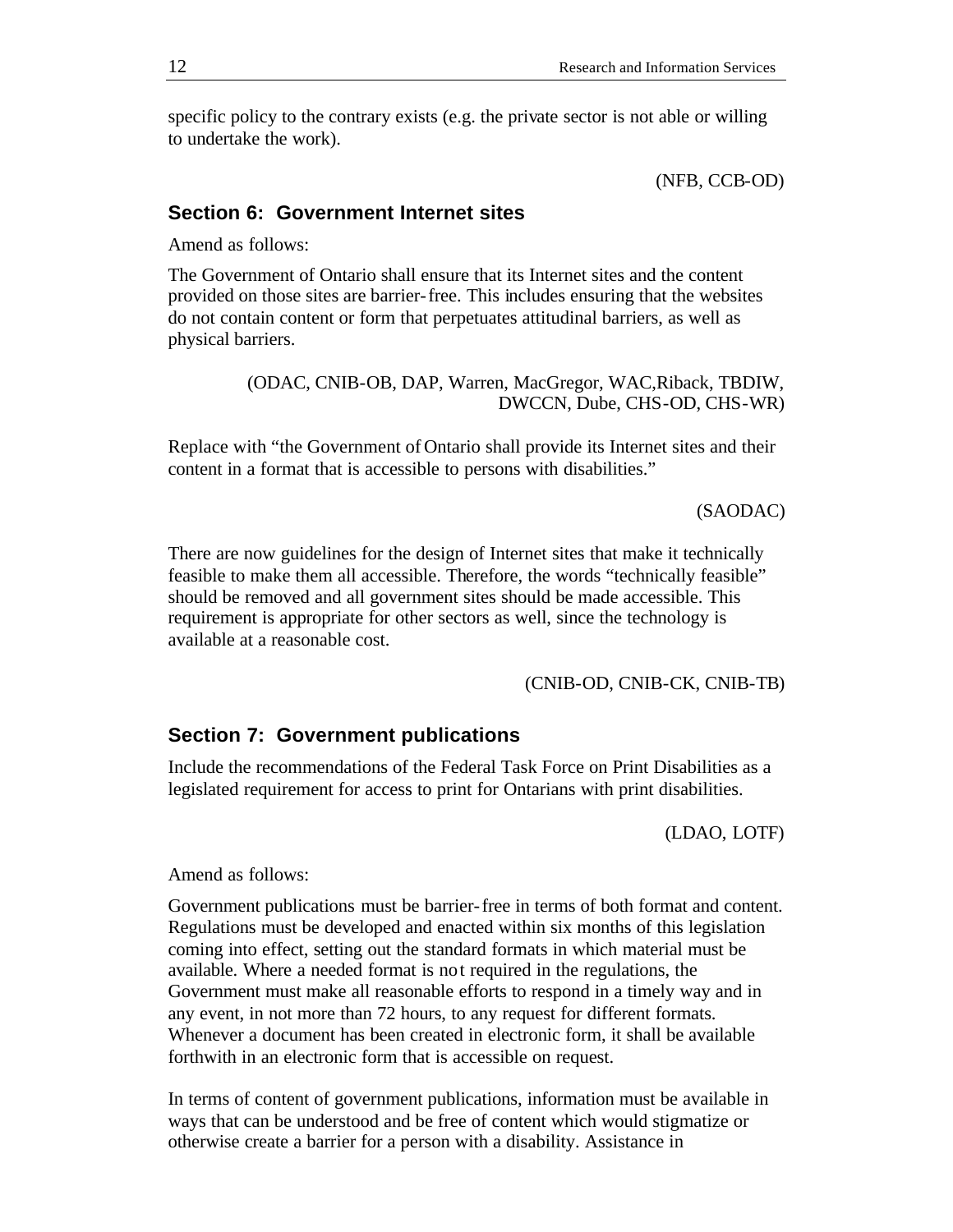understanding government publications must be made available to those persons who have a need for that information and whose disability makes it difficult for them to understand complex material. Where possible, plain language should be used in these publications to foster access to them for all.

(ODAC, CNIB-OB, DAP, Warren, MacGregor, WAC, OACL, Riback, TBDIW, DWCCN, Dube, CHS-OD, CHS-WR)

Government publications must be barrier-free in terms of both format and content. Regulations must be developed and enacted, setting out the standard formats in which material must be available.

(HAGI)

Ensure that all public sector information is available in alternate formats (e.g. Braille, ASL and LSQ interpreters, captioning, low literacy level) simultaneously for all Ontarians, regardless of their disability.

(SDC)

Set a timeframe for the provision of publications in alternate formats, say 72 hours; the term "reasonable timeframe" could have many interpretations. The qualification that materials would only be available if "technically feasible" is troubling. Since most materials are now produced on a computer, production in alternate formats is much easier than in the past. The expectation should be that exclusions would be based on clear criteria established in the regulations with the standard based on undue hardship.

(CNIB-OD, CNIB-CK, CNIB-TB)

Replace "disabilities" with "a disability" and remove "where technically feasible."

(SAODAC)

# **Section 8(1): Government employees**

The Government of Ontario shall create and maintain a barrier-free work environment in which persons with disabilities can obtain employment, maintain employment, fully participate in all aspects of work life, and advance in their career goals.

(ODAC, CNIB-OB, DAP, Warren, MacGregor, WAC, NFB, MSS-OD, Riback, HAGI, TBDIW, DWCCN, Dube, CHS-OD, CHS-WR)

The obligation to create a barrier-free work environment includes all aspects of employment including recruitment and hiring, training, promotion and employment-related interactions.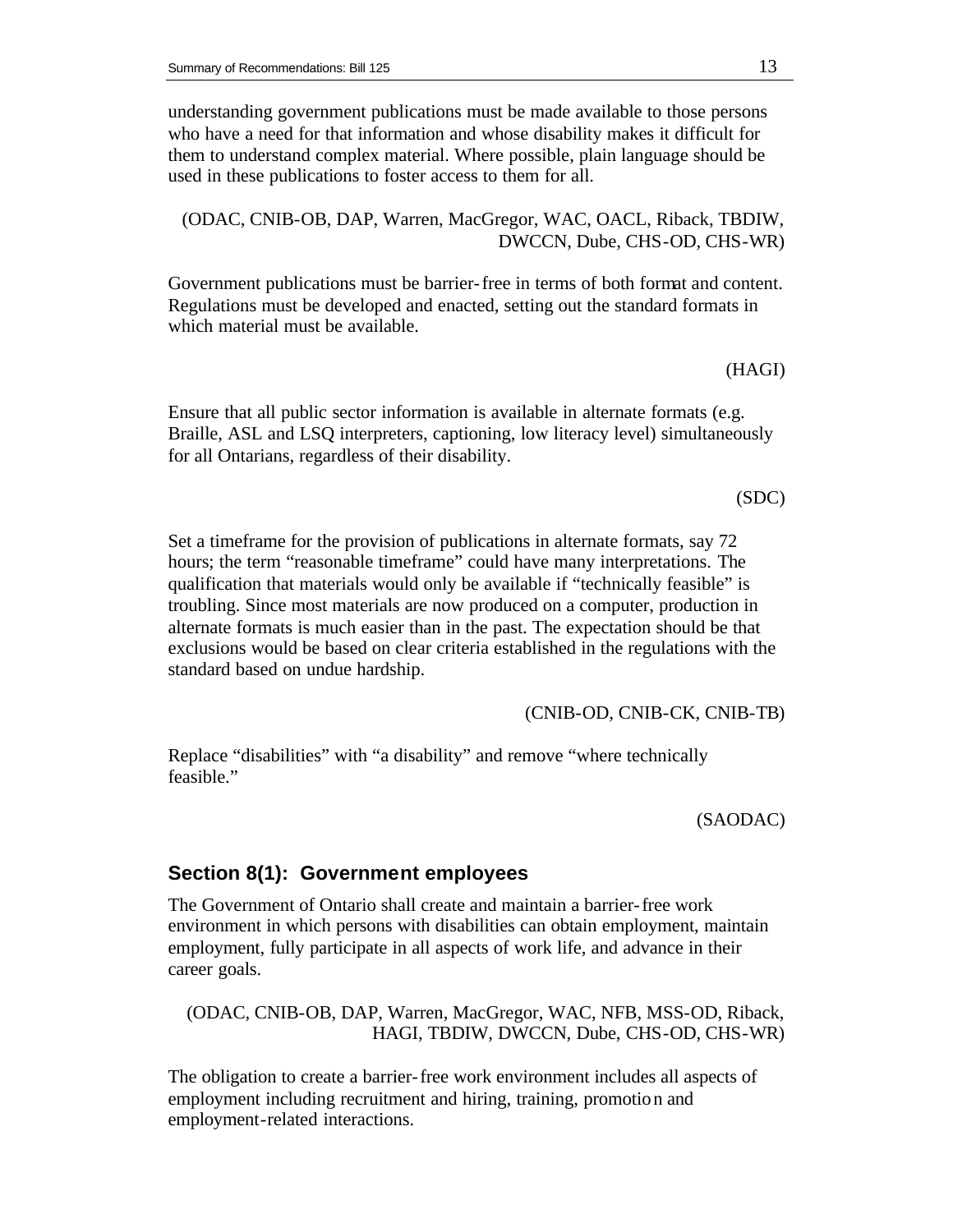A person shall be designated in each Ministry who is responsible for ensuring that appropriate accommodation is provided to persons with disabilities who require accommodation.

Information provided to the designated person concerning a person's disability shall not be disclosed to any other person without the consent of the employee, except for audit purposes.

(ODAC, CNIB-OB, DAP, Warren, MacGregor, WAC, Riback, HAGI, TBDIW, DWCCN, Dube, CHS-OD, CHS-WR)

#### **Section 8(2): Applicants for employment**

Amend by adding:

Where a Ministry or employee determines that accommodation will not be provided, the applicant must be advised of the reasons in writing. The Deputy Minister must approve all refusals of accommodation. The applicants for accommodation may appeal the decision to the Disability Directorate. The Directorate shall consider the appeal in accordance with the duty of fairness and shall render a decision with written reasons within 30 days of receiving notification of the appeal from the person with disability.

> (ODAC, CNIB-OB, DAP, Warren, MacGregor, WAC, Riback, TBDIW, DWCCN, Dube, CHS-OD, CHS-WR, OACL)

## **Section 8(3): Training**

Add:

The Minister and Deputy Minister of each ministry are responsible for ensuring that the obligation to create a barrier-free work environment is met within their ministry, including ensuring that all employees responsible for implementation receive appropriate, ongoing training. All deputy ministers and assistant deputy ministers shall receive their training within one year of this Act coming into force. All other employees who are to receive training shall receive that training within two years of this Act coming into force.

> (ODAC, CNIB-OB, DAP, Warren, MacGregor, WAC, Riback, TBDIW, DWCCN, Dube, CHS-OD, CHS-WR)

#### **Section 8(4): Information**

Add:

All employees must be made aware of the policy, of what steps are being taken to develop a barrier-free work environment and of the process for obtaining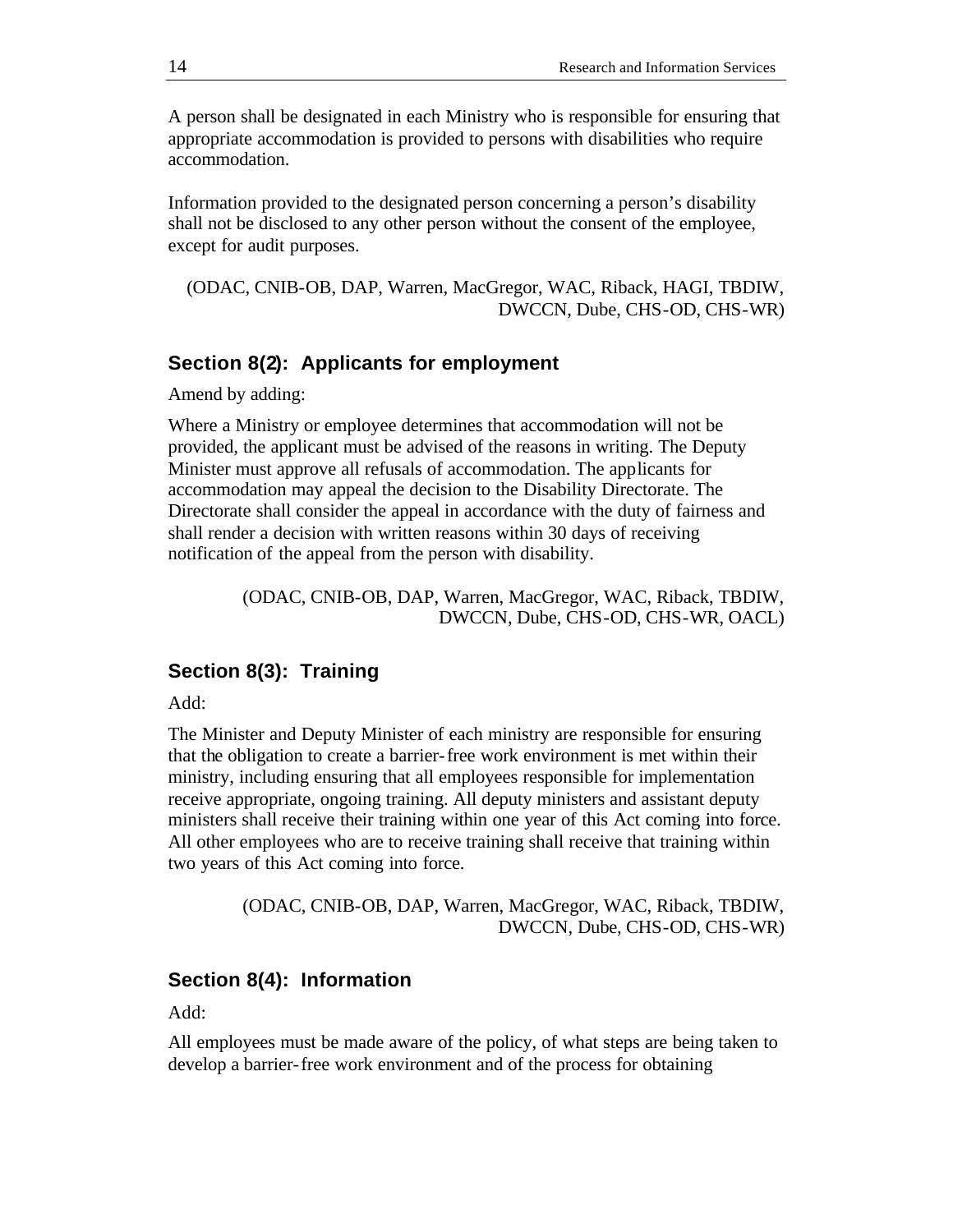appropriate employment accommodation. Employment accommodation must be provided in a timely manner.

> (ODAC, CNIB-OB, DAP, Warren, MacGregor, WAC, Riback, TBDIW, DWCCN, Dube, CHS-OD, CHS-WR)

## **Section 8(5): Reimbursement of possible expenses**

Amend to provide as follows:

The Management Board Secretariat (MBS) shall, out of the money appropriated annually to it for this purpose, which shall not be an amount less than that appropriated in the fiscal year in which this Act comes into force, authorize prompt reimbursement to a ministry for eligible expenses that the ministry has incurred in fulfilling the ministry's obligations under subsections (1) and (2). The amount reimbursed should be sufficient to meet the full range of employee accommodation needs.

> (ODAC, CNIB-OB, DAP, Warren, MacGregor, WAC, Riback, TBDIW, DWCCN, Dube, CHS-OD, CHS-WR)

# **Section 8(6): Amount of reimbursement**

Amend to provide as follows:

The reimbursement shall be in the amount that the MBS determines and be made in accordance with the standards established by the MBS. The standards shall include all types of disabilities, be made available to all employees, and be developed in consultation with employees with disabilities of the Government of Ontario, such consultation being conducted through the Disability Directorate. Consult the brief for more on this amendment.

> (ODAC, CNIB-OB, DAP, Warren, MacGregor, WAC, Riback, TBDIW, DWCCN, Dube, CHS-OD, CHS-WR)

## **Section 9(1): Government-funded capital programs**

Amend as follows:

Capital funding for projects shall be made available only where there is a barrierfree plan incorporated into the project that meets the standards set out in regulations to be enacted within six months of this Act coming into effect. The standards must include barriers pertaining to all disabilities.

> (ODAC, CNIB-OB, DAP, Warren, MacGregor, WAC, Riback, TBDIW, DWCCN, Dube, CHS-OD, CHS-WR)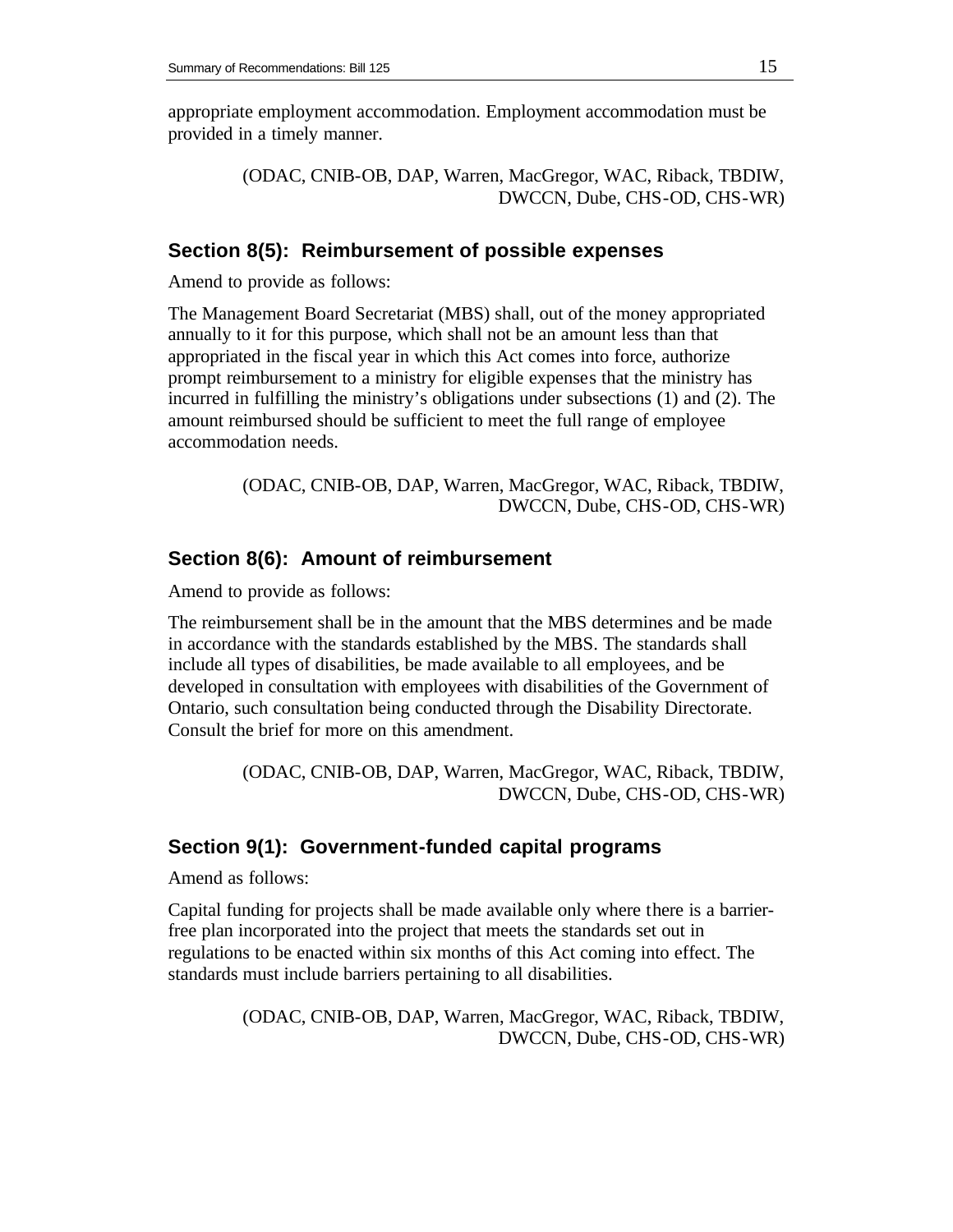Amend as follows:

Capital funding for projects shall be made available only where there is a barrierfree plan incorporated into the project that meets consumer-designed standards.

(HAGI)

#### **Section 9(2): Same, other projects**

Delete the phrase "may include requirements to provide accessibility for persons with disabilities as part of the eligibility criteria." Amend by requiring these projects meet barrier-free goals.

(MSS-OD)

## **Section 10(1): Ministry accessibility plans**

Amend as follows:

Each ministry has the duty to ensure that the funding, services, programs, practices, and legislation and regulations it administers and its workplace are free of barriers through the development and implementation of barrier-free plans to identify, remove and prevent barriers within the time frame set within regulations to be enacted within six months of this legislation coming into effect.

The regulations shall be developed by the Directorate in consultation with persons with disabilities and others with appropriate expertise.

(ODAC, CNIB-OB, DAP, Warren, MacGregor, WAC, Riback, HAGI, TBDIW, DWCCN, Dube, CHS-OD, CHS-WR)

Replace "accessibility plan" with "barrier-free plan" and add the following: The plan shall contain specific actions and time limits for the identification, removal and prevention of barriers. Barriers must be removed within the time frame set in regulations developed by the Accessibility Directorate.

#### (SAODAC)

Establish deadlines for completion and implementation, and decide who will review the plans. The disability community should direct them.

#### (Shain)

The development of these plans is a good step in helping to identify barriers and action plans to address them. However, measures are not included to ensure that the plans will be implemented. Amendments should address enforcement and recourse issues.

(CNIB-CK, CNIB-OD, CNIB-TB)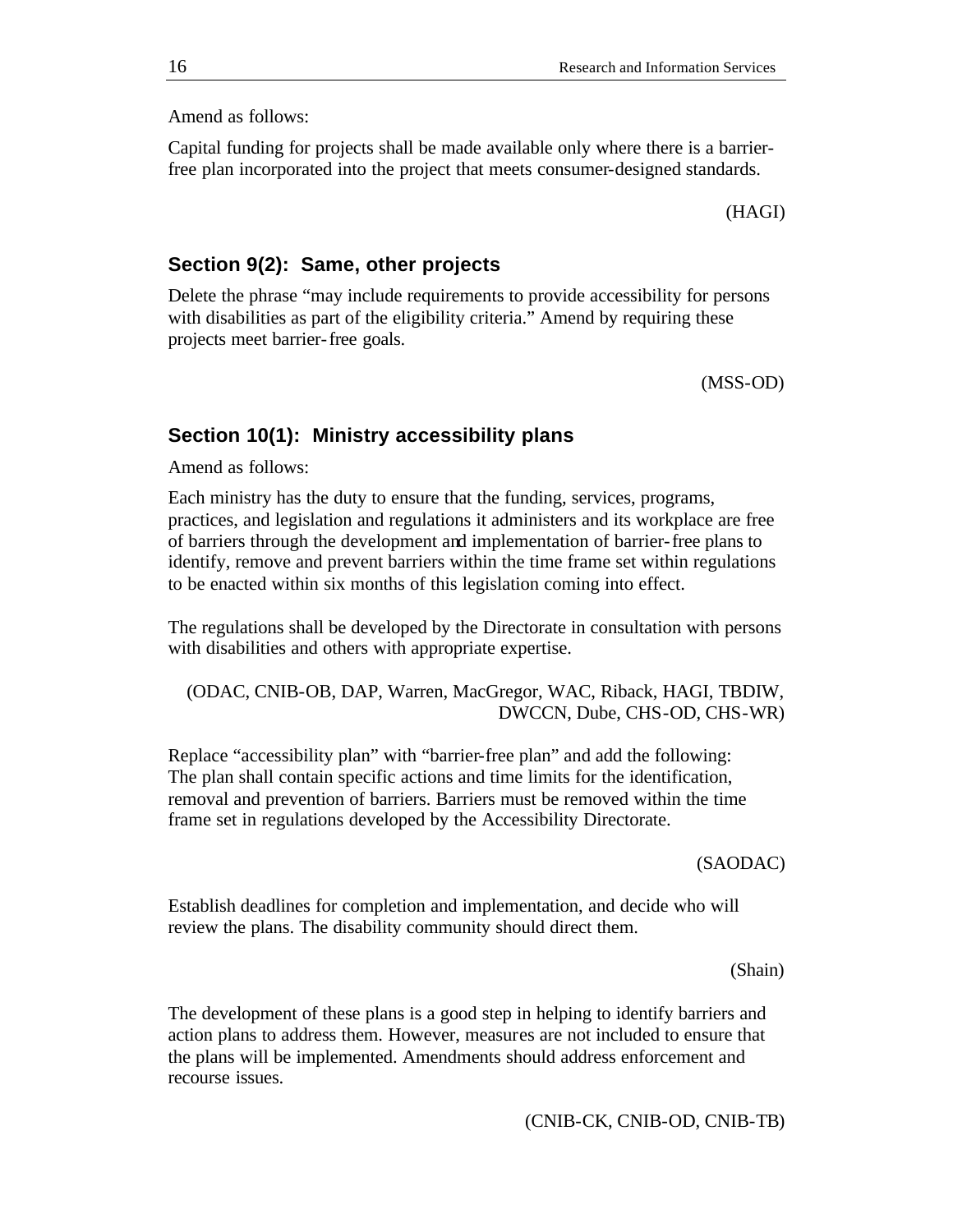Amend to require specific timelines for achieving these plans. The Ontario Human Rights Commission could be given the responsibility to review all plans in cases of non-compliance and then seek an order from the Ontario Human Rights Board of Inquiry to require compliance if necessary. Another approach could be the establishment of a separate enforcement agency to review plans in cases of non-compliance and enforce appropriate penalties if necessary.

(MSS-OD)

Add "in consultation" after "planning process". Delete "consult." Add with "the Accessibility Advisory Council of Ontario and persons with disabilities."

(CPAO)

# **Section 10(2): Contents**

Amend as follows:

The barrier-free plan that each ministry shall make and implement shall include the comprehensive identification, removal and prevention of barriers to persons with disabilities in the Acts and regulations administered by the ministry and in the ministry's policies, programs, practices and services, as well as the ministry's workplace. The plan shall contain specific action steps and time lines for the identification, removal and prevention of barriers consistent with the requirements set out in the regulations. Except where not practicable, the plan shall specify who is responsible within the ministry for taking actions set out in the plan.

> (ODAC, CNIB-OB, DAP, Warren, MacGregor, WAC, Riback, TBDIW, DWCCN, Dube, CHS-OD, CHS-WR)

Amend as follows:

The barrier-free plan that each ministry shall make and implement shall include the comprehensive identification, removal and prevention of barriers to persons with disabilities in the Acts and regulations administered by that ministry and in the ministry's policies, programs, practices, and services. In other words, this section should look at legislation through a "disability lens".

In developing and implementing its plan, a ministry shall consult with the Barrier-Free Advisory Council, the Barrier-Free Directorate and persons with disabilities who may be affected by the plan.

(HAGI)

# **Section 10(3): Same**

Amend as follows:

The barrier-free plan shall include,

(a) same as in Bill;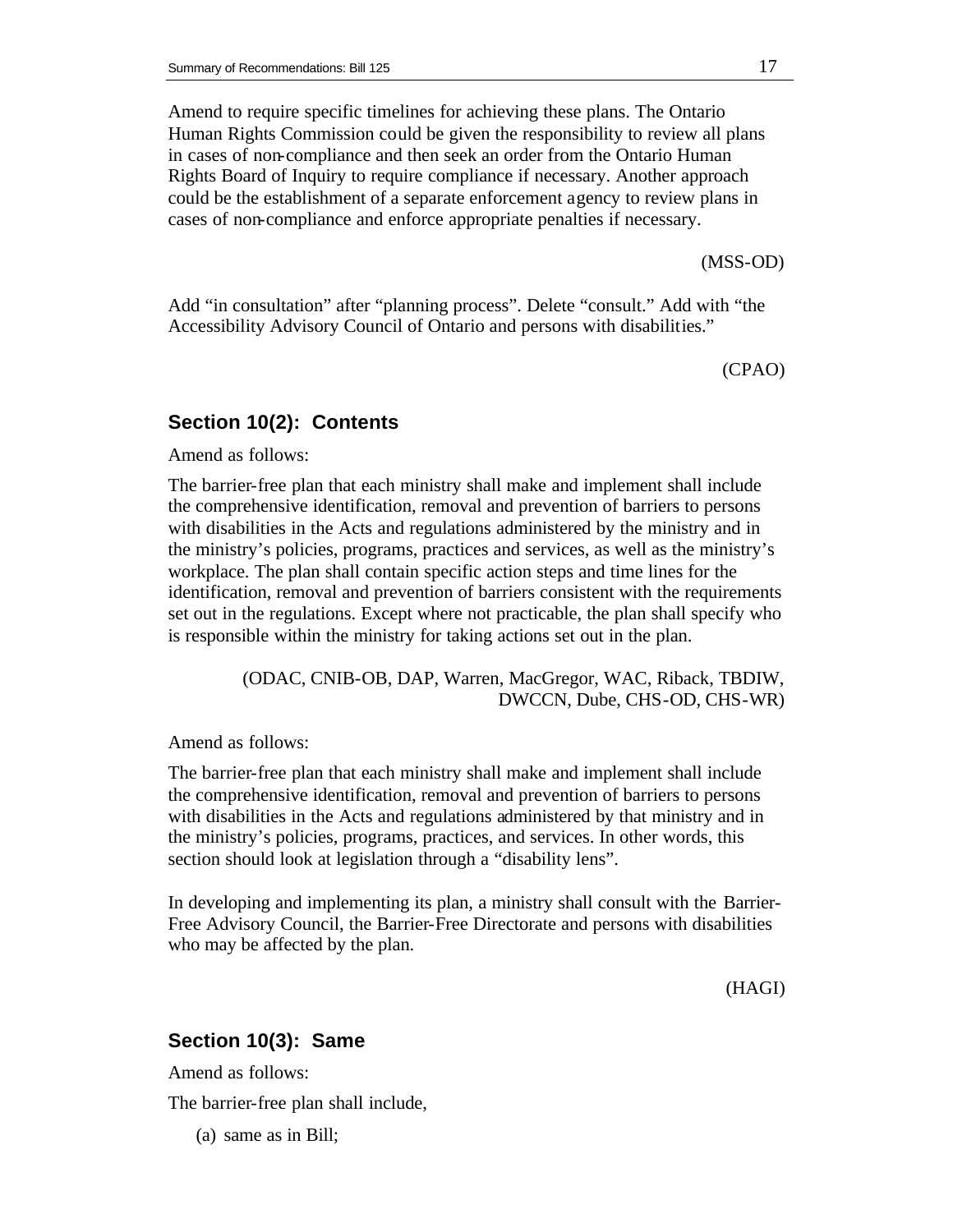- (b) whether the Ministry has met its obligations set out in the plan for that year and, if not, the particulars of its non-compliance and the reasons for this;
- (c) the measures in place to ensure that the ministry assesses its proposals for acts, regulations, policies, programs, practices and services to determine their impact on removing and preventing barriers against persons with disabilities, and the persons responsible for this activity;
- (d) a report on the Acts, regulations, policies, programs, practices and services reviewed during the year, the recommendations made to ensure that they are barrier-free, and whether the recommendations were adopted;
- (e) a list of the Acts, regulations, policies, programs, practices and services that the ministry will review in the coming year in order to identify barriers to persons with disabilities, and the persons responsible for this activity;
- (f) the specific measures that the ministry intends to take in the coming year to identify, remove and prevent barriers to persons with disabilities; and
- (g) same as (e) in Bill.

(ODAC, CNIB-OB, DAP, Warren, MacGregor, WAC, Riback, TBDIW, DWCCN, Dube, CHS-OD, CHS-WR)

Include proposed timelines for the removal and prevention of barriers within established financial practices.

#### (OMOD)

#### **Section 10(4): Availability to the public**

Amend to provide:

A ministry shall make its barrier-free plan available to the public in an accessible format within 10 days of the plan receiving the signatures of its minister and deputy minister.

> (ODAC, CNIB-OB, DAP, Warren, MacGregor, WAC, Riback, TBDIW, DWCCN, Dube, CHS-OD, CHS-WR)

Require public reporting on the progress towards complying with the plan. Establish a timeframe for removing the barriers the plan identifies.

(CMHA-OD, Riback)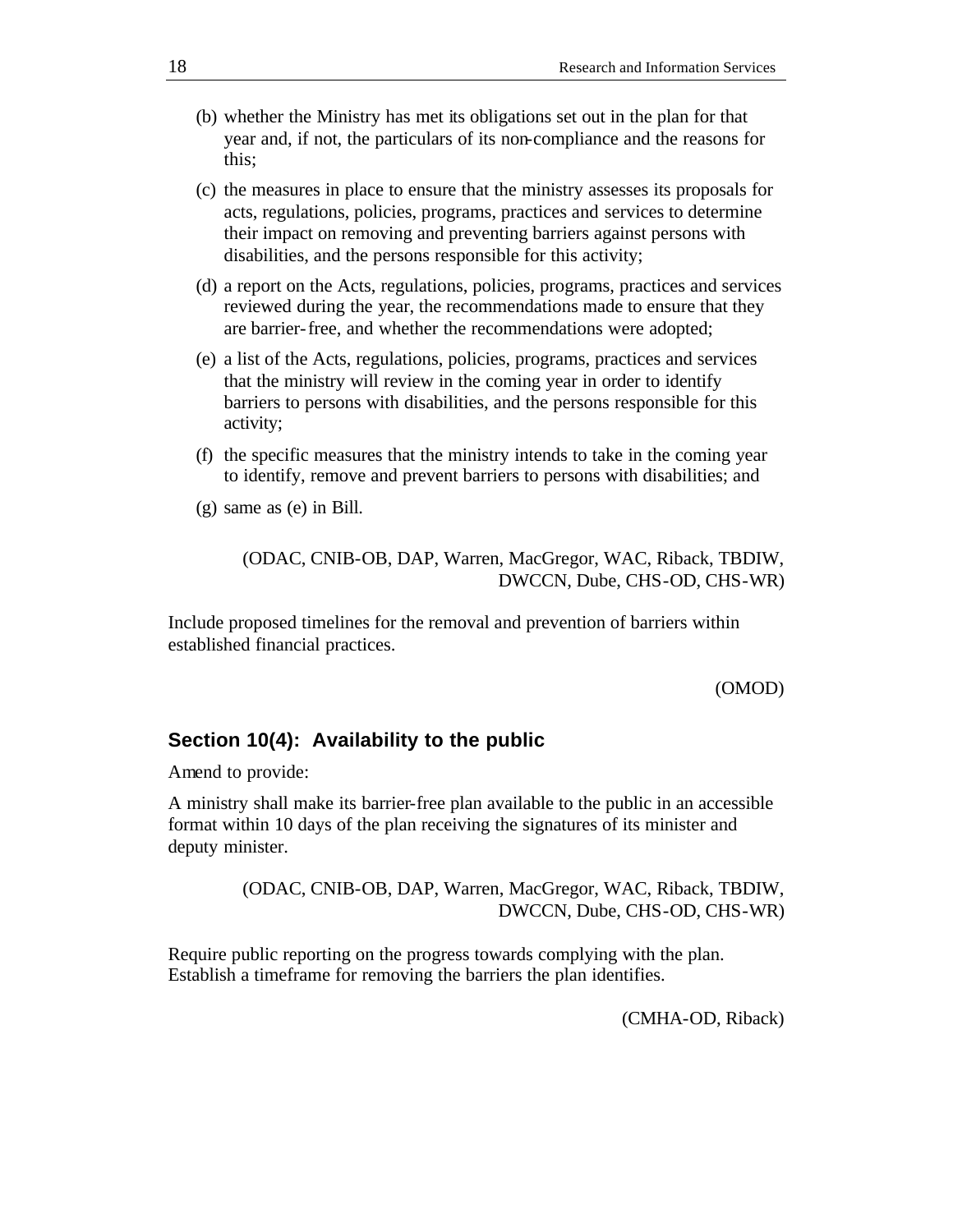Replace with:

A ministry shall make its annual barrier-free plan available to the public in an accessible format. Concerns about the plans shall be presented to the Accessibility Advisory Council. The Council shall address these concerns in a timely manner.

(SAODAC)

## **Section 10: Additions**

In developing and implementing its barrier-free plan, a ministry shall consult with the Barrier-Free Council, the Disability Directorate, and with persons with disabilities who may be affected by the plan.

The Ontario Human Rights Commission shall review all plans where there ha s not been compliance. The Commission has all of its investigation powers available to it in addressing this responsibility, as provided under the *Human Rights Code* for the investigation of human rights complaints. It can seek an order from the Ontario Human Rights Board of Inquiry to require compliance with the plan, in accordance with the procedures for hearings provided in the *Human Rights Code*.

(ODAC, CNIB-OB, DAP, Warren, MacGregor, WAC, SAODAC, Riback, TBDIW, DWCCN, Dube, CHS-OD, CHS-WR)

# **DUTIES OF MUNICIPALITIES**

There are no provisions to require that publications be made available in alternate formats nor are there provisions that require that Internet sites be accessible. Both of these issues are important to the removal of barriers for persons with visual impairments and should be addressed in the legislation.

(CNIB - OD, CNIB-CK, CNIB-TB)

#### **Section 11(1): Municipal accessibility plans**

The development of these plans is a good step in helping to identify barriers and action plans to address them. However, measures are not included to ensure that the plans will be implemented. Amendments should address enforcement and recourse issues.

(CNIB-OD, CNIB-CK, CNIB-TB)

The plans will be useful tools in working towards barrier-free communities, but they should be based on and determined by local financial resources and needs.

(AMO)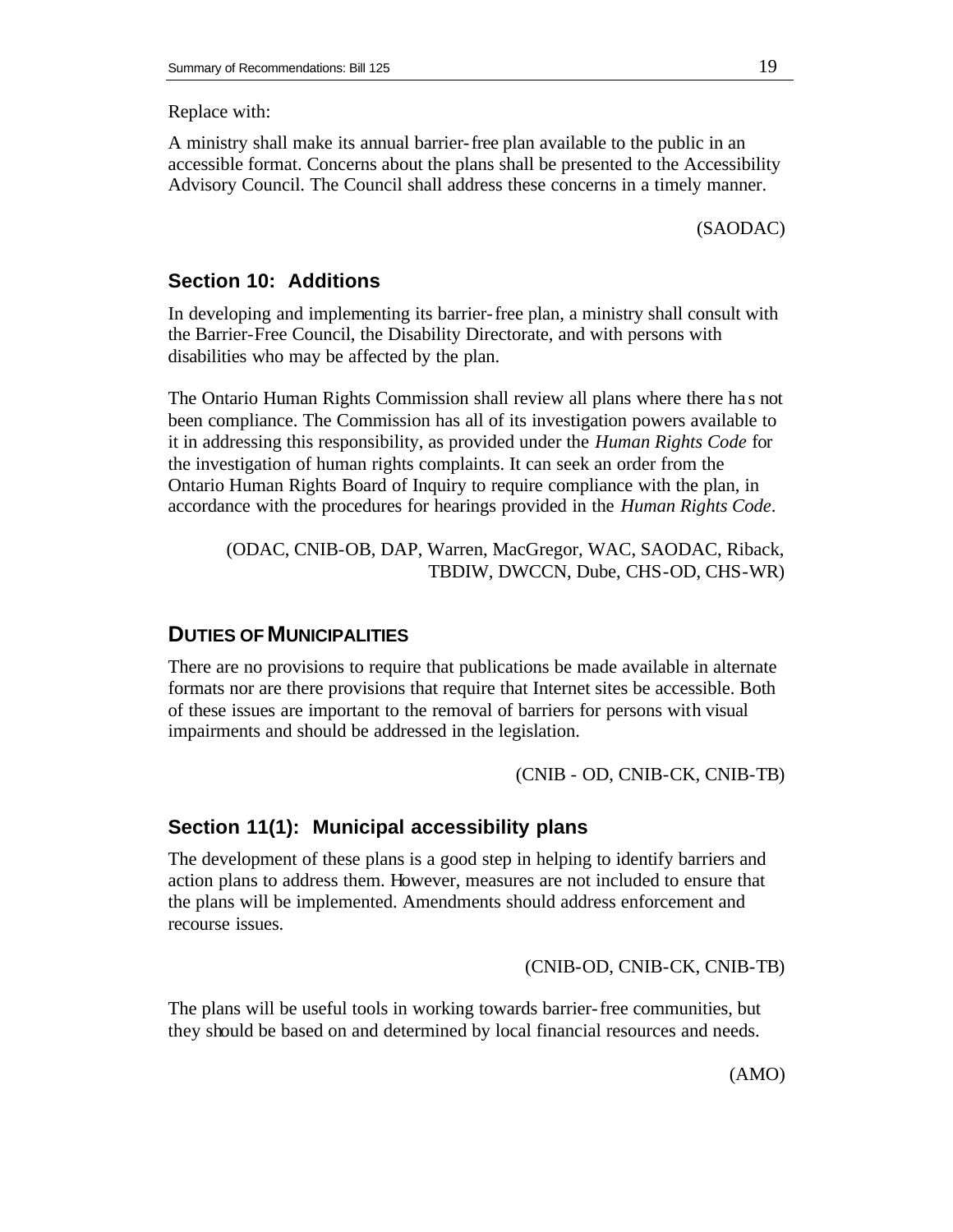Require municipal plans to have timelines and that they be implemented within those timelines. There should also be an effective enforcement mechanism similar to that recommended under s. 10(1).

Establish deadlines for completion and implementation, and decide who will review the plans. The disability community should direct them.

Add "in consultation with the Accessibility Advisory Council of Ontario and persons with disabilities" at the end of this section.

Amend to ensure that every municipality in Ontario is included in the Act. Municipalities of fewer than 10,000 people must either establish a barrier-free advisory committee or hold public consultations on plans and include persons with disabilities.

(AAC-CO)

Address the issue of municipalities with fewer than 10,000 people through a regional approach.

(OBIA-SD)

Amend as follows:

Each year, the council of every municipality shall prepare and implement a barrier-free plan.

(ODAC, CNIB-OB, DAP, Warren, MacGregor, WAC,SAODAC, Riback, HAGI, TBDIW, DWCCN, Dube, CHS-OD, CHS-WR)

Amend further in a fashion that is fully consistent with the ODAC amendments proposed for s. 10. See the ODAC brief for elaboration.

> (ODAC, CNIB-OB, DAP, Warren, MacGregor, WAC, Riback, TBDIW, DWCCN, Dube, CHS-OD, CHS-WR)

Amend further in a fashion that is fully consistent with the HAGI amendments proposed for s. 10(2).

(Shain)

(MSS-OD)

(CPAO)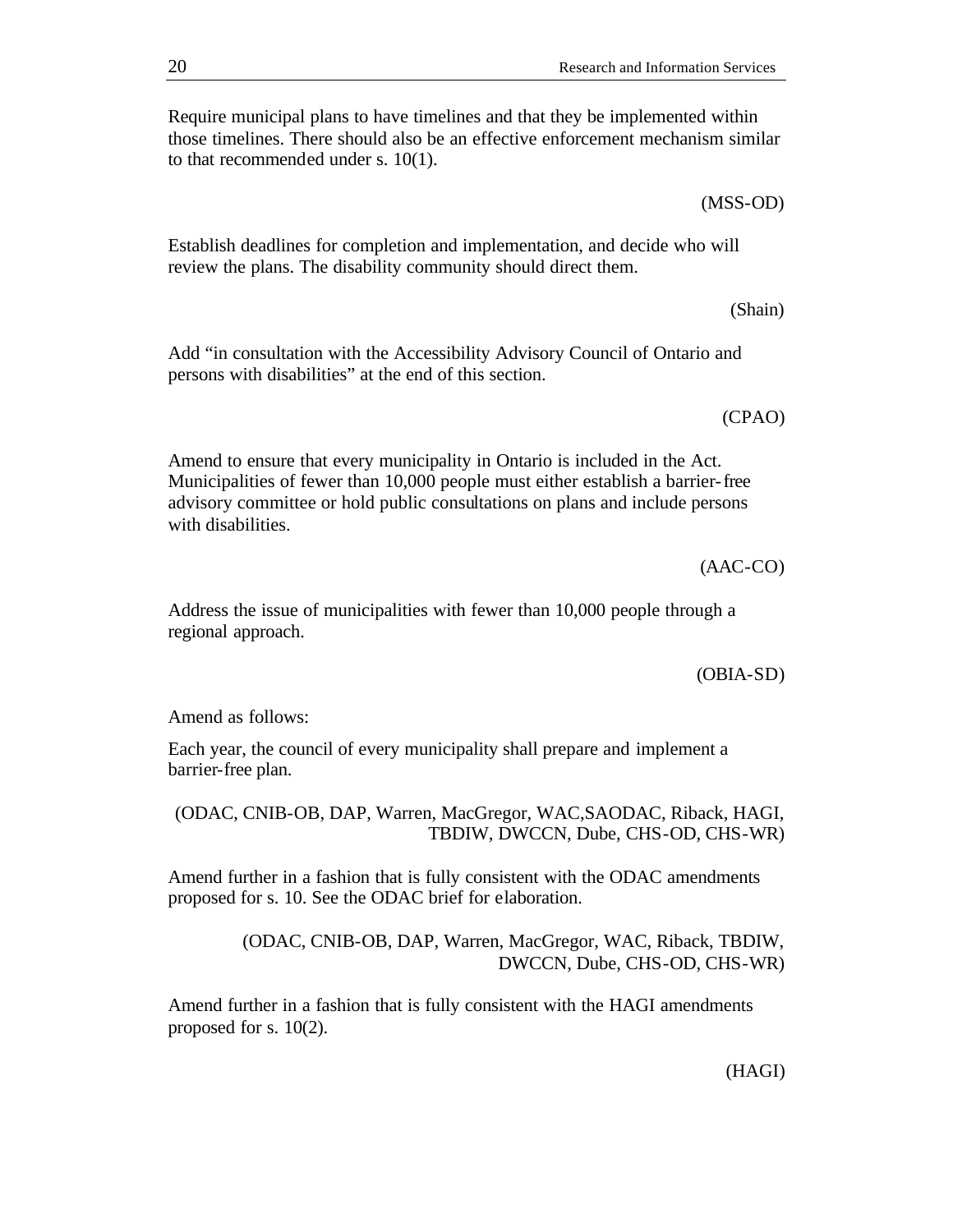# **Section 11(2): Contents**

Replace with:

The barrier-free plan shall include the comprehensive identification of barriers, together with a proposed schedule for their removal, and a description of steps taken for the prevention of barriers to persons with disabilities. The municipality's by-laws and its policies, programs, practices and services, as well as the municipal government's workplaces, will be subject to the plan. The plan will be brought to the council for approval together with the annual budget. The council will also receive an annual report following the approval of each barrier-free plan.

(AAC-CO)

#### **Section 11(3): Same**

The plan should include proposed timelines for the removal and prevention of barriers within established financial practices.

(OMOD)

#### **Section 11(4): Availability to the public**

Replace with:

A municipality shall make its barrier-free plan available to the public in an accessible format. Concerns about the plan shall be presented to the Accessibility Advisory Council which shall address these concerns in a timely manner.

(SAODAC)

Require public reporting on progress towards complying with the plan. Establish a timeframe for removing the barriers the plan identifies.

(CMHA-OD, Riback)

#### **Section 12(1): Accessibility advisory committees**

Strengthen the committees so that they have teeth, are accountable to the disability community and cannot be ignored.

(Millward, MDAG, NEORAD, CHS-OD, CHS-WR)

The committees will be useful tools in working towards barrier-free communities, but they should be based on and determined by local financial resources and needs.

(AMO)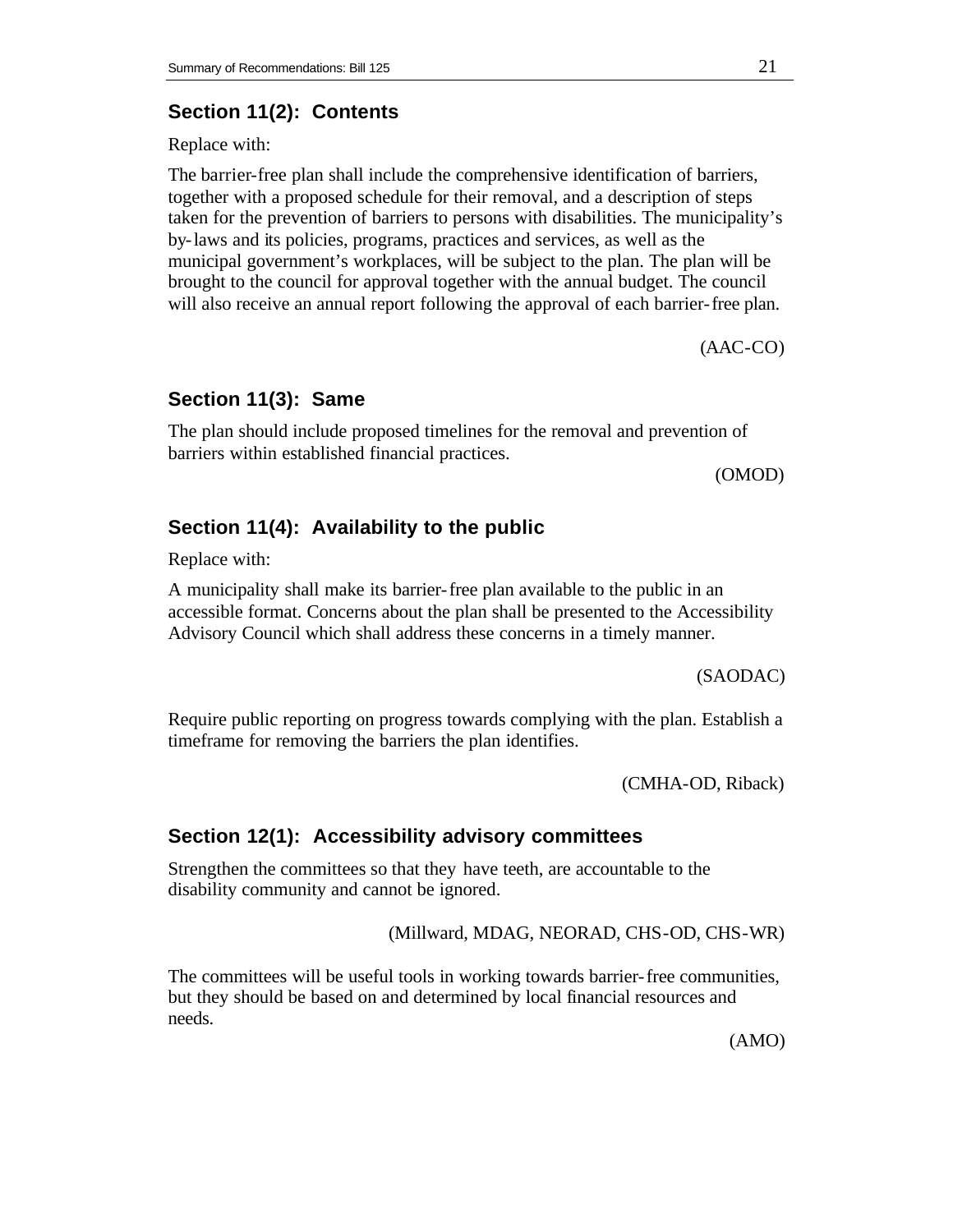Facilitate the work of the committees with the development of training for appointees and councillors so that a level of consistency is maintained throughout the province.

(AAC-CO, Stark)

The role and authority of the committees must be defined.

(OBIA, OBIA-CK, OBIA-OC, OBIA-TB, OBIA-SD)

Create a link between these committees, the Accessibility Advisory Council and the Accessibility Directorate. Establish links between committees.

(AAC-CO)

Amend to require that committees be made up solely of persons with disabilities and that persons from all disability areas be considered for membership.

(LDAO)

A majority of committee members should be persons with disabilities.

(OMOD)

The proposed committees must ensure the adequate presentation of disability sectors and ensure adequate representation by persons with disabilities. Representatives must also have effective links to their local community. Their role needs to be integrated with other local advisory committees that have accessibility mandates.

(CNIB-OB, OPSEU)

Replace with:

Each year the council of every municipality shall establish or continue an accessibility advisory committee, consisting of a majority of persons with disabilities. The Accessibility Advisory Council will review drafts of the municipality's barrier-free plan, advise the local council about its implementation and monitor its effectiveness.

(SAODAC)

Amend as follows:

Each year, the council of every municipality of more than 10,000 people shall establish or continue a barrier-free advisory committee. A majority of persons appointed to this committee must be persons with a disability. The mandate of the council is to review drafts of the municipality's barrier-free plans, advise the council about their implementation, monitor the effectiveness of the plan, and to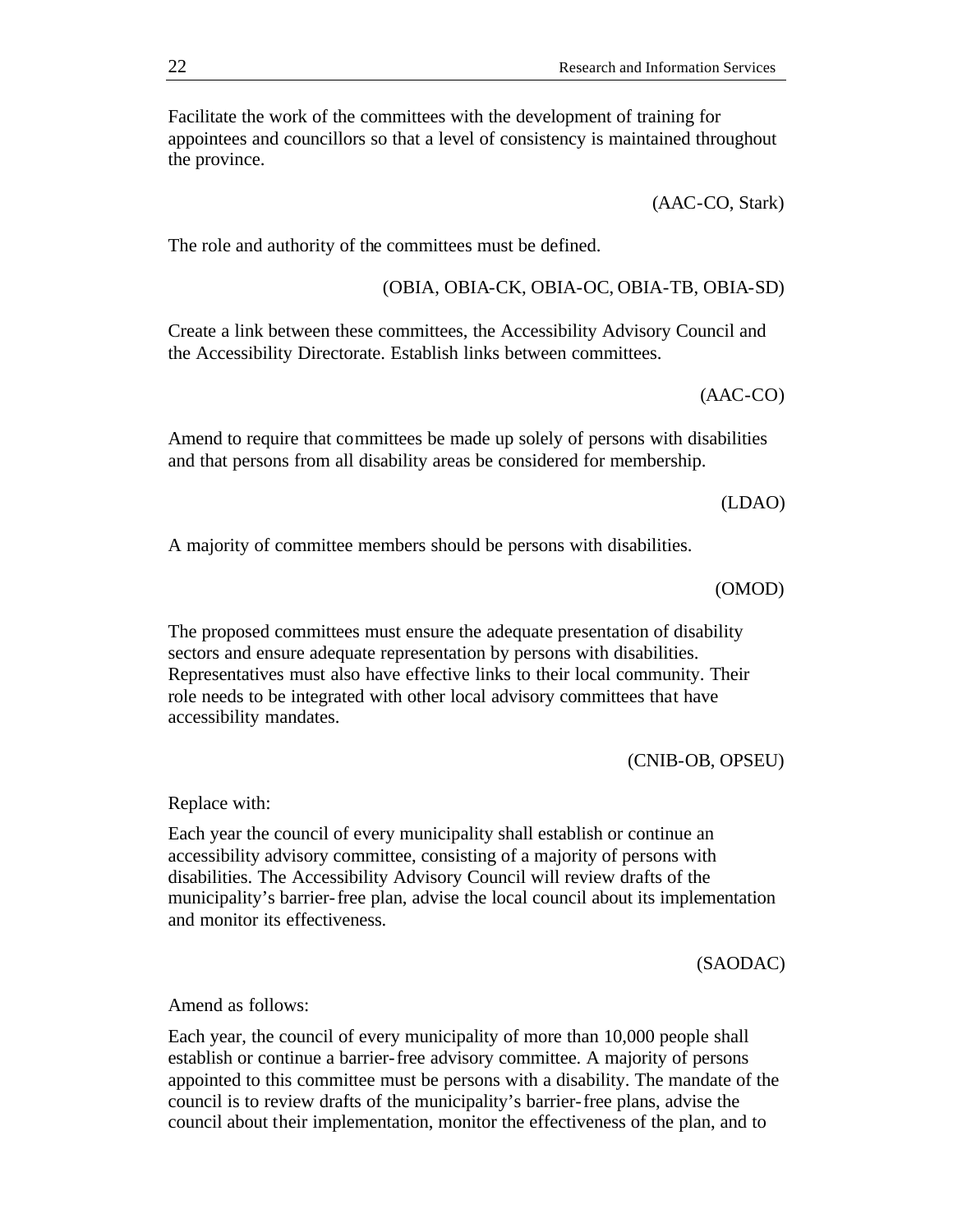advise the municipality on barriers facing persons with disabilities within the territory of the municipality and on means by which the municipal government might address these.

Municipalities of fewer than 10,000 people must either establish a barrier-free advisory committee or hold public consultations on plans and include people with disabilities.

(ODAC, CNIB-OB, DAP, Warren, MacGregor, WAC, Riback, HAGI, TBDIW, DWCCN, Dube, CHS-OD, CHS-WR, OACL)

Creation of the committees is a good step in ensuring the input of persons with disabilities in the process. It is important that the individuals selected to serve represent various groups of or for disabled persons and that they consult with their respective sectors.

(CNIB-CK, CNIB-TB)

There was concern that the appointment process would not allow persons with disabilities sufficient time to submit their resumes.

(WECAN)

## **Section 12(2): Duty of council**

Replace (a) with "that the council owns, purchases, constructs or leases" and (b) with "that the council currently occupies whether as owner or lessee."

(ODAC, CNIB-OB, DAP, Warren, MacGregor, WAC, Riback, HAGI, TBDIW, DWCCN, Dube, CHS-OD, CHS-WR)

Replace (a) with "that the council owns, purchases, constructs or significantly renovates" and (b) with "that the council currently occupies."

(SAODAC)

Amend to encourage councils to seek advice on any subject that would impact on persons with disabilities. Define the relationship between the committee, staff and council. Council should respond to a committee recommendation within 14 days and provide written reasons for its decision, if it declines in whole or in part.

(AAC-CO)

Require councils to seek advice from these committees on accessibility to buildings and programs associated with municipal services, including recreation facilities such as swimming pools, skating rinks and libraries.

(BMCC)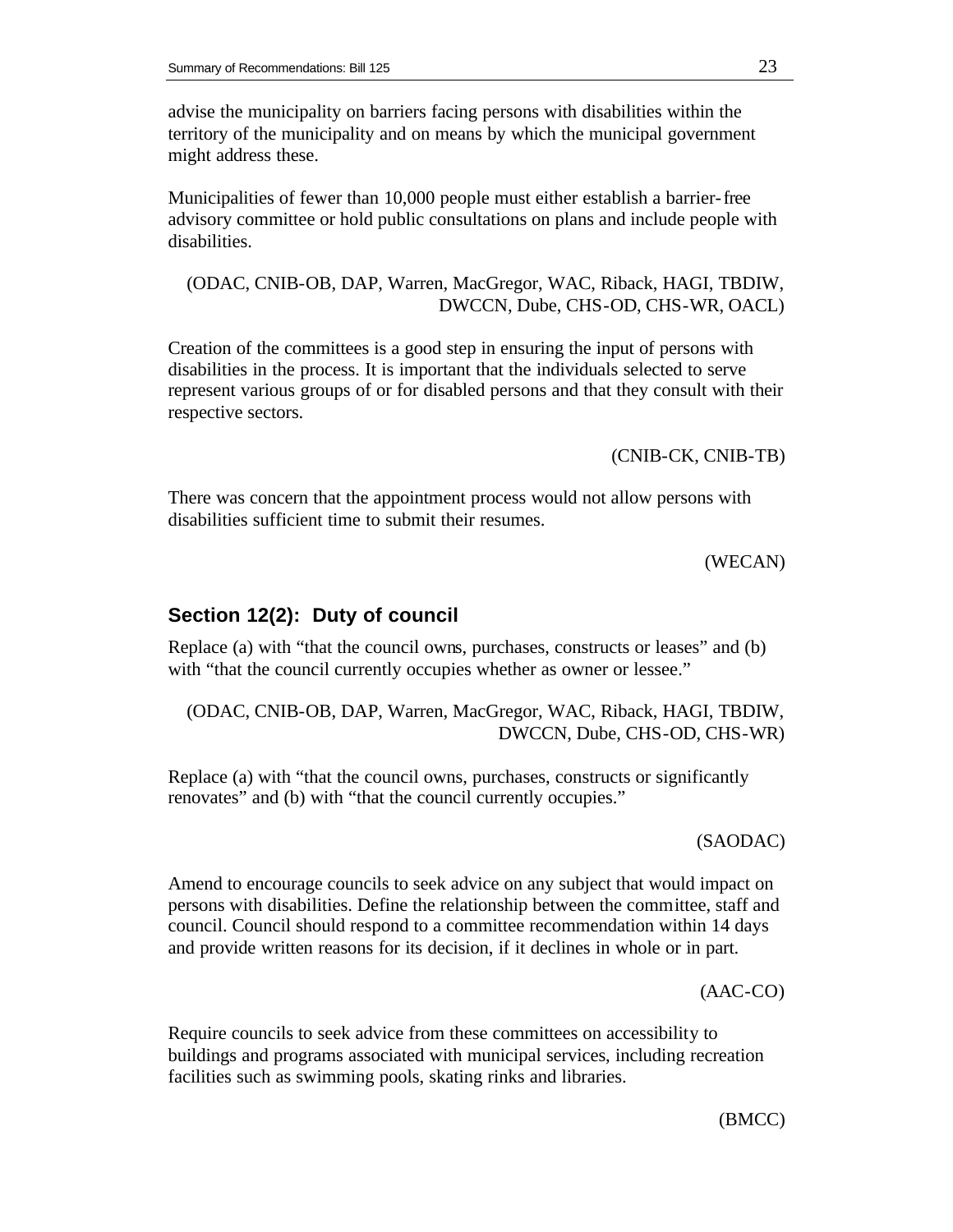# **Section 12(3): Functions**

Add the following:

The barrier-free advisory committee shall prepare annual reports to the municipal council recommending changes to the barrier-free plan, reporting on implementation and effectiveness of previous plans and making any other recommendations necessary to identify, remove and prevent barriers in the territory of the municipality.

When the advisory committee makes recommendations to the municipal council, the council shall respond within 14 days. If the council decides to decline the advisory committee's advice in whole or in part, it shall provide written reasons for its decision. Recommendations and reports from the advisory committee and responses to these from the council shall be made public promptly. The municipal council shall fulfill all reasonable requests for information by the advisory council within the mandate of the advisory committee's work. Reasonable compensation including reasonable expenses shall be provided by the municipal council for the members of the advisory committee.

> (ODAC, CNIB-OB, DAP, Warren, MacGregor, WAC, Riback, TBDIW, DWCCN, Dube, CHS-OD, CHS-WR)

Amend as follows:

The accessibility advisory committee shall prepare annual reports to the municipal council recommending changes to the barrier-free plan and reporting on the implementation and effectiveness of previous plans. Recommendations and reports from the committee and responses from the council shall be made public promptly.

The municipal council shall fulfill all reasonable requests for information by the committee within the committee's mandate.

Compensation, including reasonable expenses, shall be provided by the municipal council to the committee members.

#### (SAODAC)

The disability community must have meaningful input. Reports should be made public.

(OBIA, OBIA-CK, OBIA-OC, OBIA-TB, OBIA-SD)

It is an overly optimistic expectation that these committees will be in a position to direct, monitor, control or attain a barrier-free society. Putting the onus on the disability community itself to achieve change is an unfair burden and false expectation unless the committees are given greater and clearer authority.

(CTCAC, Riback)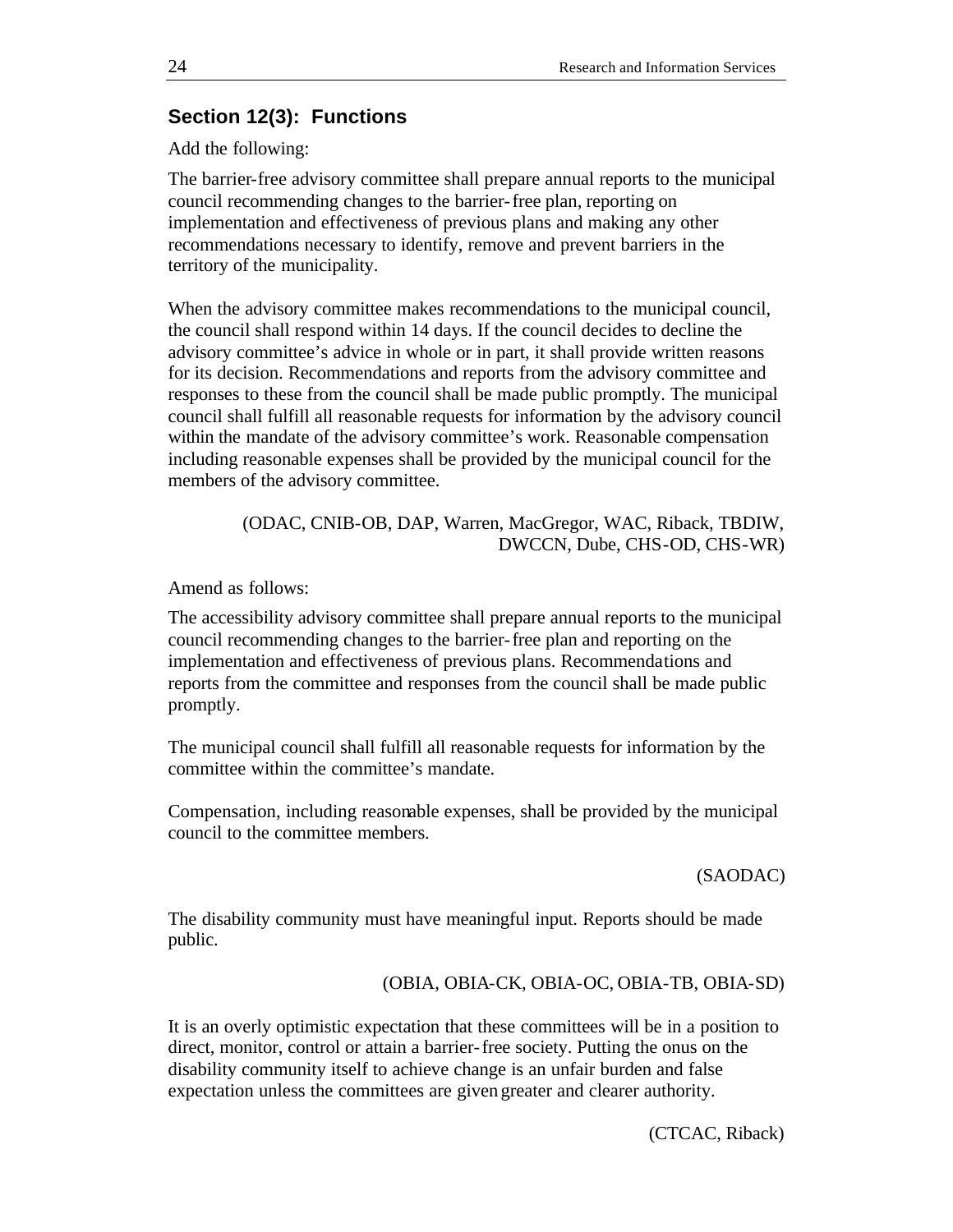# **Section 12(4): Public Consultation**

Add this section to read as follows:

The committee shall engage in public consultation in the preparation of its reports and advice.

(CPAO)

# **Section 13: Municipal goods and services**

Amend to parallel the ODAC proposals for s. 5 and state that the regulations developed under s. 5 shall apply to municipalities.

> (ODAC, CNIB-OB, DAP, Warren, MacGregor, WAC, Riback, TBDIW, DWCCN, Dube, CHS-OD, CHS-WR)

Amend to parallel the proposals for s. 5.

(HAGI, SAODAC)

# **DUTIES OF OTHER ORGANIZATIONS, AGENCIES AND PERSONS**

There are no provisions to require that publications be made available in accessible formats nor are there provisions that require that Internet sites be accessible. Both of these issues are important to the removal of barriers for persons with visual impairments and should be addressed in the legislation.

(CNIB-CK, CNIB-TB)

The accessibility plans of these organizations should be filed with the Accessibility Advisory Council and local municipal councils/school boards, if appropriate. They should include proposed timelines within established financial practices.

(OMOD)

Amend to require agencies to meet the same standards as other types of organizations.

(CMHA-OD, Riback)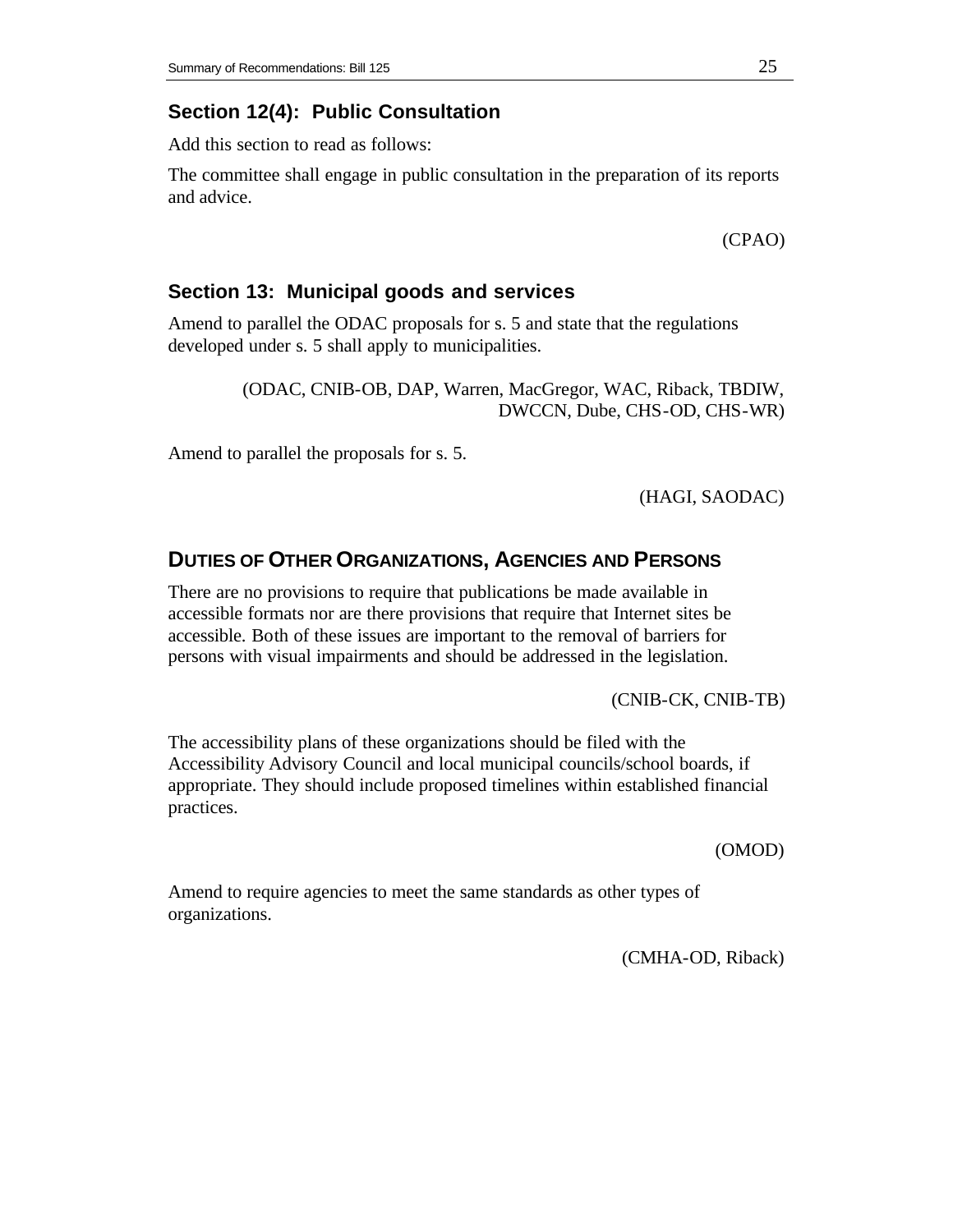Amend to require specific timelines for achieving these plans. The Ontario Human Rights Commission could be given the responsibility to review all plans in cases of non-compliance and then seek an order from the Ontario Human Rights Board of Inquiry to require compliance if necessary. Another approach could be the establishment of a separate enforcement agency to review plans in cases of non-compliance and enforce appropriate penalties if necessary.

(MSS-OD)

# **Section 14(1): Public transportation organizations**

Amend to parallel the development, implementation and enforcement of Ontario government ministry barrier-free plans.

> (ODAC, CNIB-OB, DAP, Warren, MacGregor, WAC, Riback, TBDIW, DWCCN, Dube, CHS-OD, CHS-WR)

Amend to read:

Each year, every public transportation organization shall prepare and implement a barrier-free plan. The provision regarding transit providers should be similarly amended to ensure it reflects community standards as established by local consumers and the Barrier-Free Advisory Council.

(HAGI)

The definition of "public transportation organization" is very broad and appears to catch the taxi industry. If this was the intent, it will put undue hardship on that industry.

(CTCAC, Riback)

Add "in consultation with the Accessibility Council of Ontario and persons with disabilities" after "plan."

(CPAO)

Replace "accessibility plan" with "and implement a barrier-free plan."

(SAODAC)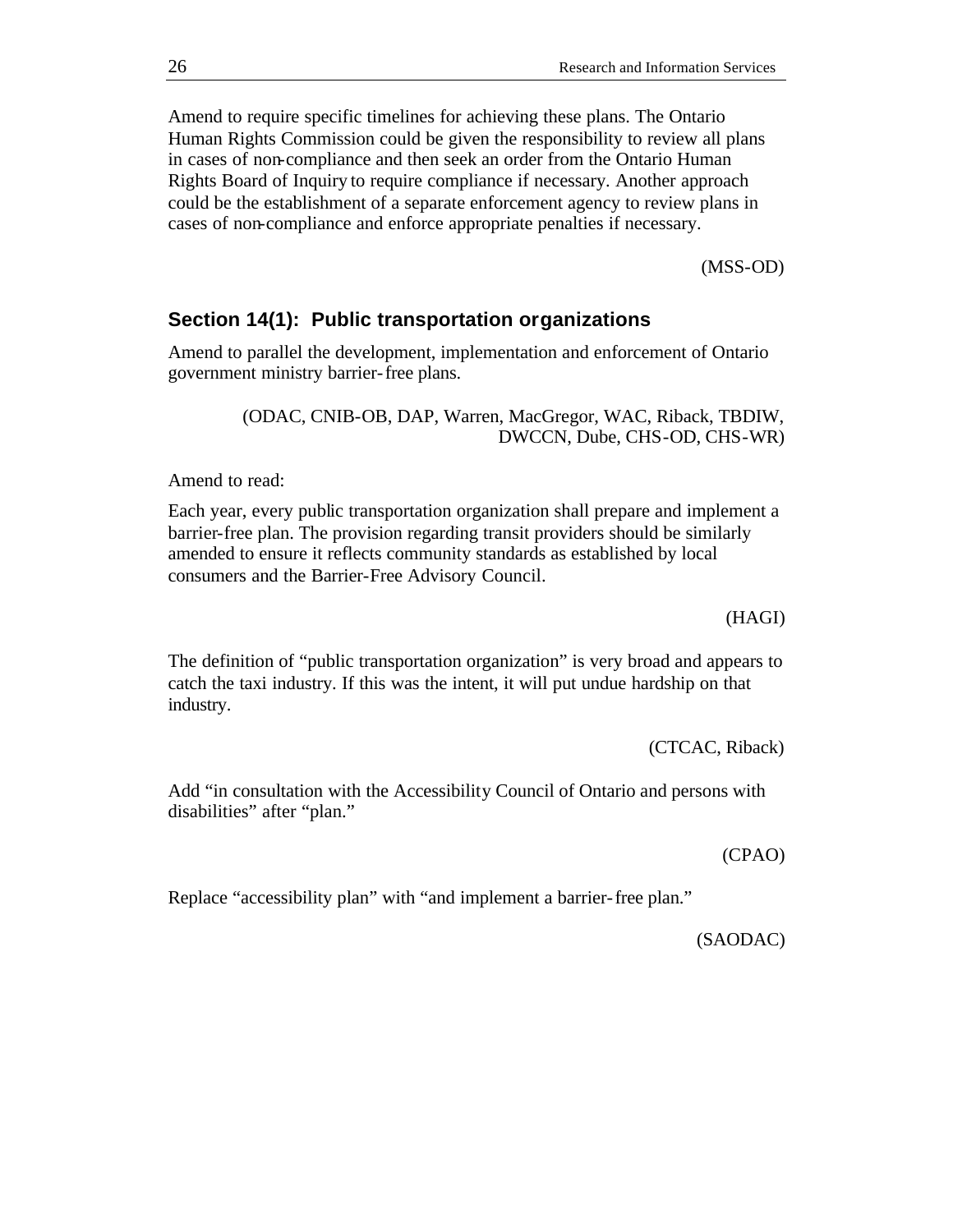## **Section 14(2): Contents**

Within the development of their accessibility plans, public transportation organizations, in partnership with municipalities, should be required to develop strategies to address transportation issues in non-urban centres. A lack of transportation is a major barrier for persons with vision impairments who live in rural areas of the province.

(CNIB-OD)

#### **Section 14(3): Same**

There are no consequences if actions are not taken.

(Shain)

#### **Section 14(4): Availability to the public**

Replace "accessibility plan" with "barrier-free plan." Add "in an accessible format. Concerns about the plan shall be presented to the Accessibility Advisory Council which shall address these concerns in a timely manner."

(SAODAC)

#### **Section 15(1): Scheduled organizations**

Replace with:

Each year, every organization not otherwise covered by sections 10, 11, 14 or 16, shall prepare and implement a barrier-free plan based on the requirements for its class of organization as set out in the regulations.

> (ODAC, CNIB-OB, DAP, Warren, MacGregor, WAC, Riback, TBDIW, DWCCN, Dube, CHS-OD, CHS-WR)

Amend to read:

Each year, every Scheduled organization shall prepare and implement a barrierfree plan.

(SAODAC)

Add "in consultation with the Accessibility Council of Ontario and persons with disabilities" after "plan."

(CPAO)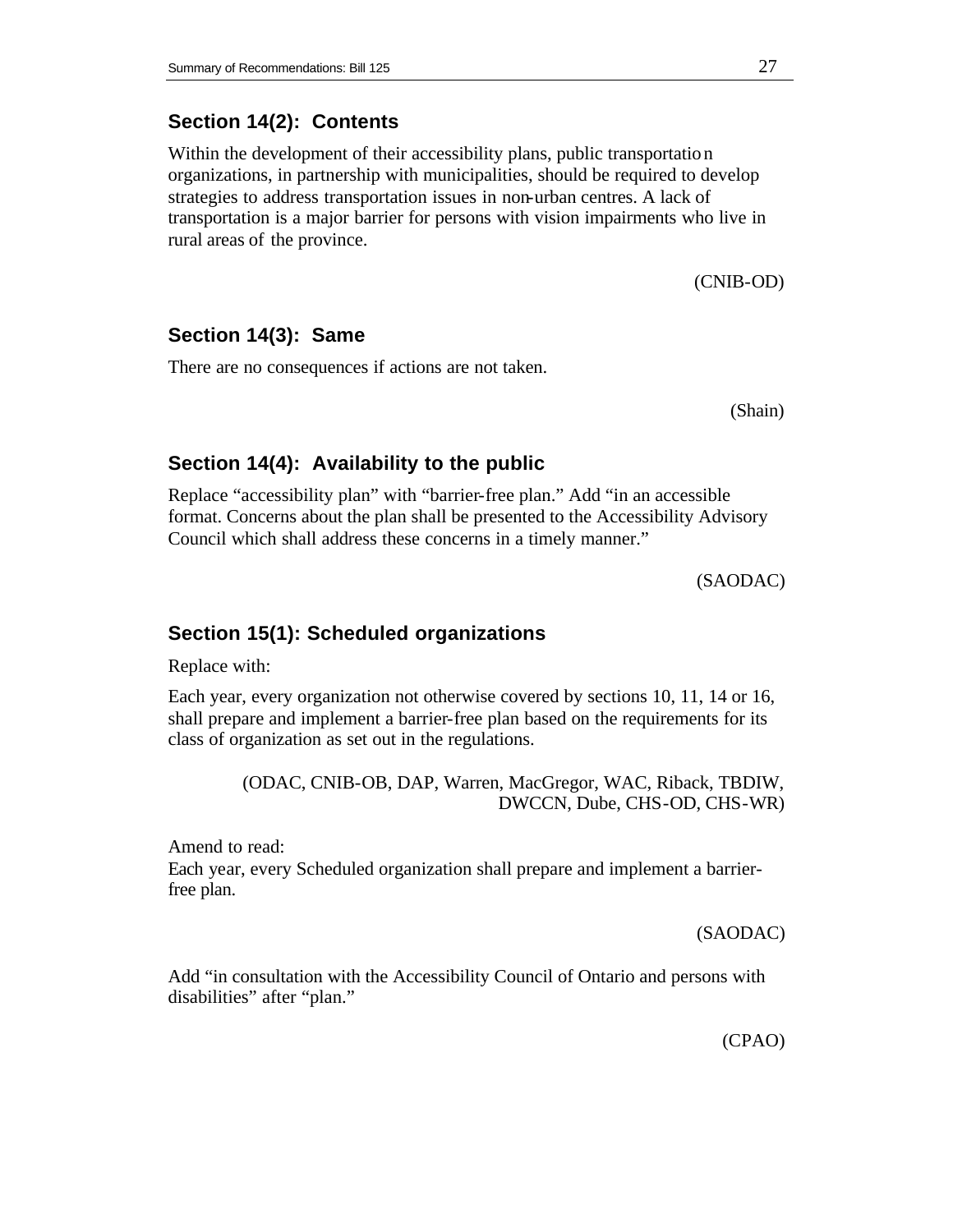# **Section 15(2): Contents**

Amend to provide:

The barrier-free plan shall require the comprehensive identification, removal and prevention of barriers to persons with disabilities in the organization's by-laws, if any, and in its policies, programs, practices and services as well as it workplaces.

(ODAC, CNIB-OB, DAP, Warren, MacGregor, WAC, Riback, HAGI, TBDIW, DWCCN, Dube, CHS-OD, CHS-WR)

Require school boards to create education accessibility advisory committees to assist in the development and implementation of plans. Committees should consist of a majority of persons with disabilities and/or parents of school aged children with disabilities.

(OMOD)

#### **Section 15(3): Same**

Amend to authorize municipal councils to pass by-laws prescribing standards for accessibility requirements for persons with disabilities for property and for prohibiting the occupancy or use of such property that does not conform with the standards that would provide a more appropriate or effective approach.

(CTCAC, Riback)

There are no consequences if actions are not taken.

(Shain)

#### **Section 15(4): Availability to the Public**

Apply the same amendment and rationale as found under s. 10(4), with the appropriate changes in wording.

(SAODAC)

#### **Section 15: Additions**

Amend to provide as follows:

The classes of organizations shall be set out in regulations passed no later than six months after this legislation comes into effect. The regulations setting out the requirements for each class of organization shall be passed no later than one year after this legislation comes into effect.

> (ODAC, CNIB-OB, DAP, Warren, MacGregor, WAC, Riback, TBDIW, DWCCN, Dube, CHS-OD, CHS-WR)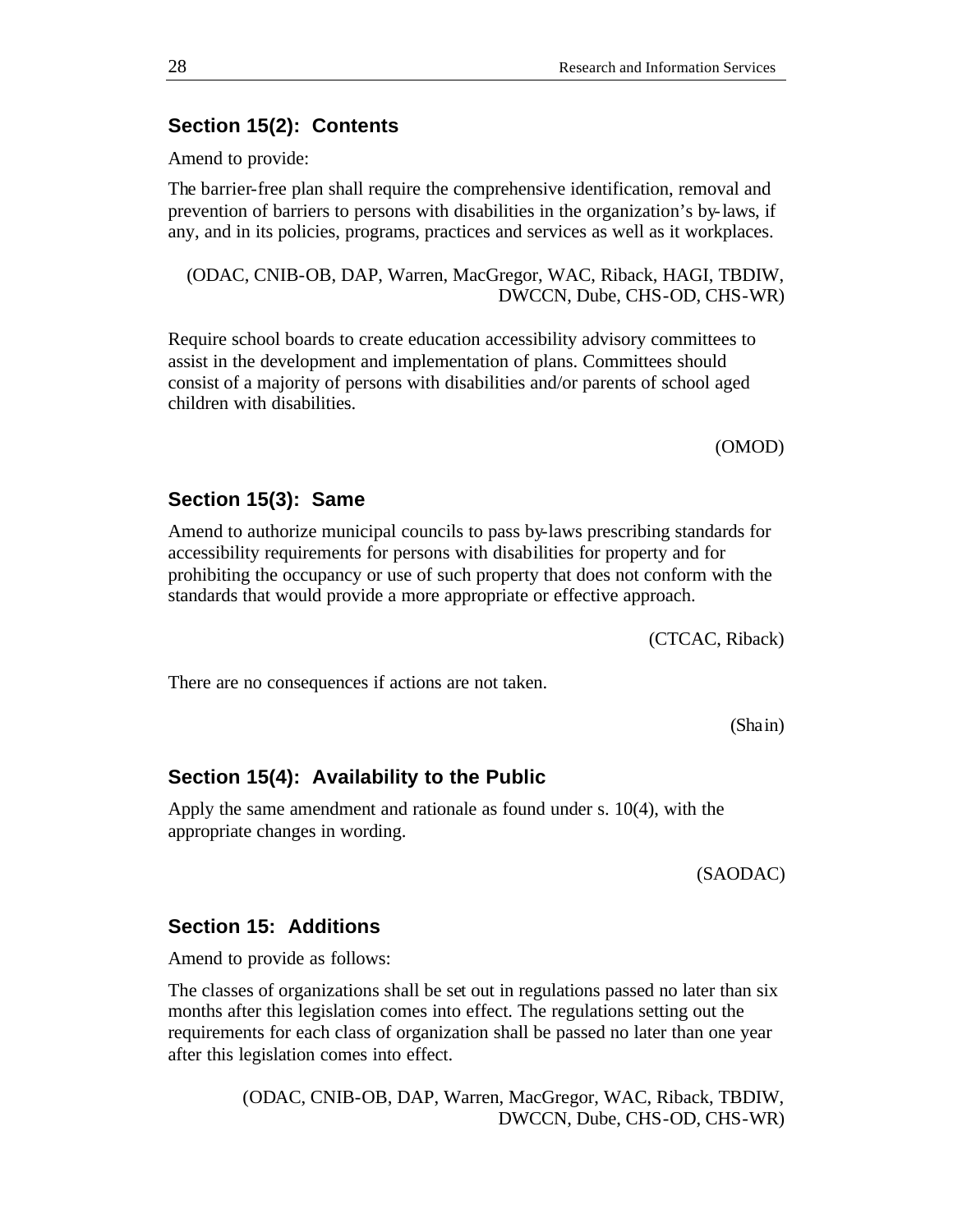# **Section 16(1): Agencies**

Replace with "each year, every agency shall prepare and implement a barrier-free plan."

(ODAC, CNIB-OB, DAP, Warren, MacGregor, WAC, Riback, HAGI, TBDIW, DWCCN, Dube, CHS-OD, CHS-WR, SAODAC)

Add "in consultation with the Accessibility Advisory Council of Ontario and persons with disabilities" after "policy."

(CPAO)

# **Section 16(2): Contents**

Amend to provide:

The barrier-free plan shall require the comprehensive identification, removal and prevention of barriers with respect to the provision of services and facilities, as well as with respect to the policies, programs and practices of the agency, and the agency's workplace.

(ODAC, CNIB-OB, DAP, Warren, MacGregor, WAC, Riback, HAGI, TBDIW, DWCCN, Dube, CHS-OD, CHS-WR)

Replace with:

The barrier-free plan shall require the comprehensive identification, removal and prevention of barriers with respect to the provisions of services to persons with disabilities in the policies, programs and practices of the agency.

(SAODAC)

#### **GENERAL**

## **Section 17(1): Joint accessibility plans**

Make individual accessibility plans mandatory and meaningful for all eligible organizations.

(LDAO, LOTF)

Remove "Scheduled organization" and replace "accessibility plan" with "barrierfree plan."

> (ODAC, CNIB-OB, DAP, Warren, MacGregor, WAC, Riback, TBDIW, DWCCN, Dube, CHS-OD, CHS-WR)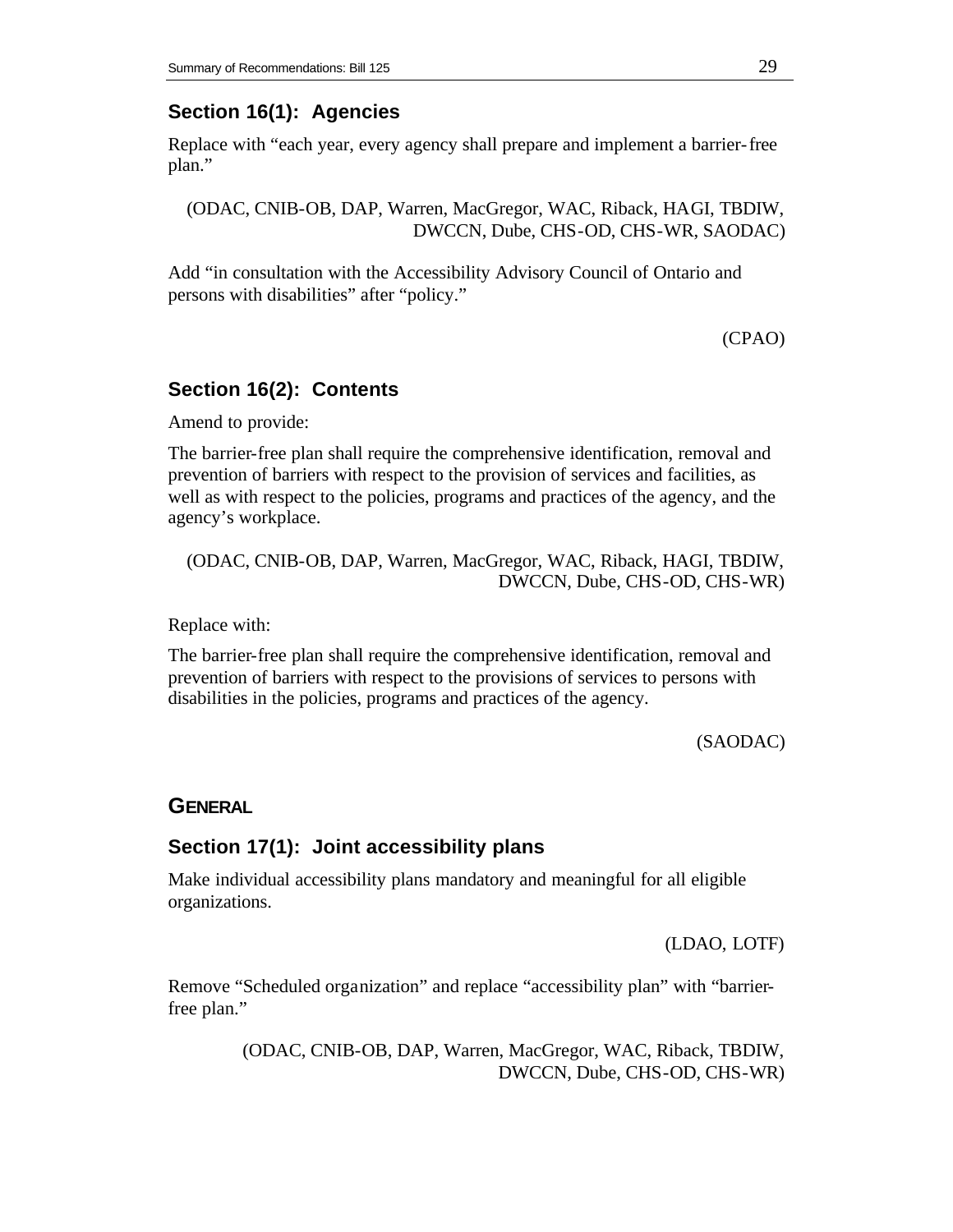#### **Section 17(2): No individual plans**

Remove "Scheduled organization" and replace "accessibility plan" with "barrierfree plan."

> (ODAC, CNIB-OB, DAP, Warren, MacGregor, WAC, Riback, TBDIW, DWCCN, Dube, CHS-OD, CHS-WR)

## **Section 17: Addition**

Where one or more ministry, municipality, public transportation organization or organization prepares a joint barrier-free plan, each entity is required to comply with the obligations under this Act and the plan as if they had individual plans.

(ODAC, CNIB-OB, DAP, Warren, MacGregor, WAC, Riback, HAGI, TBDIW, DWCCN, Dube, CHS-OD, CHS-WR)

#### **Section 18(1): Guidelines for accessibility plans and policies**

Amend as follows:

The Lieutenant Governor in Council shall specify by regulation the requirements for the preparation and content of barrier-free plans under this Act. The regulation may set out different requirements for classes of ministries, municipalities, organizations or agencies.

> (ODAC, CNIB-OB, DAP, Warren, MacGregor, WAC, Riback, TBDIW, DWCCN, Dube, CHS-OD, CHS-WR)

Ensure that the guidelines are comprehensive and address all identifiable barriers, including attitudinal barriers, as part of the process of identification, removal and prevention.

(CMHA-OD, Riback)

The Bill should contain consistent mandatory guidelines for enhancing the accessibility provided to persons with disabilities. Hold all participating organizations accountable for the contents of their accessibility plans as well as for compliance with the legislation as a whole and with the directions set out in their individual plans.

(LOTF)

Set out mandatory components for the accessibility plans, including an approval and evaluation process that involves persons with disabilities and their organizations. Compliance with approved plans must be mandatory, with logical consequences for non-compliance.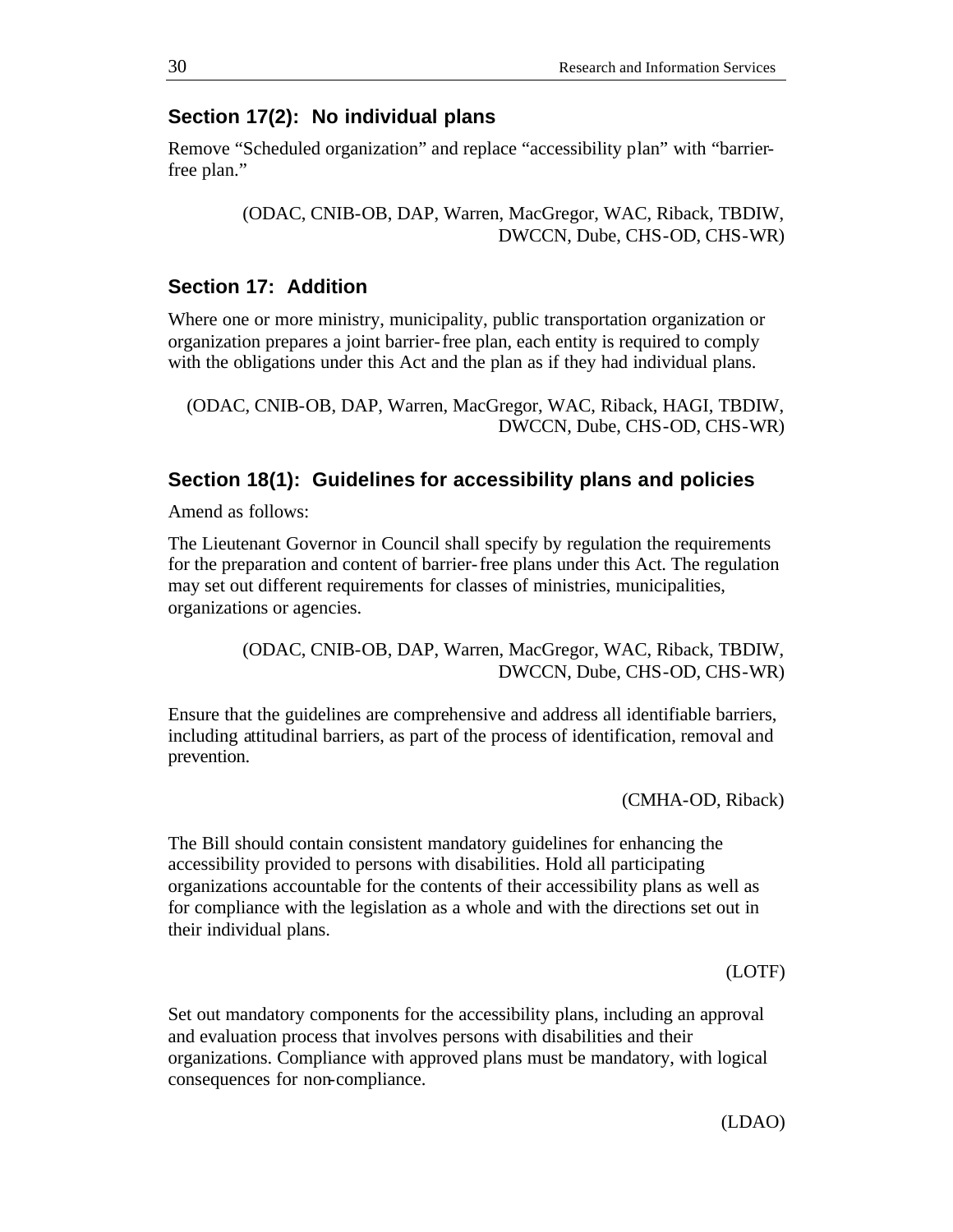# **Section 18(2): Exemptions**

Amend as follows:

When an organization or agency cannot comply with the regulation because of undue hardship within the meaning of the *Human Rights Code*, it may apply to the minister for an exemption from the regulation. The exemption cannot exceed a period of one year. The minister shall give reasons for granting an exemption, which he or she shall make public. Any person affected by the exemption may refer the grant of the exemption to the Ontario Human Rights Commission. The Commission may investigate the circumstances of the exemption. If, in its opinion, the exemption was unwarranted, it may apply to the Ontario Human Rights Board of Inquiry for a hearing to determine whether the exemption should be modified or rescinded.

(ODAC, CNIB-OB, DAP, Warren, MacGregor, WAC, Riback, HAGI, TBDIW, DWCCN, Dube, CHS-OD, CHS-WR, OACL)

While there may be times when it will be appropriate for the government to exempt organizations if they can demonstrate undue hardship, this should be a very rare occurrence. Consequently, the legislation should be amended to include strict parameters regarding the rationale, process and timeframes for the granting of exemptions.

(CNIB-OD, CNIB-CK, OPSEU)

Create a system for granting exemptions based upon clear criteria applied as part of a public process, similar to hearings held by the Ontario Municipal Board to deal with zoning applications.

(CMHA-OD, Riback)

There should be no possibility of permanent exemption from the requirements of the Act.

(ACE)

Remove.

(SAODAC)

# **Section 19(1): Accessibility Advisory Council of Ontario**

Replace with "the Minister shall establish the Barrier-Free Council of Ontario comprised of 12 members, a quorum of which shall be seven." Consult the ODAC brief for further amendments.

> (ODAC, CNIB-OB, DAP, Warren, Macgregor, WAC, Riback, TBDIW, DWCCN, Dube, CHS-OD, CHS-WR, OACL)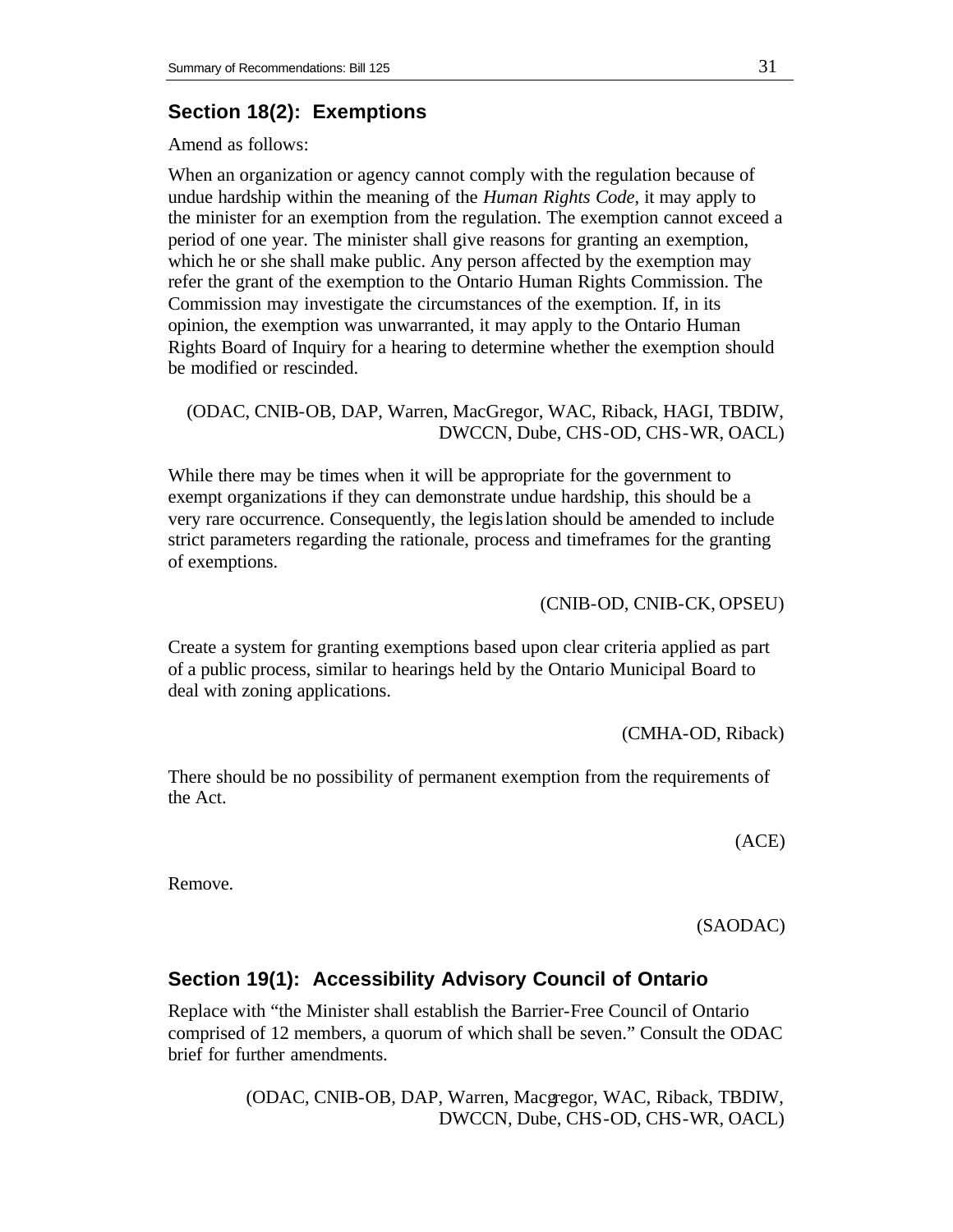The Barrier-Free Council should be established within six months of the enactment of the Bill.

(NFB, CCB-OD)

Specify the size of the Council. It must be large enough to represent all major forms of disability, perhaps 15 to 24 persons.

(MSS-OC)

A watchdog agency made up of persons with disabilities should monitor the implementation of the Bill.

(WECAN)

# **Section 19(2): Members**

The Council must be representative of major consumer and disability advocacy groups in Ontario.

(ODAC-WE, WAC)

Creation of the Council is a good step in ensuring the input of persons with disabilities in the process. It is important that the individuals selected to serve represent various groups of or for disabled persons and that they consult with their respective sectors.

(CNIB-CK, CNIB-OD, CNIB-TB)

Establish an open appointment process to give all people with a disability an opportunity to participate.

(CMHA-OD, Riback)

If the Council is to be credible, at least half of its members must be appointed by the community, including the disability community. This representation would also include individuals with an intellectual disability.

(TACL)

Add as follows:

Council members must represent a broad range of disabilities and electoral districts throughout the province. Those members with disabilities must be chosen through recommendations brought forward by all members of the Legislature.

(SAODAC)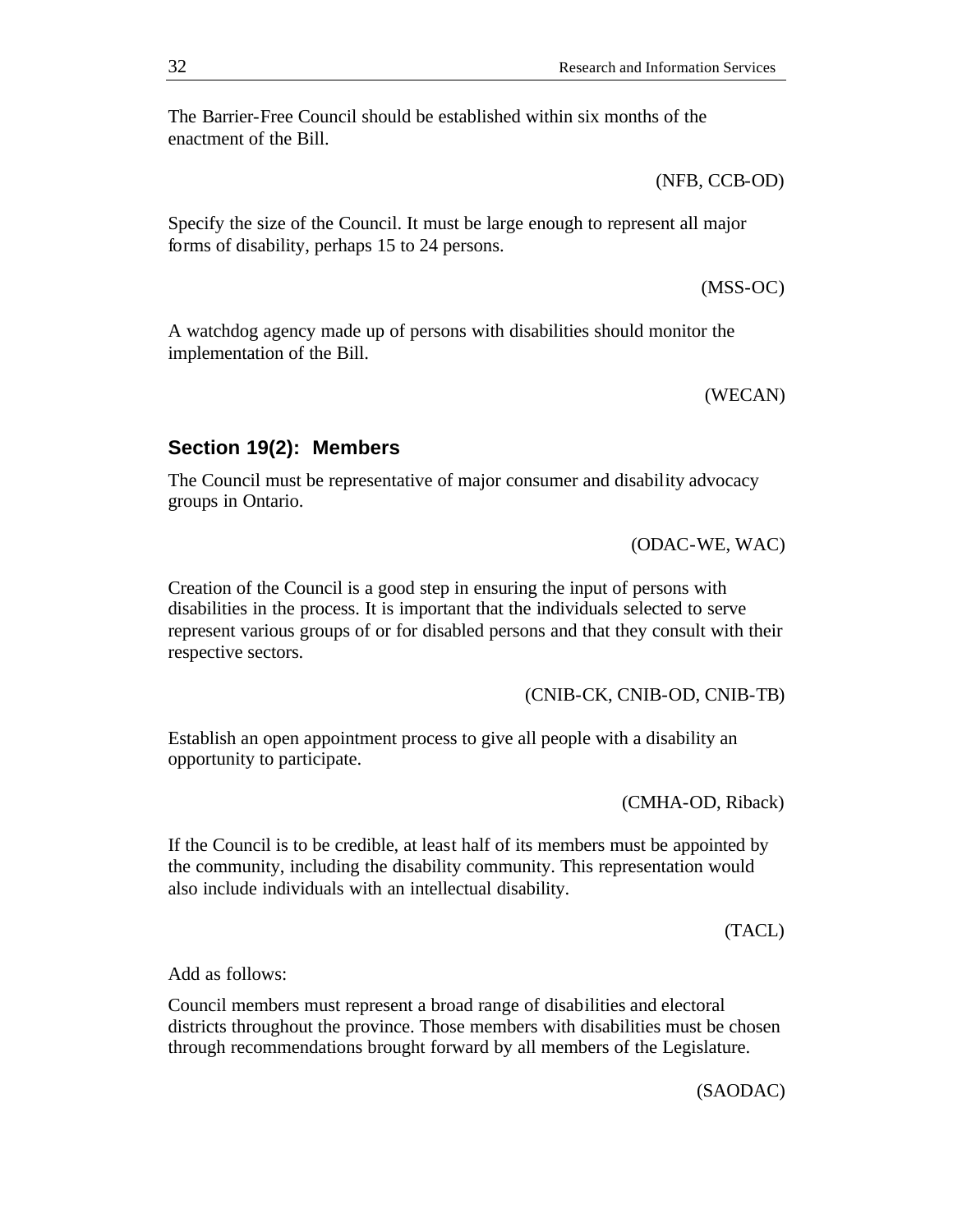#### Include the following:

(2)(b) Any person/s who is directly or indirectly an employee of the Government of Ontario (as defined in amended s. 8), or an organization/s or person/s directly associated with said organization that receives direct sustaining grants/subsidies/contracts are ineligible for formal membership on the Council (the Trillium Foundation would be an exception). Said person/s or organization/s may serve, provided the Council is comprised of a two-thirds majority of members from representative consumer organizations. By invitation of the Minister, representation from consumer organizations shall be determined by said organizations.

(2)(c) a quorum of the Council is constituted when the majority present are members with disabilities.

(NFB, CCB-OD)

# **Section 19(3): Remuneration and Expenses**

Delete "may" and replace with "shall."

(NFB, CCB-OD)

## **Section 19(4): Duties**

The Council must be given the authority and mandate to:

- 1) determine benchmarks and provincial standards for barrier-free communities;
- 2) advise the provincial government and all ministries on disability issues and the development of regulations;
- 3) educate the general public and the government;
- 4) monitor the implementation of guidelines and plans for the removal and prevention of barriers; and
- 5) advocate for a barrier-free Ontario.

(ODAC-WE, WAC)

The Council must have a mandate which not only includes advising the Minister but also encompasses

- 1) promoting the development and creation of opportunities for greater independence for individuals with disabilities;
- 2) reviewing policies and program issues on disabilities in government and the community;
- 3) identifying and addressing major issues related to disability in areas such as health, education, and physical and attitudinal barriers;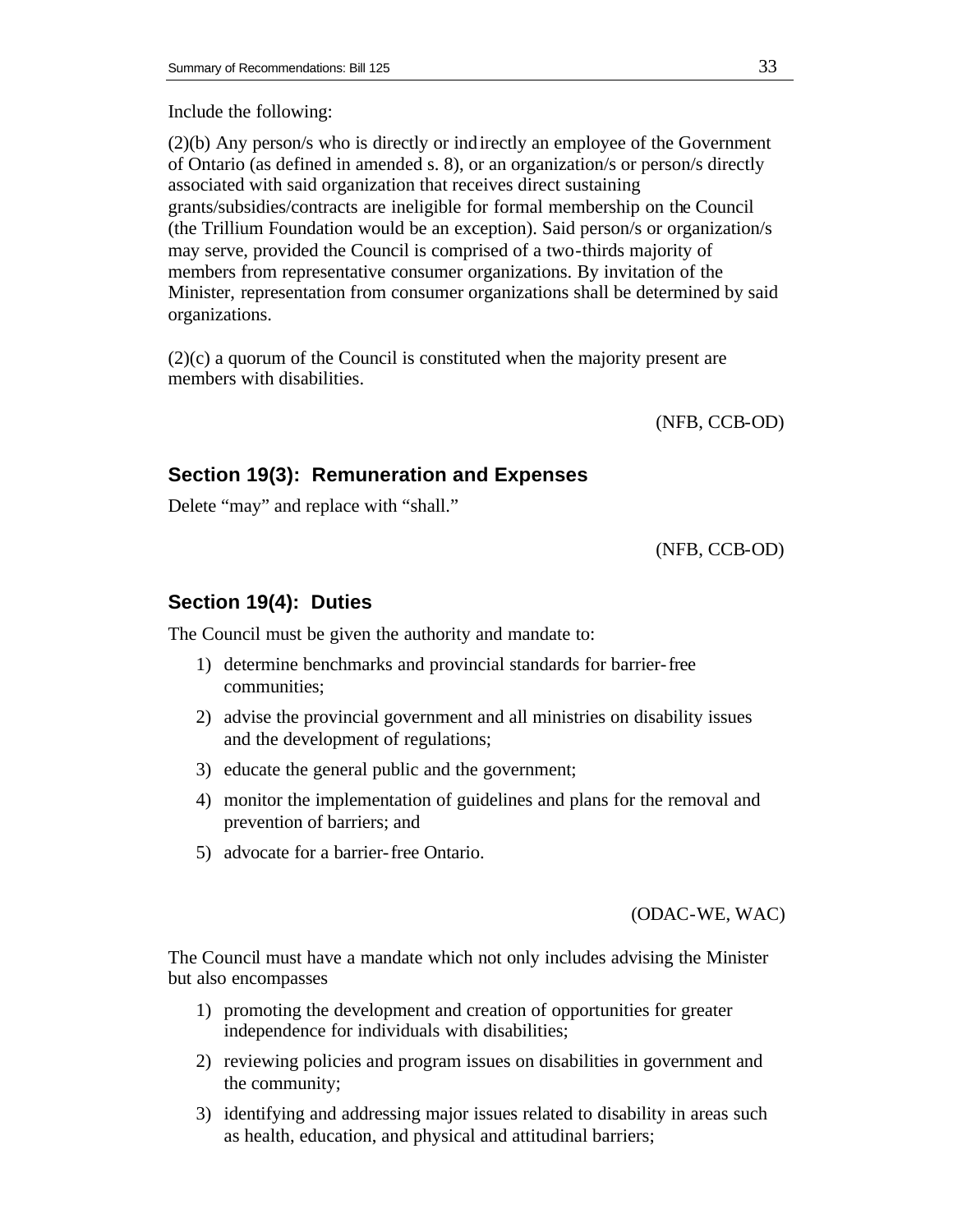- 4) responding to emerging issues such as lack of housing and employment opportunities;
- 5) providing advice or comment on specific matters affecting all persons with disabilities; and
- 6) providing representation to external committees, government or nongovernmental, on disability issues.

(TACL)

The Council is authorized to undertake the following activities:

- 1) consultations with persons with disabilities and others, including those with relevant expertise, on the implementation of the Act;
- 2) make recommendations to the Minister or the Ontario Human Rights Commission that, where there are problems in the implementation of the Act or its regulations, standards or guidelines made pursuant to it, steps to enforce the legislation be taken, and request a report on the actions taken;
- 3) undertake research about the barriers facing persons with disabilities in Ontario and research on strategies used in Ontario and elsewhere to address them;
- 4) provide programs of public information related to the Act; and
- 5) make recommendations concerning the development or enactment of new standards or regulations to improve the effectiveness of the Act.

In order to ensure an inclusive Council, the Minister must ensure that:

- 1) there is representation from the fullest possible range of disabilities and regions. Attention should also be paid to gender, ethnic and First Nations representation; and
- 2) there is a public nomination process whereby any individual may apply or be nominated to become a member of the Council. The names of nominees should be made public to afford an opportunity for public input, including input from persons with disabilities.

(HAGI)

Establish a clear mandate for the Council that allows it to initiate activities, research and public consultation. The legislation in Alberta and Nova Scotia, which are setting up similar bodies, provides some useful examples.

(CMHA-OD, Riback)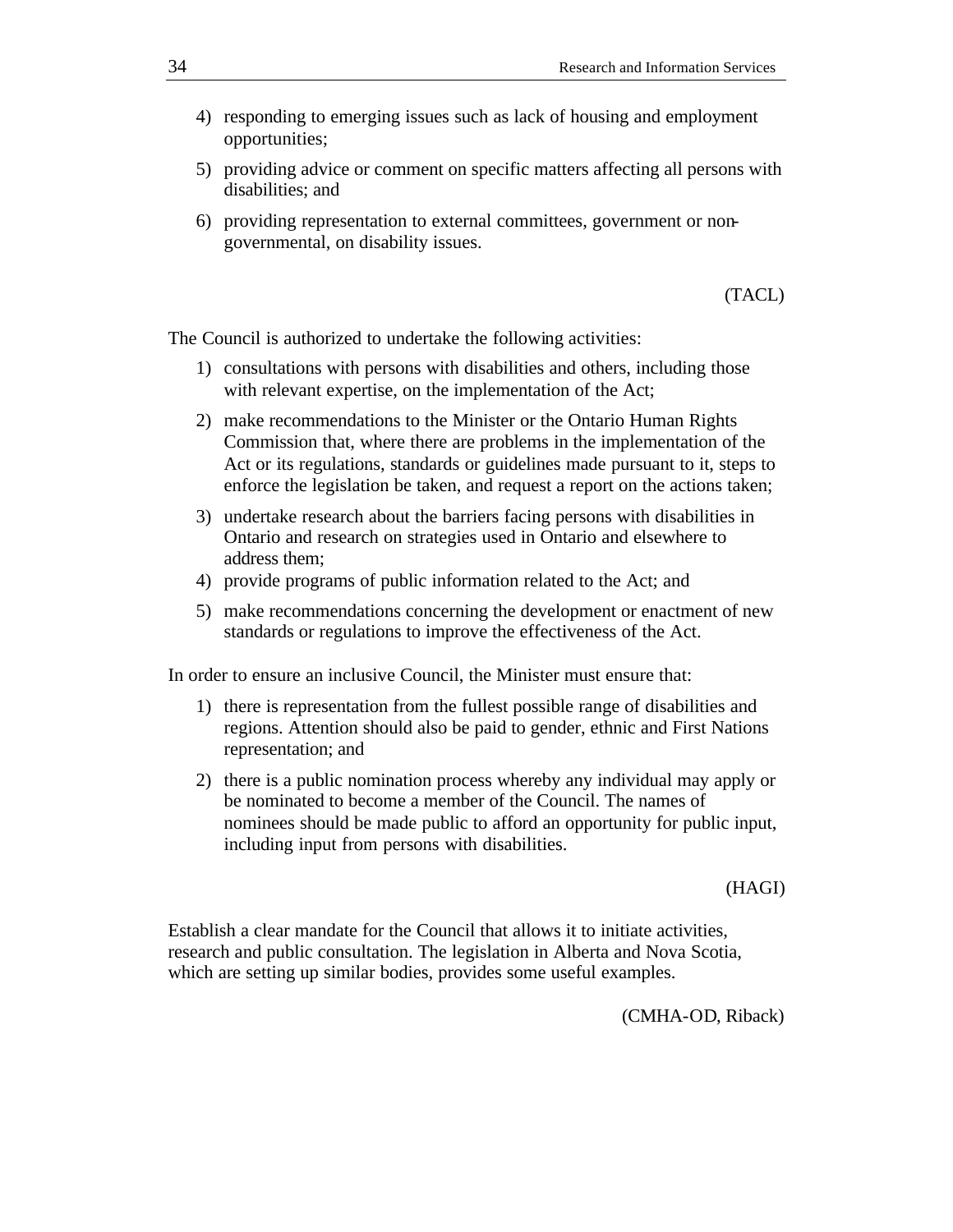It is an overly optimistic expectation that the Council will be in a position to direct, monitor, control or attain a barrier-free society. Putting the onus on the disability community itself to achieve change is an unfair burden and false expectation unless the Council is given greater and clearer authority.

(CTCAC, Riback)

Strengthen the Council so that it has teeth, is accountable to the disability community and cannot be ignored.

(CHS-OD, CHS-WR, Millward, MDAG, NEORAD)

The role of the Council needs to be clarified in terms of its scope, mandate and authority.

(CNIB-CK, CNIB-OD, CNIB-TB)

Delete the phrase "At the discretion of the Minister."

(OMOD)

Replace (d) with "reports prepared in the past by other provincial disability advisory groups."

(SAODAC)

Renumber (e) as (f) and create a new (e) that requires that the Council advise the Minister on all proposed regulations prior to presentation to the Lieutenant Governor in Council and advise on all matters relating to the enforcement of compliance or exemptions granted under the regulations.

(OMOD)

Add after (e):

(f) the Council shall give the Minister an annual report on the implementation and effectiveness of the Government's current barrier-free design guidelines.

(CPAO)

#### **Section 19(5): Reports**

The Council should be adequately resourced to monitor stages of implementation in communities across Ontario with full authority to issue a public annual report in alternate formats on the progress of barrier removal and prevention.

(ODAC-WE, WAC)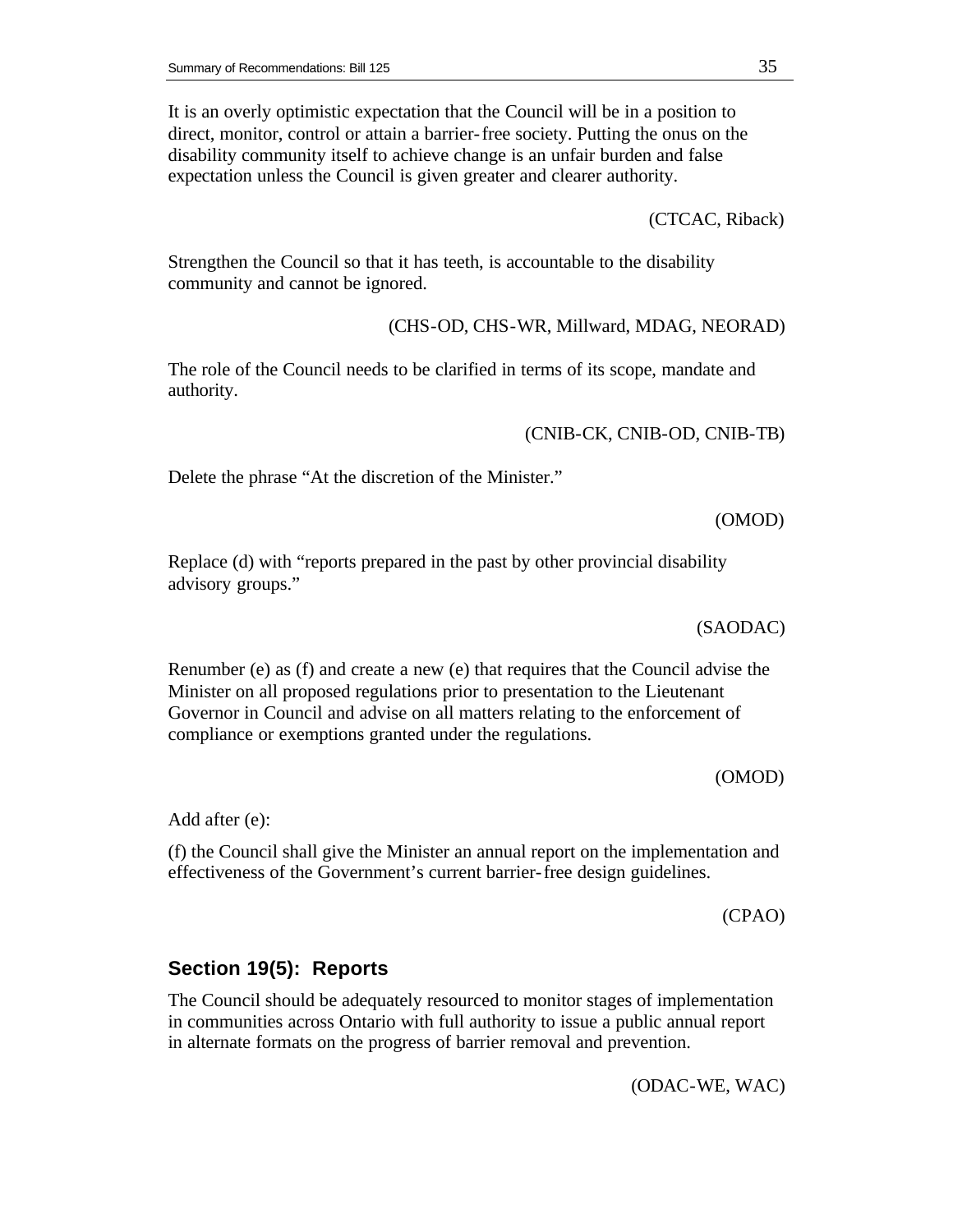Require the Council to report publicly through the Legislature to ensure public accountability and to avoid possible politicization if its existence depends on the support of a minister.

(CMHA-OD, Riback)

Table the annual report in the Legislature.

Amend to require the Council to have an annual general meeting (AGM) attended by a delegation from the municipal committees. The agenda shall include the tabling of annual reports from the Council and the committees. Training and networking would also be included. The AGM would report to the Minister.

(AAC-CO)

(OMOD)

## **Section 19(6): Public Consultation**

Add "the Council shall engage in public consultation in the preparation of its reports and advice to the Government."

(CPAO)

#### **Section 20(1): Accessibility Directorate of Ontario**

Replace with "the Minister shall establish and maintain the Barrier-Free Directorate of Ontario. The employees who are considered necessary shall be appointed under the *Public Service Act* to form this directorate." Consult the ODAC brief for further amendments.

> (ODAC, CNIB-OB, DAP, Warren, MacGregor, WAC, Riback, TBDIW, DWCCN, Dube, CHS-OD, CHS-WR)

Add that "where qualifications are equal, preference will be given to persons with a disability."

(SAODAC)

The Barrier-Free Directorate should be established within six months of the Bill's enactment.

(NFB, CCB-OD)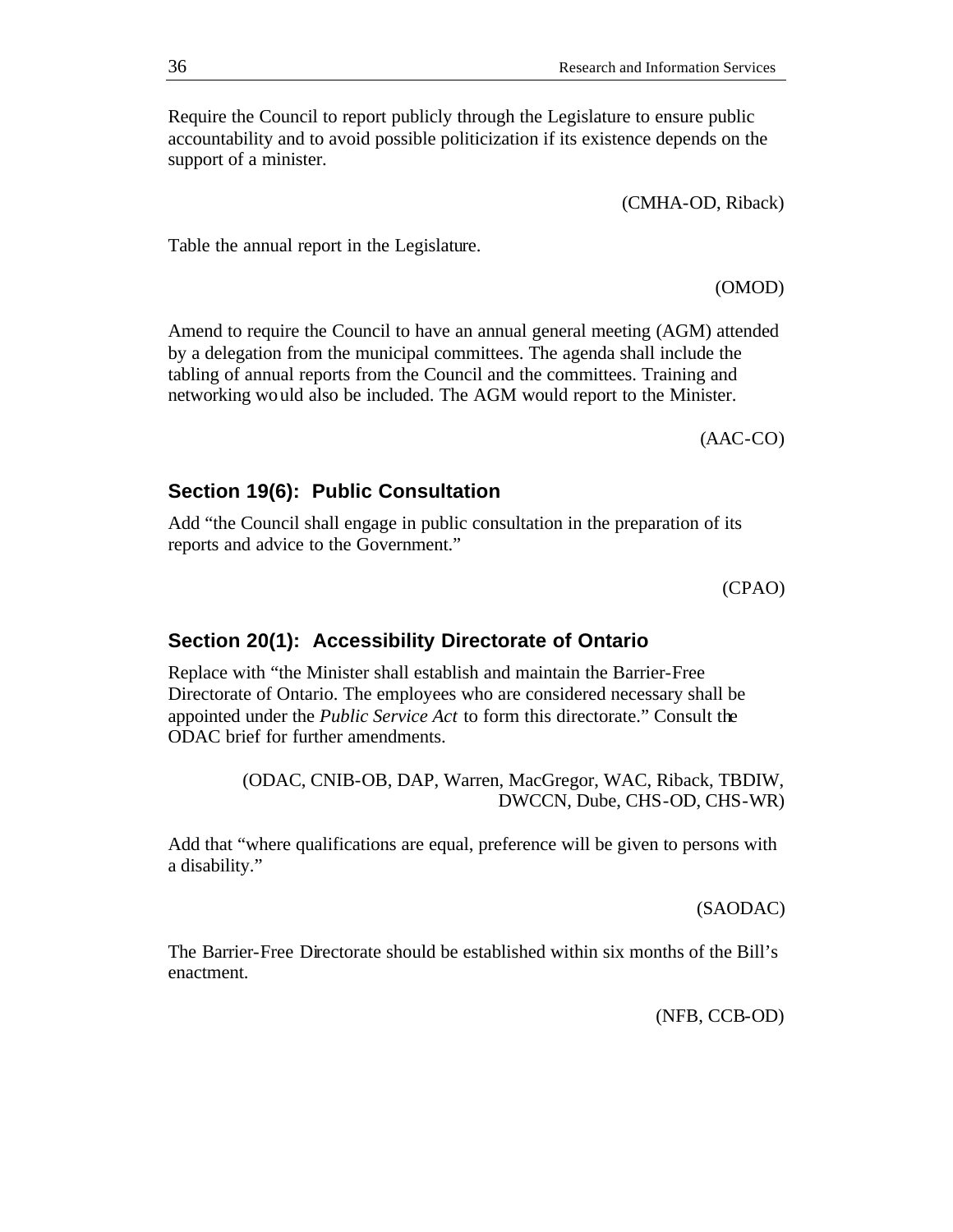Establish a link between the municipal advisory committees and the Directorate which should be the primary contact and facilitator for the resolution of problems that require cross-ministerial involvement.

(AAC-CO)

#### **Section 20(2): Duties**

Specify a role for the Directorate, in consultation with the Accessibility Advisory Council, in holding the Government accountable for the implementation of the *Ontarians with Disabilities Act*.

(BMCC)

Require the Directorate to prepare public reports on its activities relating to the development and implementation of standards, guidelines and regulations.

(CMHA-OD, Riback)

A strong and committed Directorate can develop progressive policies and guidelines. It will need to find credible staff and write reports that articulate the meaning of accessibility.

(Shannon)

Add as follows:

The mandate of the Directorate is the removal of barriers and the assurance that people with disabilities are able to participate fully in all aspects of life by:

- 1) improving the public's understanding and knowledge of disability issues;
- 2) providing expert counsel and consultation to government ministries in the development of integrated, co-ordinated public policies, programs and services for persons with disabilities and their families/support structures;
- 3) working with government ministries and offices and the disability community to provide expertise, and identify and resolve issues of concern;
- 4) acting as a vehicle for collaboration and partnership with the disability community; and
- 5) providing leadership, co-ordination, research, policy development, education, communication and consultation.

(HAGI)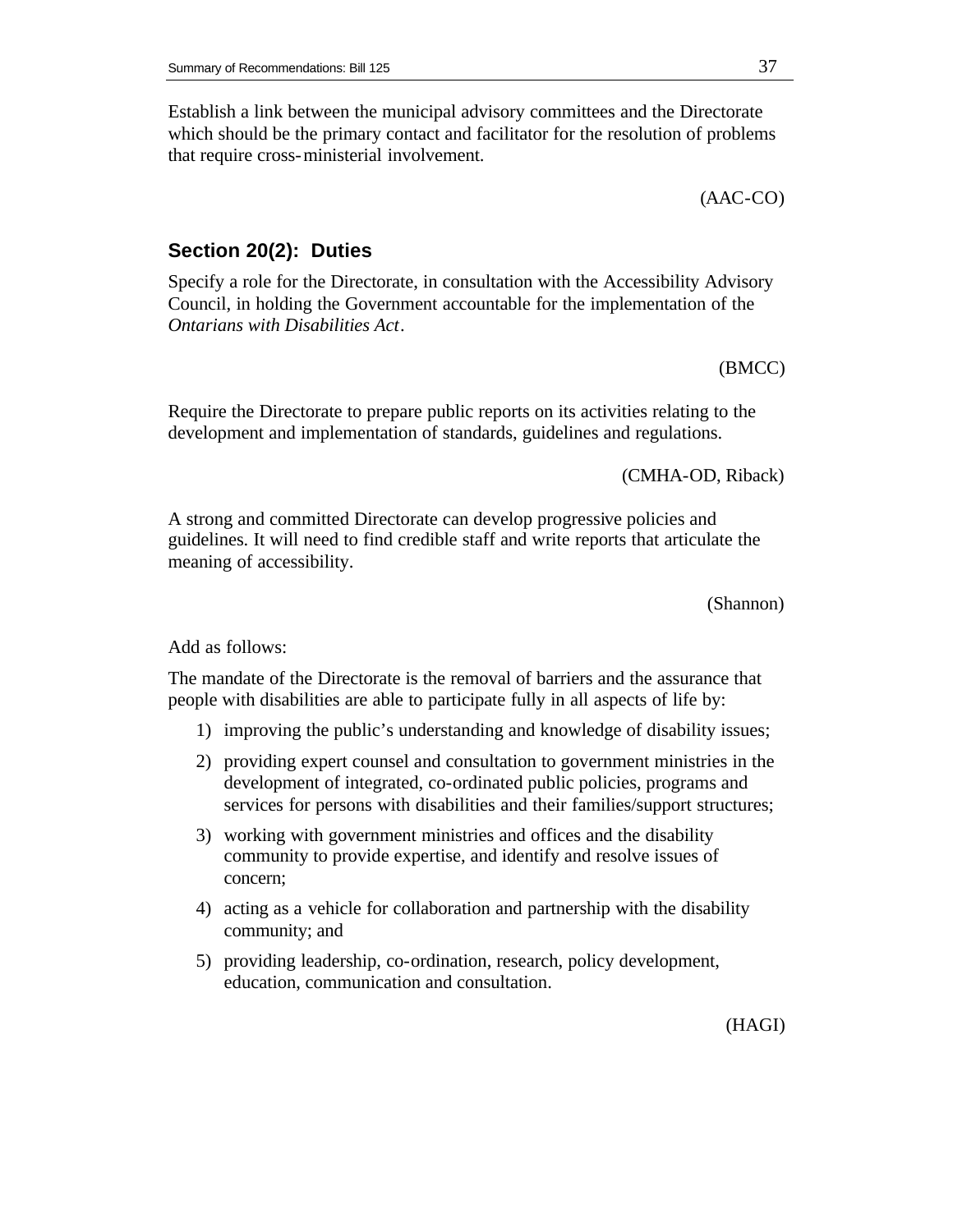## **Section 21: Review of Act**

Review the Act and related regulations every five years.

(CTCAC, Riback)

Amend as follows:

The Executive Council shall undertake a public review of this legislation after three years to determine the following:

- (a) whether it is successful in achieving a barrier-free society;
- (b) whether changes are necessary to improve the effectiveness of the legislation; and
- (c) whether persons with disabilities are able to participate fully and effectively in the implementation of the legislation.

The Government of Ontario shall consult with persons with disabilities and other interested stakeholders on the matters referred to in subsection (1) as part of the review provided for in that provision, and shall report to the public on the results of any review conducted.

(ODAC, CNIB-OB, DAP, Warren, MacGregor, WAC, Riback, HAGI, TBDIW, DWCCN, Dube, CHS-OD, CHS-WR)

The review should be undertaken three years after this section comes into force.

(CPAO)

In the early years of the legislation, a review should be undertaken within two to three years.

(Bagga)

#### **Section 22: Regulations**

Acknowledge the importance of local flexibility and autonomy in developing regulations.

(AMO)

Add timelines for the enactment of regulations.

(MSS-OD)

Require that regulations be made setting out the time frames in which the plans must be completed. Also require that regulations be made establishing a comprehensive schedule of classes of organizations so that the entire private and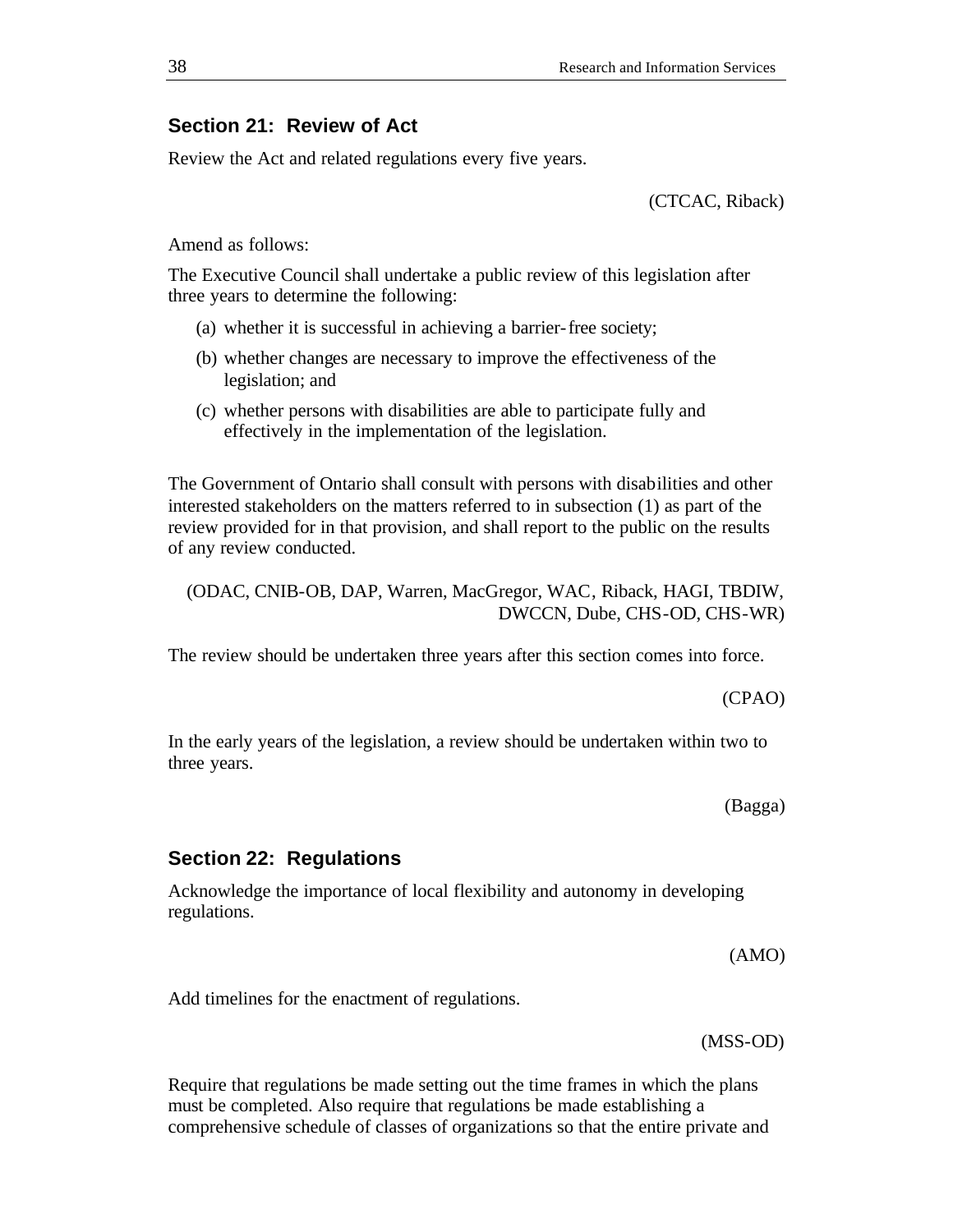broader public sector must comply with the legislation. The regulations may set out time frames within which the organizations must come into compliance, taking into account relevant factors.

Require that there be a period for public comment and notice during the regulation-making process. This will ensure that all stakeholders have an opportunity to fully participate.

(CMHA-OD, Riback)

There is no requirement to make regulations for the removal of barriers or to set time limits.

(DPCR, Leclair)

Regulations, standards and guidelines should be established no later than 18 months after the Bill's enactment.

(NFB, CCB-OD)

Any regulations should be open for public consultation and/or be discussed with and approved by the Accessibility Advisory Committee before implementation.

(LDAO, LOTF)

Establish a truly effective consultative and inclusive process for regulationmaking and setting standards which ensure the disability community a voice.

(MDAG, CHS-OD, CHS-WR)

Draft regulations should be subject to public consultation.

(MSS-OC)

Standards of design and related requirements to prevent barriers must be incorporated into regulations to be passed in consultation with persons with disabilities and others. Reasonable time limits must be set in the Act as to when these regulations must become effective.

(ACE)

In order to ensure the full participation of persons with disabilities in the development of regulations, any regulations to be created under this legislation must be published in draft form no less than 90 days prior to the date they are to be enacted. There must be an opportunity for public input and comment, in writing or in the form of public forums or hearings before the regulation is enacted. Where the Barrier-Free Council requests in writing that public hearings or forums be held by the minister or the directorate with respect to a proposed regulation, such hearings or forums shall be held within 45 days of the written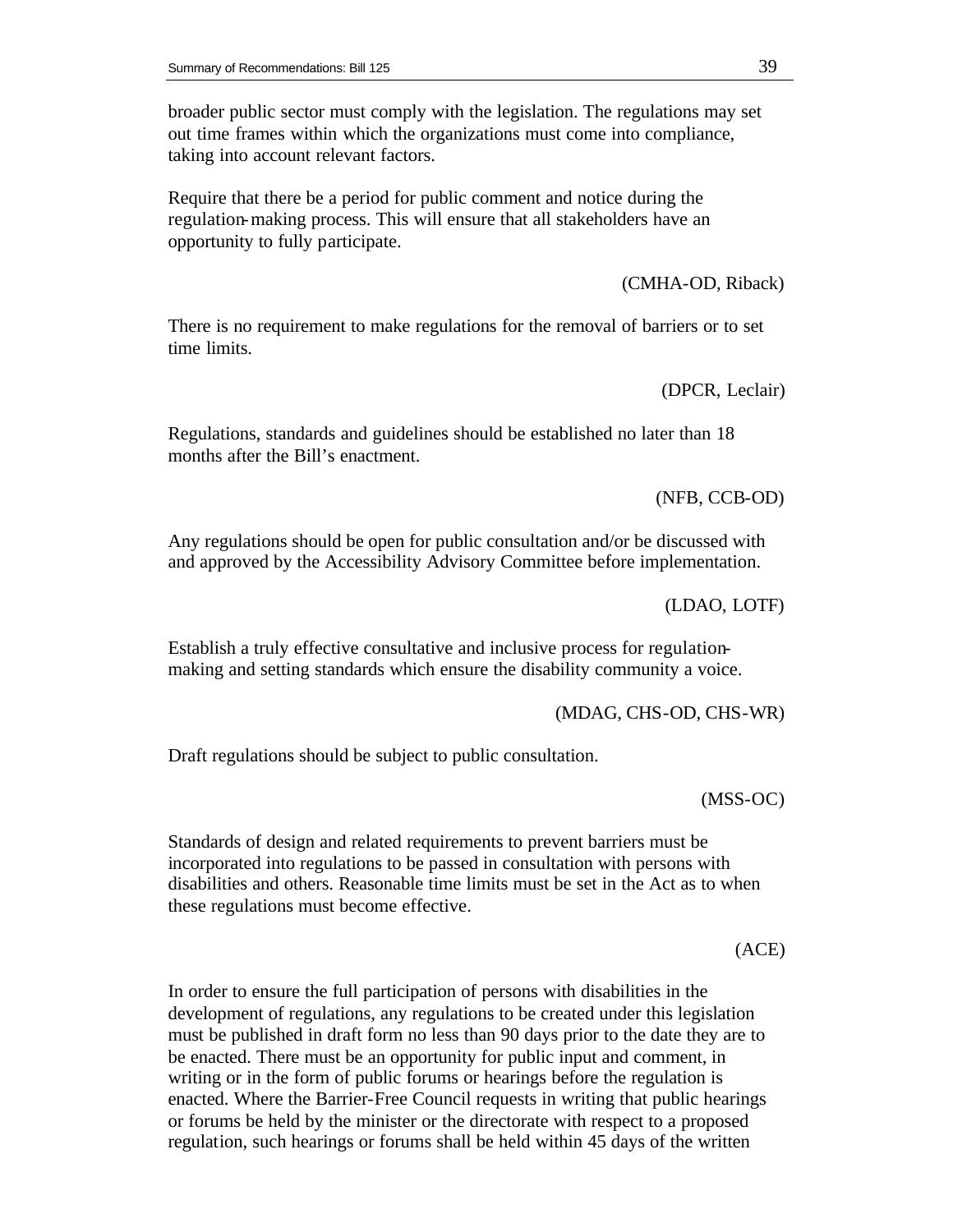request. Following the comment period there must be a public report produced by the Government of Ontario summarizing the comments, and providing the Government's reasons for accepting or rejecting proposed changes. In addition, the Barrier-Free Council may consult with the public on the proposed regulations, and provide its recommendations to the minister arising therefrom.

(ODAC, CNIB-OB, DAP, Millward, Thebérge, Warren, MacGregor, WAC, Riback, TBDIW, Dube, DWCCN, CHS-OD, CHS-WR)

Add the following:

No regulation may be adopted which has the effect of creating a barrier to persons with disabilities, preventing or delaying the identification and removal of a barrier in any sector or which conflicts with the purpose of the legislation.

Require Cabinet to make regulations within three months of the Act coming into force, designating which minister or ministers and which ministries will be responsible for fulfilling duties which the Act otherwise assigns to the Government of Ontario.

(ODAC, CNIB-OB, DAP, Warren, MacGregor, WAC, NFB, Riback, TBDIW, Dube, DWCCN, CHS-OD, CHS-WR)

Regulations relevant to the creation of local committees should be required within eight months of proclamation. The committees should be functional within 12 months. Regulations for the guidelines should be in place within 12 months and all regulations must be in place within 24 months.

#### (OMOD)

Regulations should include a number of practical suggestions found in the CHS-OD brief. These include ensuring prompt availability of qualified sign language interpreters and captioners for deaf, deafened and hard of hearing persons.

(CHS-OD, CHS-WR, Cochrane, CHS-TB)

## **Section 22(1)(a)**

Remove "or is not to come."

(ODAC, CNIB-OB, DAP, Warren, MacGregor, WAC, Riback, TBDIW, Dube, DWCCN, CHS-OD, CHS-WR)

## **Section 22(1)(b)**

Delete. There is no longer a category of "Scheduled organizations."

(ODAC, CNIB-OB, DAP, Warren, MacGregor, WAC, Riback, TBDIW, Dube, DWCCN, CHS-OD, CHS-WR)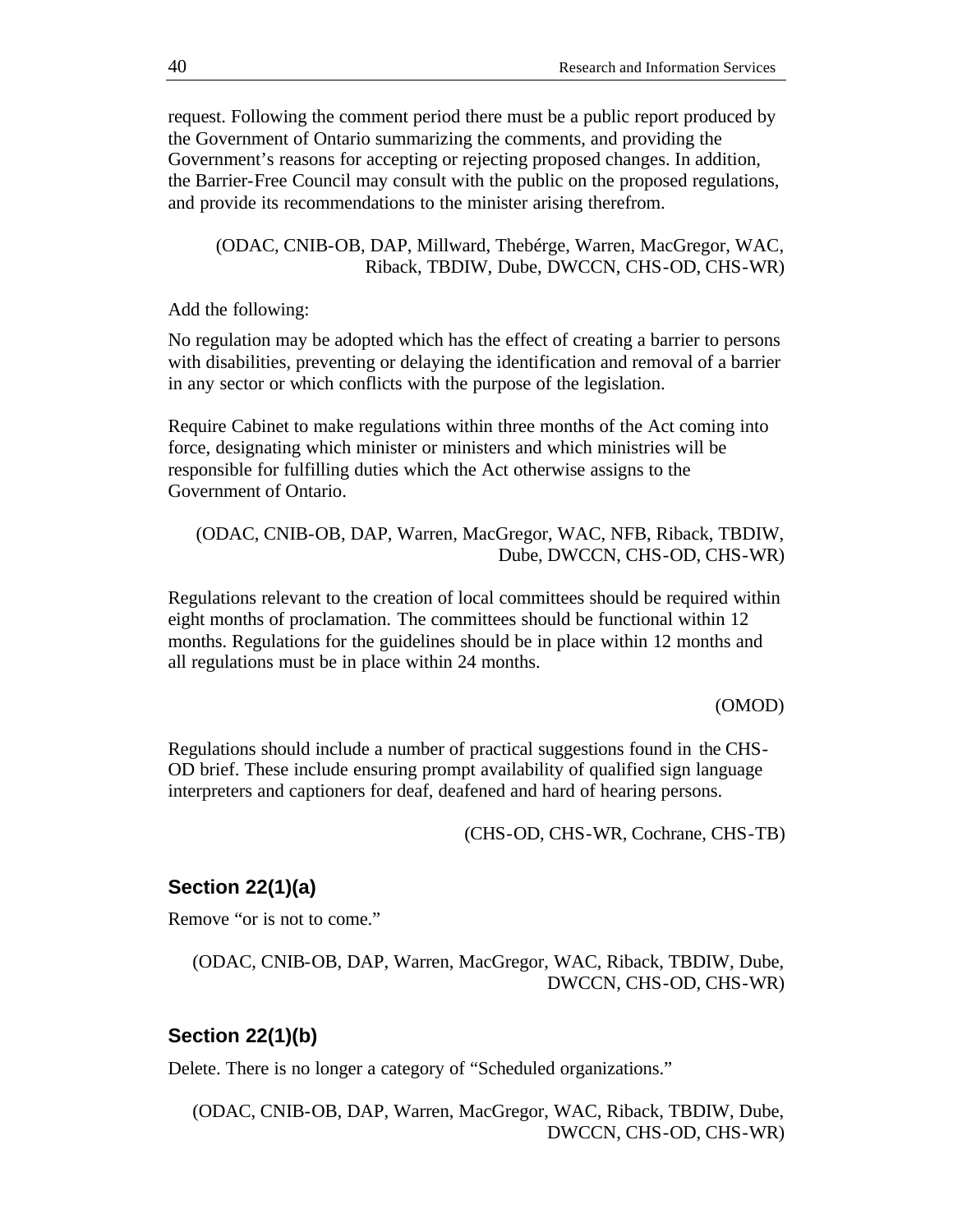# **Section 22(1)(e)**

Remove the provision for making regulations defining "significant renovation."

(ODAC, CNIB-OB, DAP, Warren, MacGregor, WAC, Riback, TBDIW, Dube, DWCCN, CHS-OD, CHS-WR)

# **Section 22(1)(f)**

Replace with "governing the preparation and contents of barrier-free plans or policies under this Act including the mechanisms for ensuring compliance where this obligation is not met."

(ODAC, CNIB-OB, DAP, Warren, MacGregor, WAC, Riback, TBDIW, Dube, DWCCN, CHS-OD, CHS-WR)

# **Section 22(1)(h)**

Amend as follows:

Regulations must be enacted within six months after this legislation takes effect specifying a time period within which the Government of Ontario or any ministry, municipality, organization specified by regulation made under clause (g), public transportation organization, agency or other organization or person or class of organizations is required to comply with an obligation described in this Act if this Act does not specify or otherwise provide a time period for that purpose.

(ODAC, CNIB-OB, DAP, Warren, MacGregor, WAC, Riback, TBDIW, Dube, DWCCN, CHS-OD, CHS-WR)

# **Section 22(1)(i)**

Amend as follows:

Upon approval of the Minister after consultation with the Barrier-Free Council and providing written reasons, exempting a person, a ministry, a municipality, an organization specified by a regulation made under clause (g), a public transportation organization, an agency, any other organization, a building, structure or premises or a class of any of them from the application of a specified provision of this Act or the regulations, such exemption to only last for a maximum of one year (subject to a further application), and only to be granted on a showing that compliance is not reasonably possible.

(ODAC, CNIB-OB, DAP, Warren, MacGregor, WAC, Riback, TBDIW, Dube, DWCCN, CHS-OD, CHS-WR)

Remove.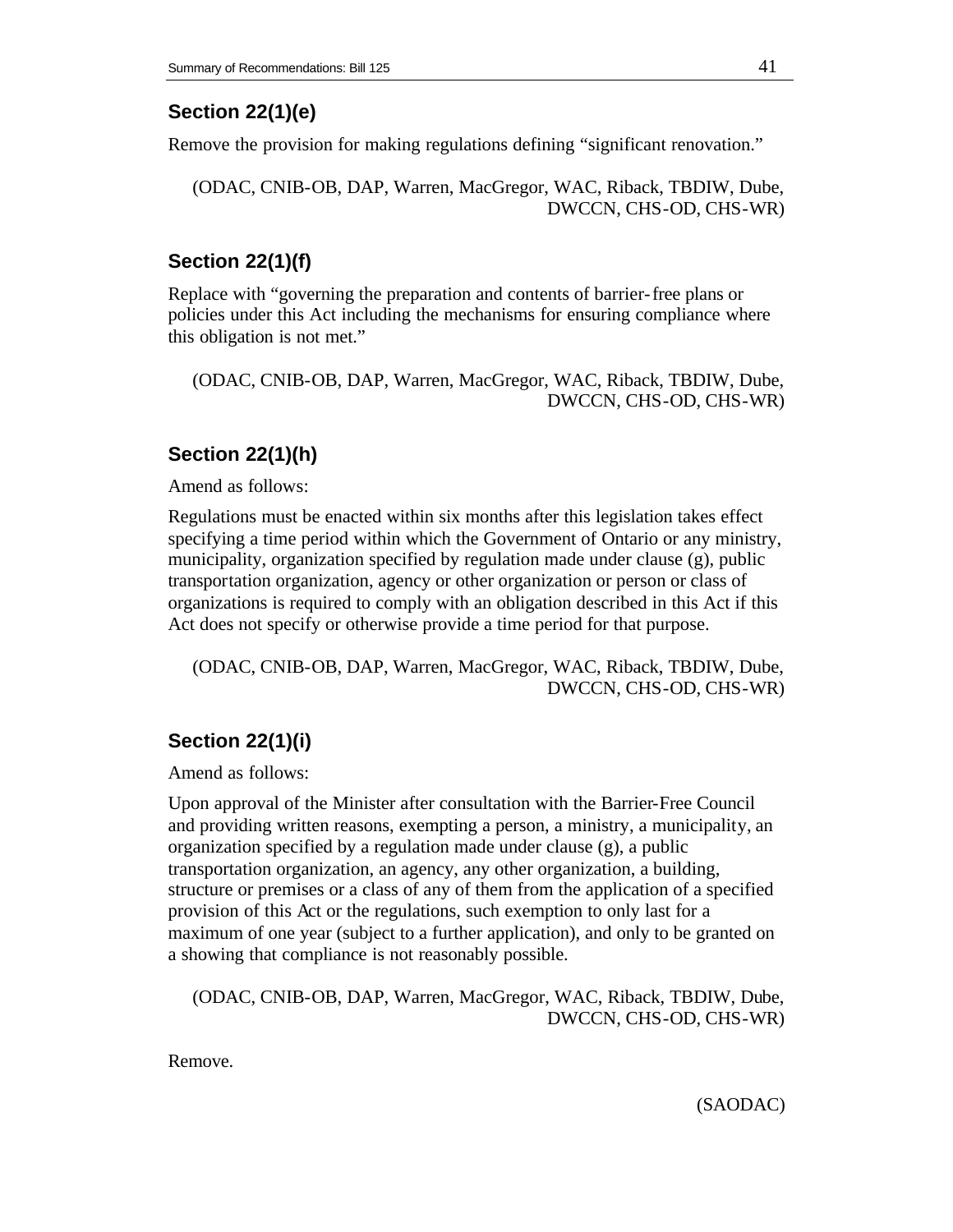# **Section 22(1)(j)**

Add "including the creation of mechanisms for enforcing the obligations under this legislation, and remedies for non-compliance."

(ODAC, CNIB-OB, DAP, Warren, MacGregor, WAC, Riback, TBDIW, Dube, DWCCN, CHS-OD, CHS-WR)

#### **COMPLEMENTARY AMENDMENTS**

The province needs to involve municipalities in discussions on proposed changes to their powers.

(AMO)

## **Section 23:** *Election Act*

Expand to:

- (a) require that no polling station shall be located in a location which is inaccessible, absent a showing that it was impossible to locate a polling station within five miles;
- (b) require that ballots be adapted to enable voters with disabilities wherever possible to mark the ballots themselves in private; and
- (c) require the provision of American Sign Language interpretation or other like accommodation where needed for voters who are deaf, deafened or hard of hearing, to enable them to participate fully in the voting process.

(ODAC, CNIB-OB, DAP, Warren, MacGregor, WAC, Riback, TBDIW, Dube, DWCCN, CHS-OD, CHS-WR)

Rather than preparing a report three months after polling day, ensure that accessibility needs are met prior to polling day.

(Bagga)

#### **Section 25:** *Highway Traffic Act*

Put more of a focus on the issuance of disabled parking permits.

(AMO, Black)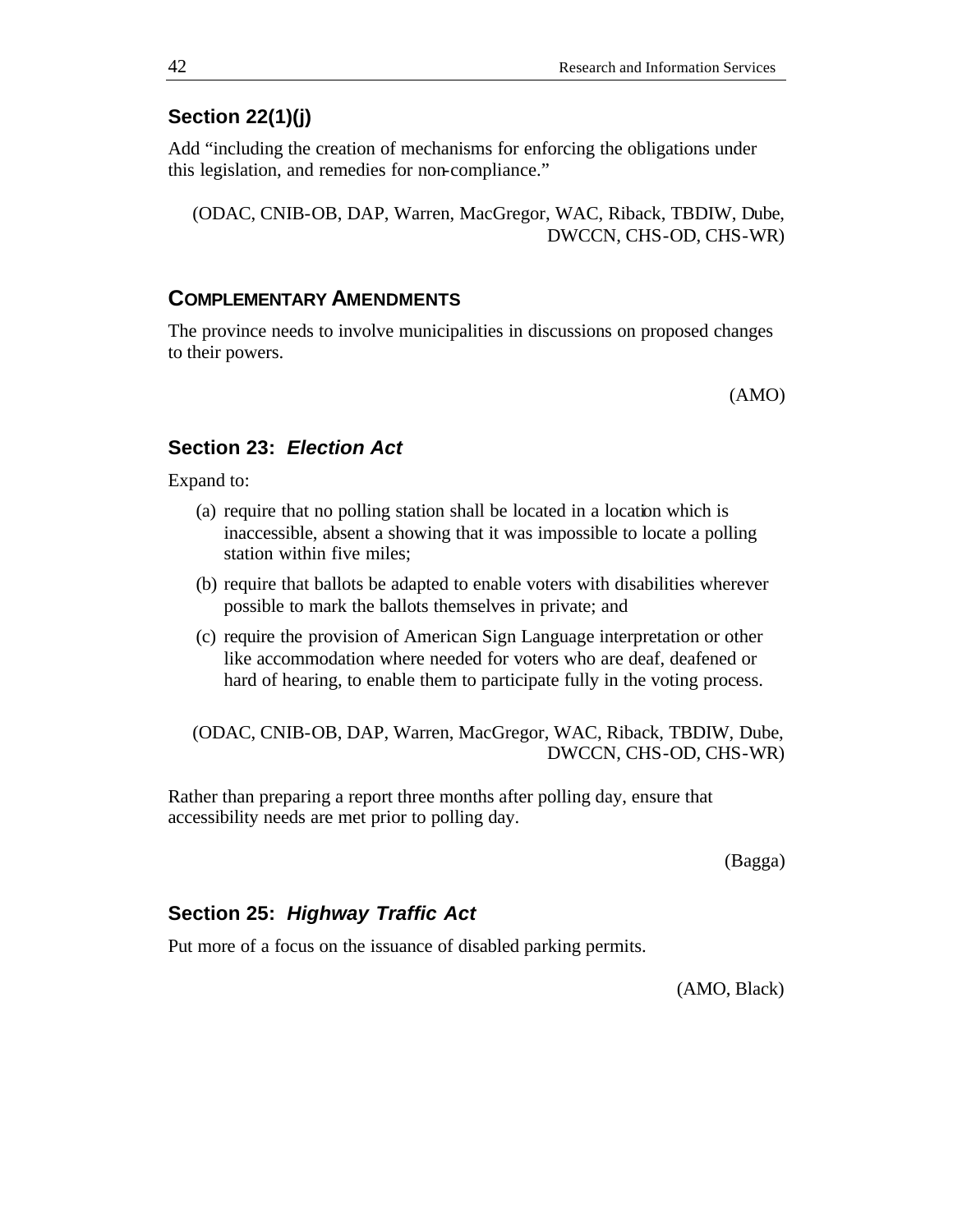Incorporate directives to the Ministry of Transportation to review current eligibility criteria for disabled person parking permits, establish a verification process on all disabled parking permit applications, recertify a permit holder's disability each renewal period, and redesign the permit so that it cannot be easily reproduced.

(CTCAC, Riback)

Disabled parking needs to be viewed as a barrier-free access issue as opposed to a vehicle warehousing issue.

(TPS)

#### **Section 27:** *Legislative Assembly Act*

Direct the Speaker to ensure that the Legislative Chamber is fully accessible to persons with mobility and sensory disabilities within 36 months of the Act's proclamation.

(OMOD)

# **Section 28:** *Municipal Act*

The Bill now extends municipal licensing authority to impose conditions requiring a licensed business to be physically accessible. Amend to include a requirement of the business to become barrier-free, and not merely to address physical barriers.

(ODAC, CNIB-OB, DAP, Warren, MacGregor, WAC, Riback, TBDIW, Dube, DWCCN, CHS-OD, CHS-WR)

The amendment under s. 28(1) needs clarification since it would permit municipalities to make it a condition of any business license that the premises or a part of the premises be made accessible. This would put an undue hardship on the licensee who may be renting a property when the responsibility for accessibility should be placed on the owner of the building. Secondly, not all businesses in Toronto are licensed nor do they require licensing. Therefore, the Bill does not address accessibility issues in many businesses and discriminates against those businesses that are licensed.

(CTCAC, Riback)

Under s. 28(1), replace "or a part of the premises to be accessible" with "barrierfree."

(SAODAC)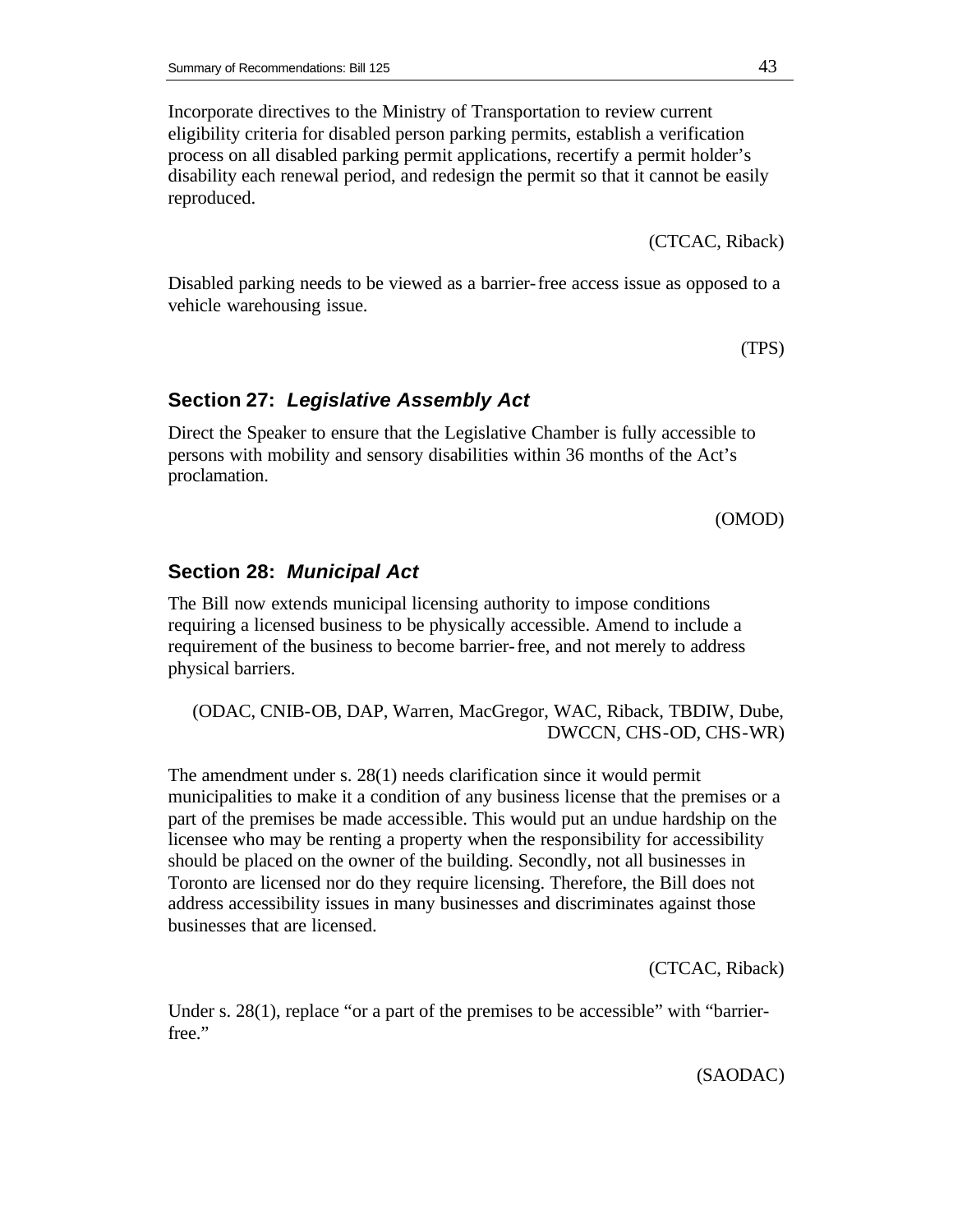## **Section 29:** *Municipal Elections Act*

Expand to:

- (a) require that no polling station shall be located in a location which is inaccessible, absent a showing that it was impossible to locate a polling station within five miles;
- (b) require that ballots be adapted to enable voters with disabilities wherever possible to mark the ballots themselves in private; and
- (c) require the government holding the election to provide American Sign Language interpretation or other like accommodation where needed for voters who are deaf, deafened or hard of hearing, to enable them to participate fully in the voting process.

```
(ODAC, CNIB-OB, DAP, Warren, MacGregor, WAC, Riback, TBDIW, Dube, 
                          DWCCN, CHS-OD, CHS-WR)
```
Given that during the last municipal elections persons with vision impairments were not able to vote independently and secretly due to the unavailability of accessible ballots in most municipalities, an amendment should require that ballots be accessible and understandable for persons with disabilities.

(CNIB-CK, CNIB-OD, CNIB-TB)

# **GENERAL RECOMMENDATIONS**

Amend to provide explicitly that the Bill:

- (a) binds the Crown in Rights of Ontario; and
- (b) supersedes any legislation, regulations, bylaws or policies which provide lesser protection for persons with disabilities.

(ODAC, CNIB-OB, DAP, Warren, MacGregor, WAC, Riback, TBDIW, Dube, DWCCN, CHS-OD, CHS-WR)

Enforce the Bill to comply with the equality decisions of the Supreme Court of Canada, i.e. the Eldridge, Meiorin and Grismer decisions.

(CHS-OD, CHS-WR)

#### **Support for Bill**

The legislation will carry the province forward.

(CTB)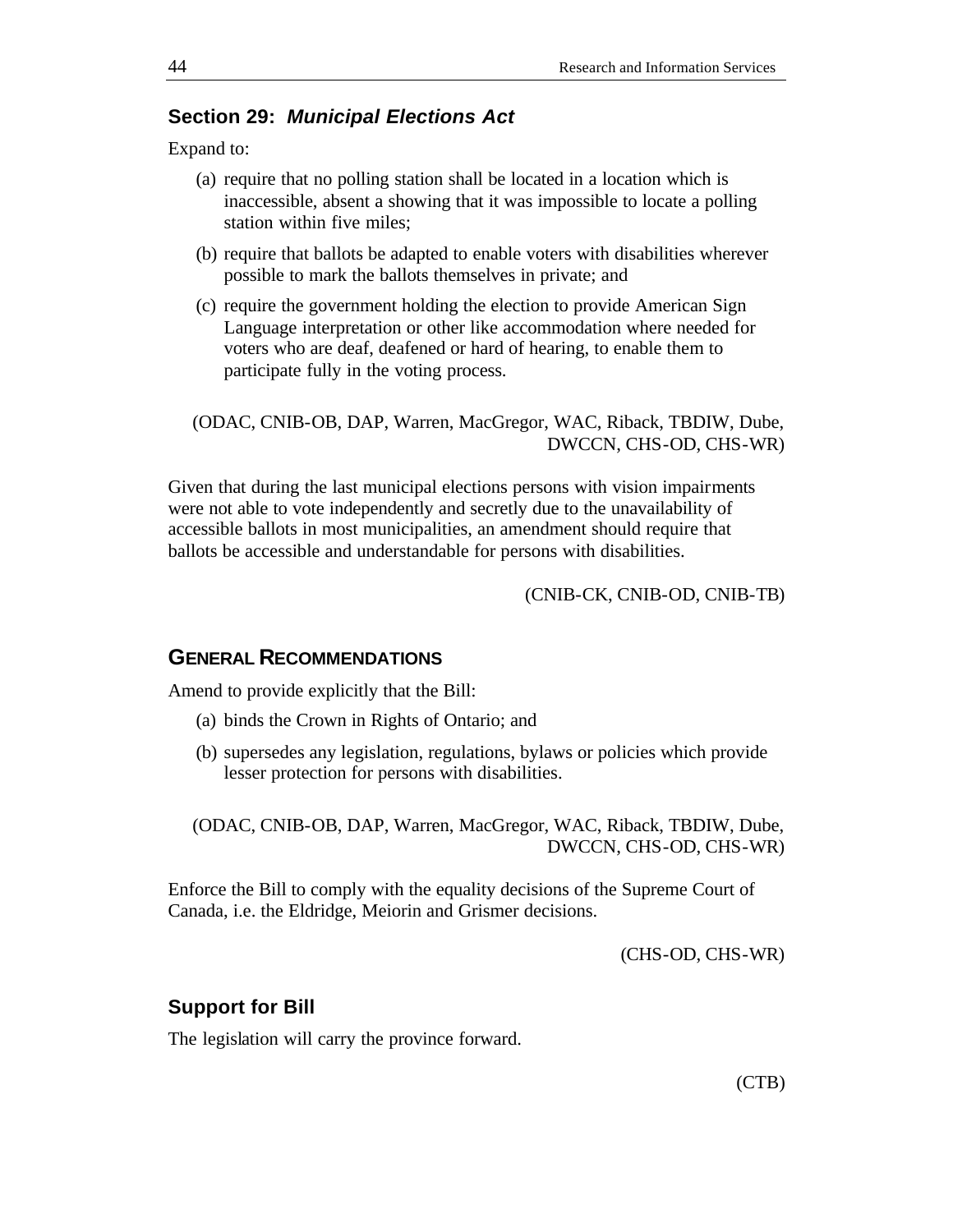# **Opposition to Bill**

Scrap the Bill. It is better not to have an *Ontarians with Disabilities Act* than this mangled and gutted bill.

(Germain)

# **Accommodating Different Disabilities**

The blind, visually-impaired and deaf-blind persons have different as well as shared needs. A range of solutions need to be developed and implemented to accommodate these needs.

(CNIB-OB)

Bill 125 serves only a segment of the disabled community. It must include all disabilities and all types of barriers that the disabled face.

# **(Dimitrie, Warren)Barrier-Free Communities**

Creating a barrier-free community requires the integration of land use planning approaches within an overall strategy, one that is committed to improving the quality of life for all residents.

All buildings, regardless of size, should be made accessible. The Act should enable the disabled to live in their own homes.

(Hurlbert)

# **Barriers to Employment**

In the absence of employment equity legislation, efforts must be made to address barriers to obtaining and maintaining employment in the disabled population as well as those who are marginalized within that population (e.g. sexual minorities). These efforts must be applied to the public and private sectors.

(CLGRO)

# **Children with Disabilities**

Ensure that the needs of children with disabilities will not be overshadowed by the increasing needs of adults with disabilities, especially in the areas of education, community activities and transportation.

(CNIB-OB)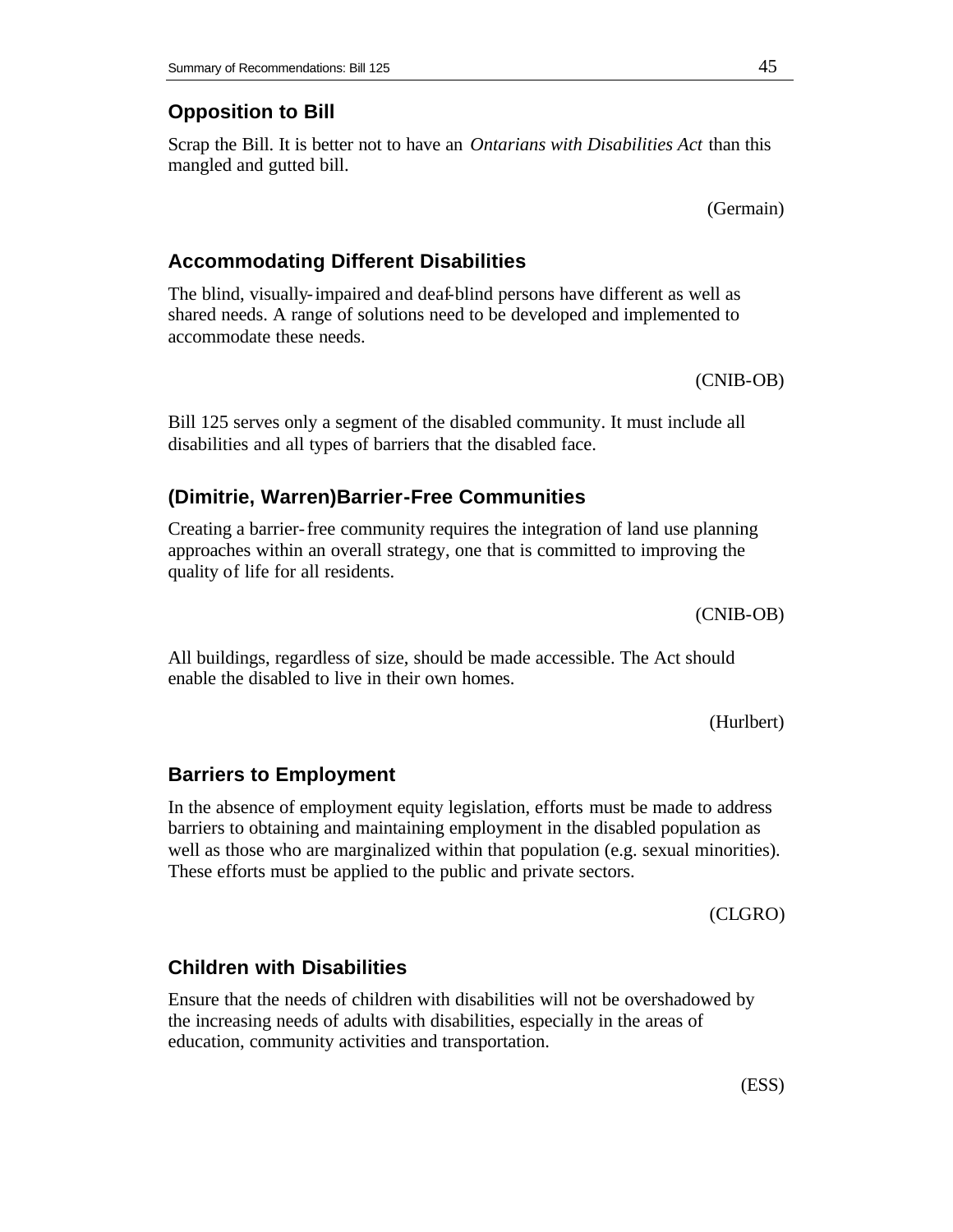## **Compliance and Enforcement**

Establish effective methods of compliance and enforcement.

(TACL, MDAG, Bremner, DWCCN, Mantis, CHS-OD, CHS-WR, CTCAC, Black, NEORAD, CHS-SO, PUSH-NW)

Specify offences and provide remedial mechanisms to those who wish to challenge violations of the Act.

(ACE)

Establish strict enforcement procedures re barrier removal and penalties for noncompliance.

(Shain, Millward, WECAN, OPSEU, CHS-TB)

An essential element is an easy, inexpensive and timely method of complaint and enforcement.

(CHS-SO)

A shortcoming of the Bill is the lack of remedies, both individual and systemic. Another is the lack of accessibility plan achievement targets and consequences for non-achievement.

(CAMH)

To be effective, the Bill needs specific and mandatory requirements for removing barriers in employment, transportation, accessible housing, accessibility to private as well as public buildings, and access to systems of communication. It does not allow for real enforcement of barrier removal and prevention requirements. While the development of standards, guidelines and protocols is mentioned, the Bill does not define them or say whether they are mandatory.

(DPCR)

Introduce mandatory incentives and penalties for non-compliance.

(LOTF, DWCCN)

Include proactive measures with enforceable standards and timelines.

(CAW)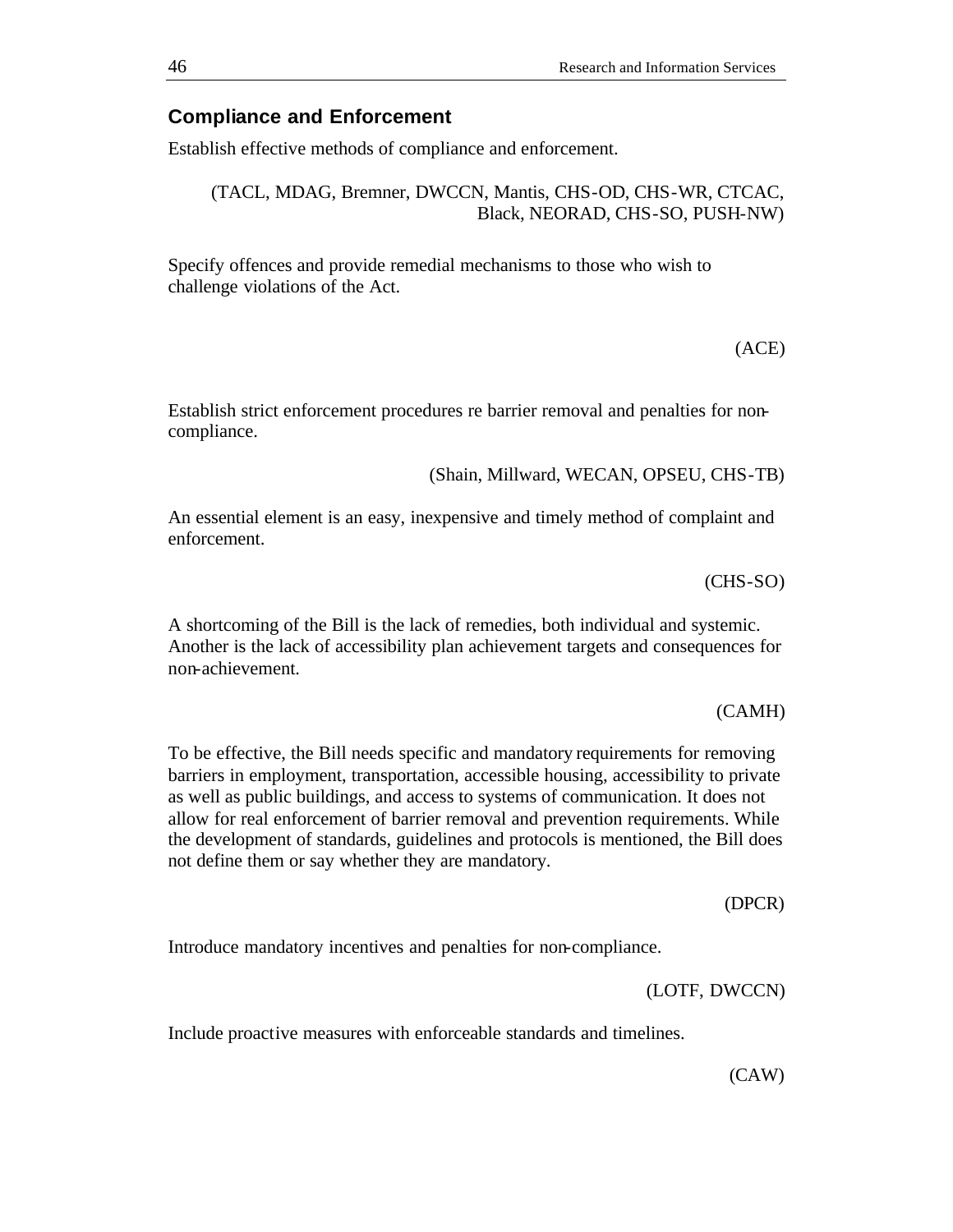Establish a mechanism for enforcement. This may differ for each of the sectors required to create and implement a plan.

(CMHA-OD, Riback)

There should be a strong infrastructure established to ensure compliance with the legislation, as well as clear sanctions for those who do not comply. There should also be an efficient and effective process in place to allow complaints about noncompliance issues. Avoid the backlog currently experienced by those going through the Human Rights Commission.

(SDC)

The Bill does not contain an alternative dispute resolution or mediation mechanism. Under the *Americans with Disabilities Act*, complaints are usually resolved through mediation. Such a service should be included in an amendment or the regulations.

(Shannon)

Include an effective enforcement mechanism.

## (OBIA, OBIA-CK, OBIA-OC, WAD, OBIA-SD, Mantis, OPSEU, OBIA-TB, TBDIW)

Specific implementation timelines and compliance requirements are needed. Standards are required, not just guidelines.

(CNIB-OB, Brady, Warren)

The Bill must include better enforcement measures to protect mentally ill persons from hate speech and hate literature.

(Dimitrie)

## *Human Rights Commission*

## Include the following:

The Ontario Human Rights Commission and the Ontario Human Rights Board of Inquiry have jurisdiction with respect to compliance with and enforcement under this legislation, and have with all necessary modifications all the authority and jurisdiction as is provided to them under the *Human Rights Code*. The Minister of Finance shall within three months of the enactment of this bill place before the Legislature a proposal for providing additional funding to the Commission and the Board to address these new responsibilities.

(ODAC, CNIB-OB, DAP, Warren, MacGregor, WAC, Riback, TBDIW, Dube, DWCCN, CHS-OD, CHS-WR)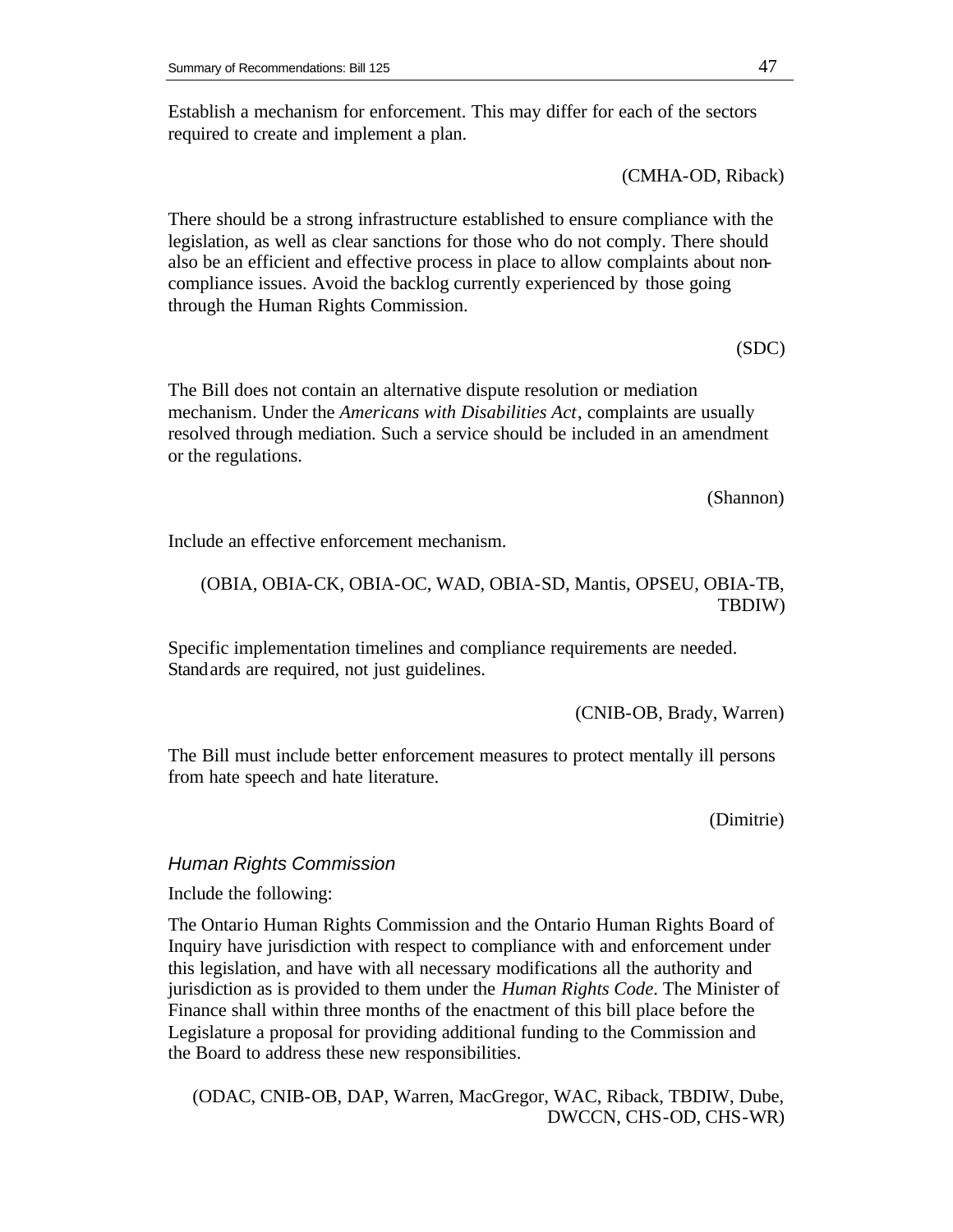Strengthening the Human Rights Commission would be a positive step for people with disabilities. Provisions under the *Human Rights Code* related to accommodation in the workplace, if vigorously enforced, could become an important step to actually moving barriers.

(Mantis)

There are no provisions for dealing with systemic issues. The Human Rights Commission does not deal with them either. If the Commission did, people would not have to file individual complaints.

(DWCCN)

# **Consultation**

Ensure the establishment of a strong mechanism for on-going community consultation.

(DPCR, Bremner)

Establish a clear criteria for consultation with persons with disabilities and others prior to developing and implementing the guidelines.

(CMHA-OD, Riback)

Convene an assembly of persons with disabilities from across the province before third reading of the Bill.

(CCB-OD)

If the Government is sincere in wanting to achieve the stated purpose of Bill 125, it must take the time to review and include the recommendations presented during these consultations.

(PUSH-NW)

Compile the information gathered during the hearings and return for further consultation.

(Seed)

Ensure unions and their members with disabilities are central to the consultation and implementation process.

(CAW)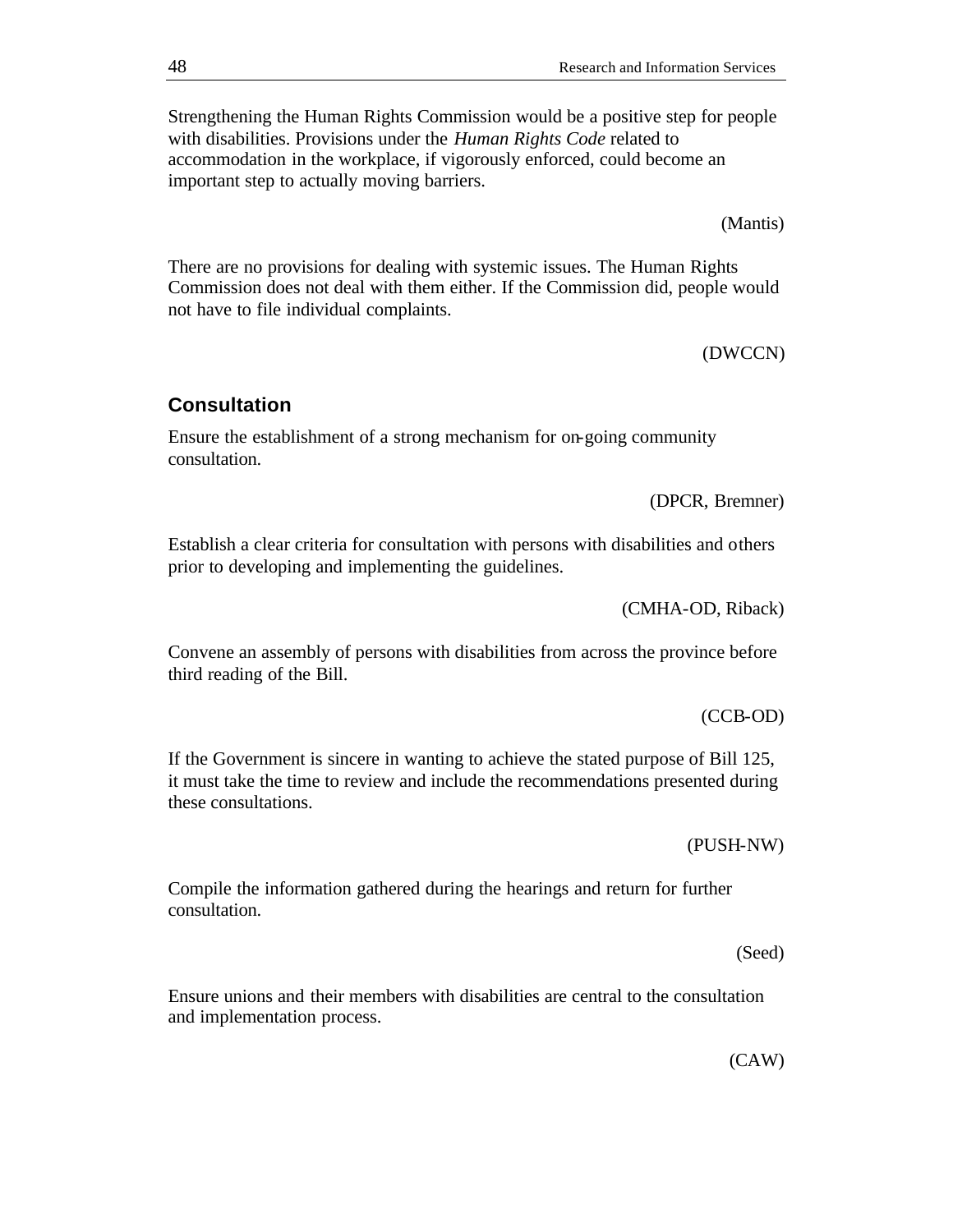Take the time and energy to consult all constituents in a qualitative and quantitative manner.

(DWCCN)

# **Coverage**

The legislation should apply to all sectors.

(CNIB-OB, Stark, Millward, Leclair, DPCR, Bagga, CHS-SO, ACE, Bremner, DWCCN, CAW, OPSEU, MDAG, CHS-SO)

Amend to require barrier removal and prevention in the private and voluntary sectors.

(CTCAC, Riback)

The amendments made under the *Municipal Act* should apply to corporations. Following the creation of the Government's barrier-free design guidelines, private businesses, industries and non-profit organizations should adhere to the same guidelines as the Government and municipalities in the purchase, leasing, construction or renovation of buildings.

(SAODAC)

Ensure that the Bill extends requirements for barrier removal and prevention to the Ontario Public Service, municipalities, the broader public sector, the private sector, and to the legislative and constituency offices of MPPs.

(CHS-OD, CHS-WR)

Ensure all public sector and broader public sector agencies and organizations are covered. This includes the education and the accommodation of students with disabilities to ensure they receive an equit able education.

(SDC, PUSH-NW)

The economic advantages in mandating the private sector to avoid and eliminate barriers are so compelling that it is difficult to understand its exclusion from the Bill.

(MSS-OC, Brady, SDC, Dube, PUSH-NW)

The Bill exempts private companies. In this era of downloading public services to private companies, the Bill will have an impact on fewer and fewer of the services persons with disabilities rely on to live.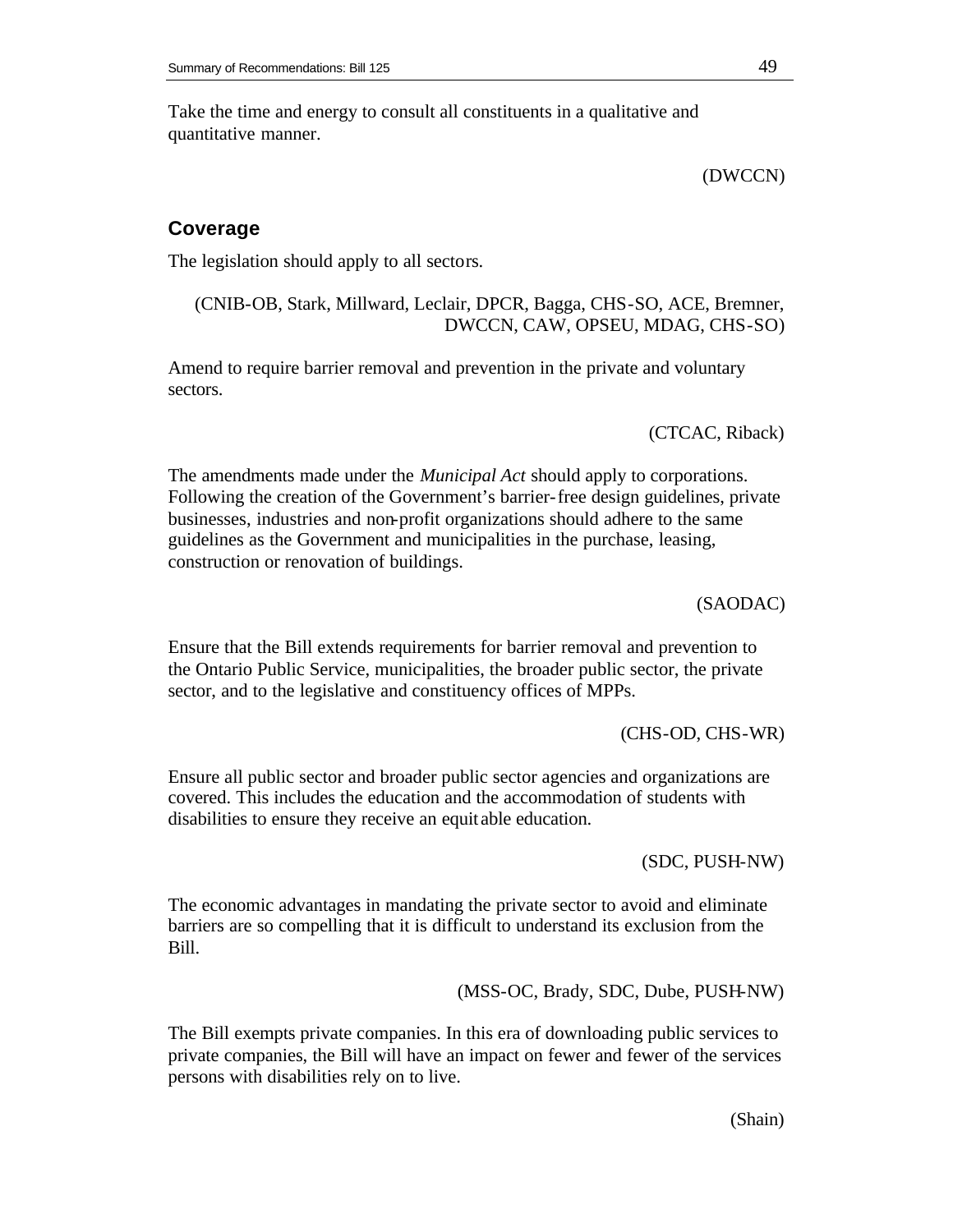Meeting the objective of barrier-free communities requires greater involvement from the private sector.

(AMO, CAMH)

The Bill must be amended in such a way that, in the long run, most private businesses will be accessible and that any costs they incur would be considered part of the cost of doing business.

(Warren)

Include the private sector as well as the public. It is unlikely that 'encouraging' the private sector will be enough to ensure that barriers are eliminated or prevented.

(TACL)

Omission of the private sector is not only discriminatory but is costing the province of Ontario money. The government is urged to begin phasing in requirements for that sector as quickly as possible.

(MSS-OD)

While it is the government's intent to make the Bill applicable to all sectors over time, this is not clear in the proposed legislation. Strengthen the Bill by specifying timeframes for the inclusion of various sectors.

(CNIB-CK, CNIB-OD, CNIB-TB)

Direct the Accessibility Advisory Council to recommend guidelines for private sector participation by area. Include timelines with the intent of having some areas start within 36 months.

(OMOD)

#### *Encouraging Private Sector Participation*

Support is given to the provisions contained in the Bill as they relate to the private sector.

(GTHA)

The community transportation industry is looking forward to moving toward full access for persons with disabilities.

(OCTA)

Given that the Bill does not provide specific guidelines to the private sector, there is little incentive for businesses to thoroughly embrace the Act. The fact that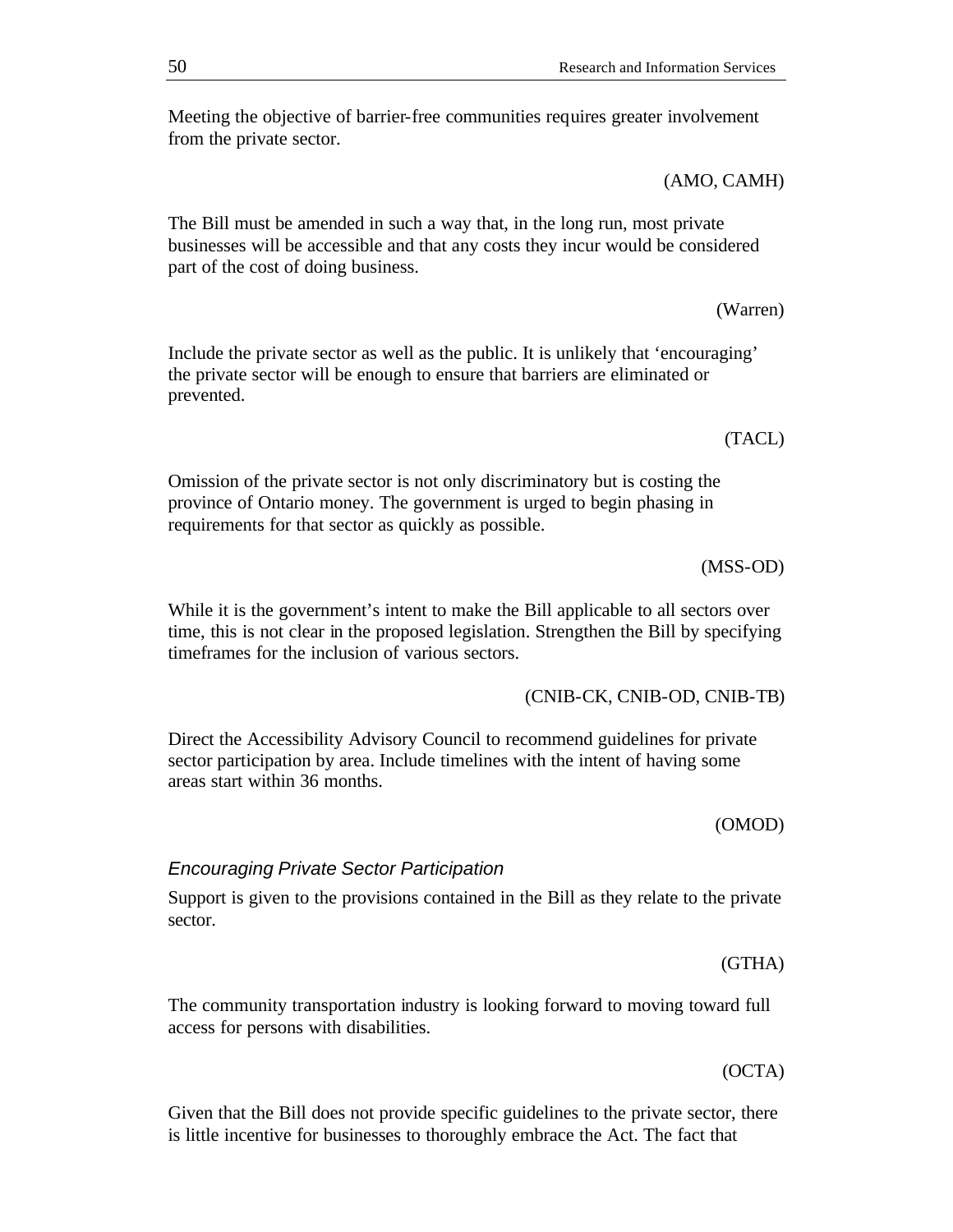amendments are available is a positive step which could provide opportunities for the government to consider programs to further encourage the private sector to adopt barrier-free access as part of their mission. These incentive programs could include financial support for pilot projects to demonstrate success or possibly a province-wide recognition program.

(TT, Proulx)

The government must develop guidelines and accompanying timetables, and offer incentives for the removal and prevention of barriers in the private sector.

(ODAC-WE, WAC)

The government may wish to consider offering time-limited incentive programs in the form of tax incentives or substitutes to encourage property managers and business owners to make their facilities accessible.

(SDC, NEORAD)

# **Funding**

In order to achieve a barrier-free community, we need to ensure that adequate funding is available to support children, youth and adults in reaching their potential. This means funding is required not only for physical modifications to buildings and facilities, etc., but also to ensure adequate programs and services are available across the community, to meet the changing needs of people with disabilities.

(CNIB-OB, Bremner)

There is a need for dedicated, stable and predictable funding from the province or a new source of revenue for municipal governments.

(AMO, PUSH-NW)

Ensure adequate funding to organizations named within the Act to implement their plans for the removal and prevention of barriers.

(ODAC-WE, WAC)

Without some funding commitment to transfer agencies, the legislation will only contribute to further cuts in services.

(OMOD)

Guidelines for the plans should state that their development must not be paid for from funds that have been allocated for disability services or accommodations.

(LOTF, LDAO)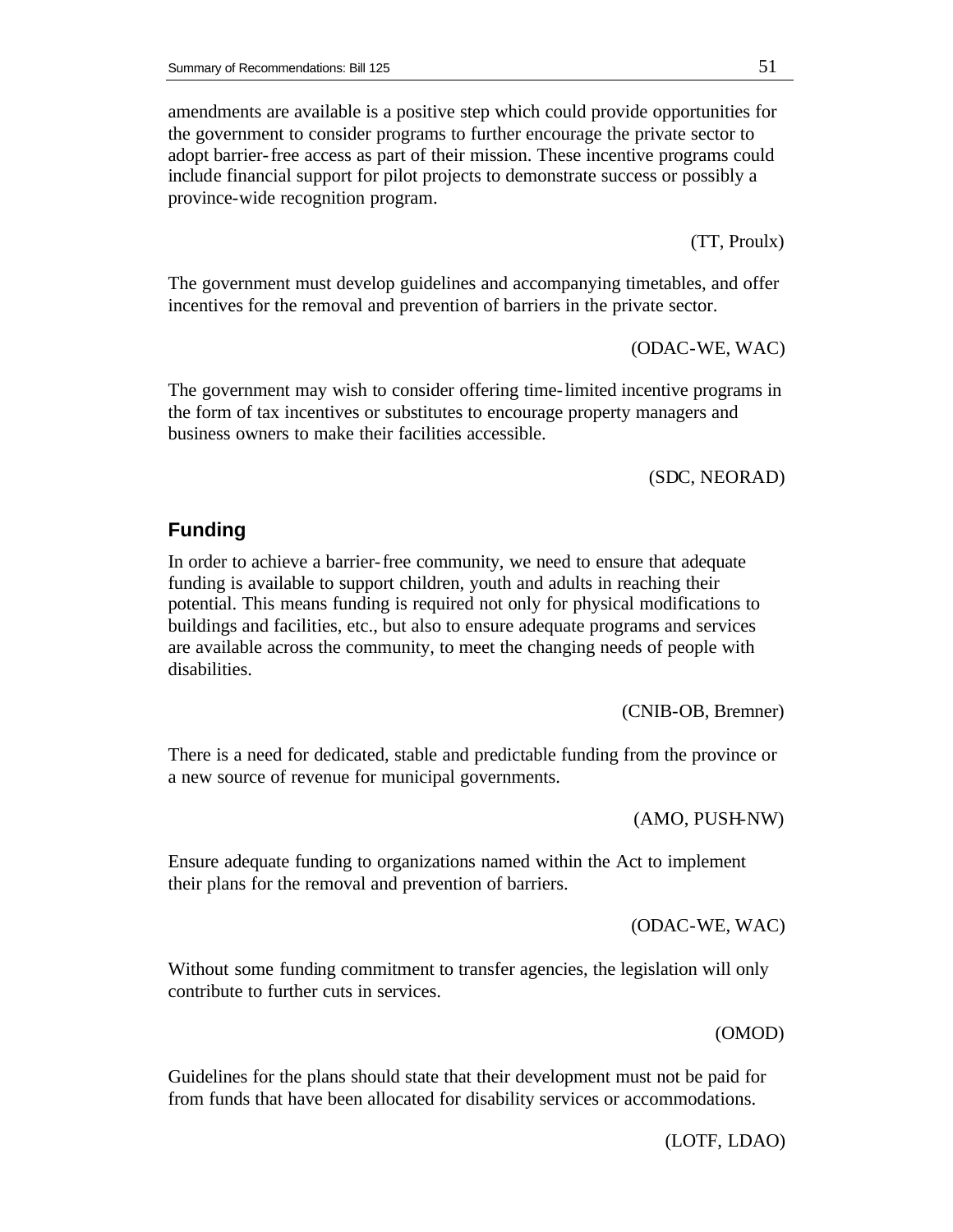Give consideration to the funding required to retrofit schools as an outcome of this Bill.

(ESS)

(WAC)

Provide funding to those municipalities with fewer than 10,000 people that choose to have an accessibility advisory committee.

(TACL)

# **Length of Legislative Debate and Public Hearings**

should be strong and definitive rather than diluted.

One day of legislative debate to propose amendments to this bill will only dilute an already toothless piece of legislation. The development of solid amendments takes time and cannot be resolved before the Christmas break.

Ensure that the language in Bill 125 indicates a clear intent to effect change. It

Take the time to do it right.

**Language of Bill**

(Proulx)

(DPCR)

The fact that these hearings are being fast-tracked denies the disabled community the opportunity to carefully assess the Bill's merits and implications.

(NFB)

Allow every disabled person who would like to digest this document the time to understand it and respond at the level at which they are capable.

(Leclair)

Extend the hearings into the new year to allow for proper information exchange, consultation and consideration of amendments.

(CAMH)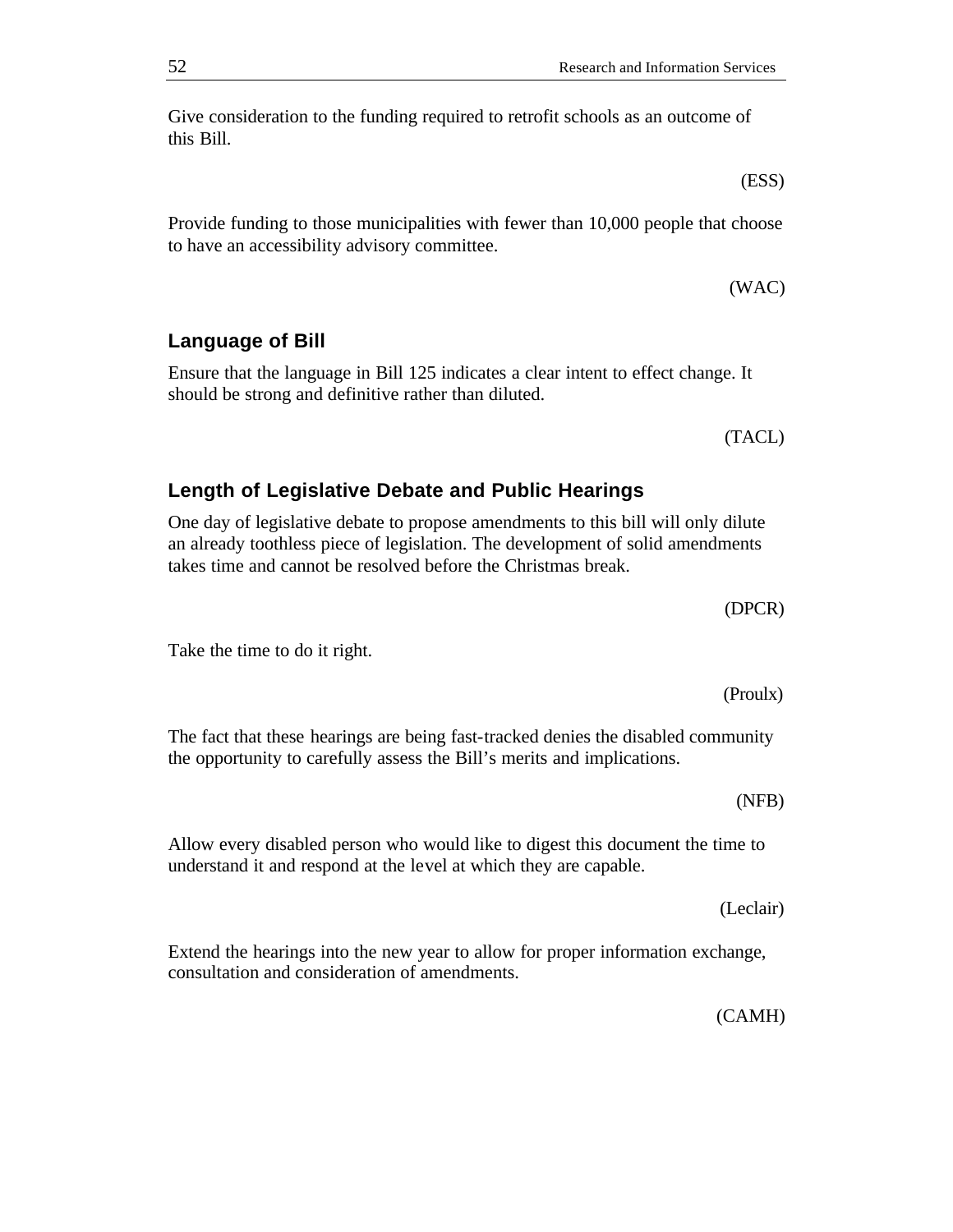# **Northern Issues**

The pressing issues to ensure Northern Ontario becomes barrier-free are the lack of ASL and LSQ interpreters, the lack of choice in services and the lack of accessible transportation, especially in rural areas.

(SDC, CHS-SO)

# **Organizations/Facilities Serving Persons with Disabilities**

Residential facilities for people with disabilities must develop policies and procedures acknowledging that they have lesbian, gay, bisexual, transsexual and transgendered clients and accommodating their special needs.

Health care and social service organizations serving persons with disabilities or chronic illnesses must:

- (a) ensure that their facilities are barrier-free and
- (b) train their staff to expect clients/patients who are lesbian, gay, bisexual, transsexual or transgendered and acknowledge that their clients/patients may have sexual/loving same-sex relationships.

They must conduct research on:

- (a) the degree of hostility, discomfort or receptiveness of those providing services to lesbian, gay, bisexual, transsexual or transgendered people with disabilities or chronic illnesses and
- (b) the varying degrees of visibility and duration of chronic illnesses or disabilities for lesbian, gay, bisexual, transsexual or transgendered people. Research methods must not force disclosure of sexual orientation or make unrealistic demands on stamina or mobility.

(CLGRO)

# **Prevention of New Barriers**

A fundamental objective of the Bill has been to ensure that no new barriers are created. Provisions need to be strengthened so that this objective may be upheld. These should include new capital projects, leases, the purchase of goods and services, and exemptions to be granted only when undue hardship can be demonstrated.

(CNIB-OD, CNIB-CK, ACE, CNIB-TB)

Strengthen provisions seeking to prevent new barriers from being created with taxpayers' money.

(CHS-OD, CHS-WR)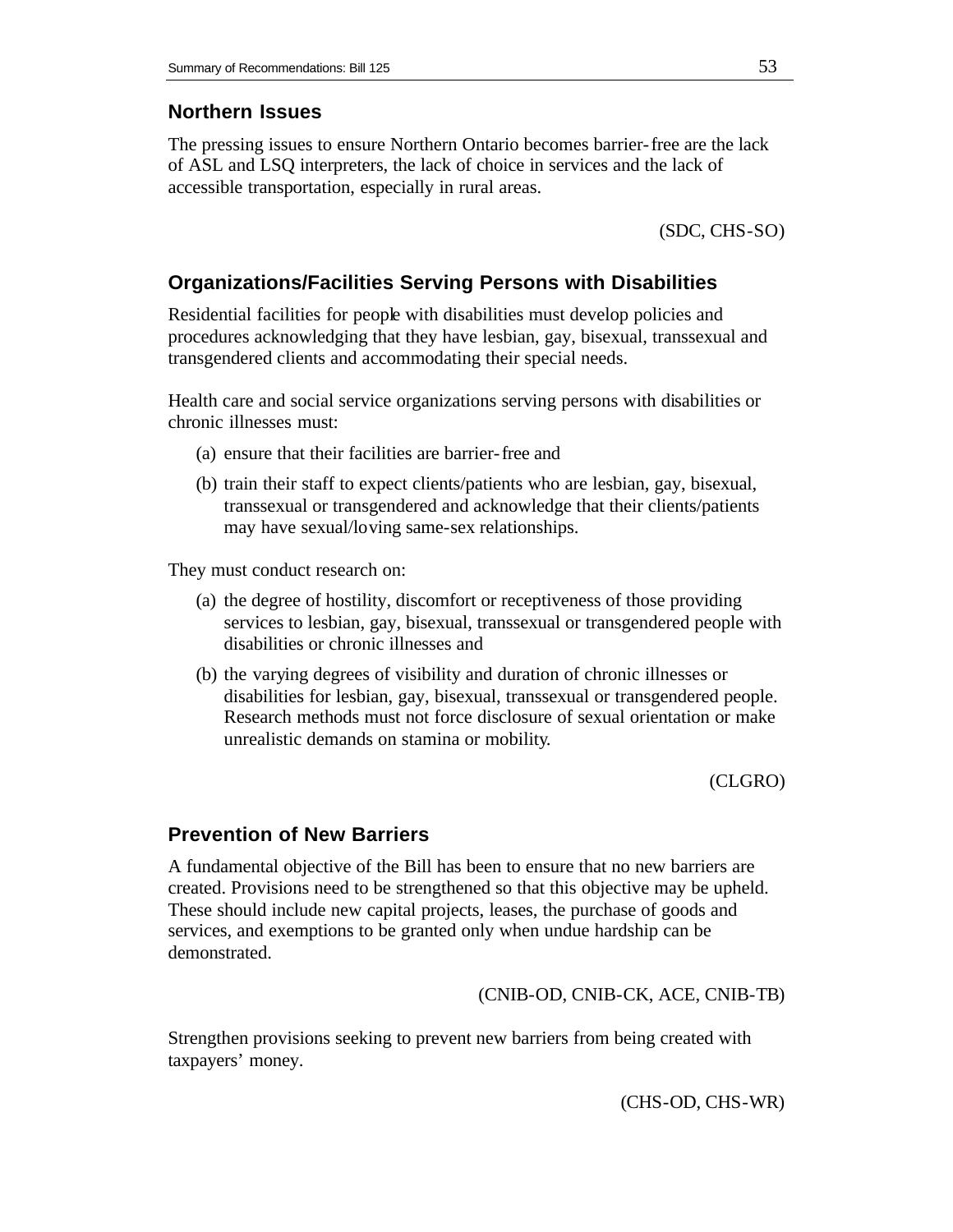# **Review Process**

Require a public process for reviewing and reporting on legislation, regulations, policies, and by-laws. Set a time frame for the review. Require annual reports on the steps taken to remove those barriers that were identified in the review.

Specify a process for eliminating attitudinal and other non-physical barriers.

Given that the Bill will impact on all provincial government ministries, it is imperative that cultural sensitivity training inclusive of sexual minority issues be undertaken. Publicly-funded producers of sex and sexuality-training materials for people with disabilities must include information for/about transsexual and transgendered people, and people of all sexual orientations.

of making Ontario barrier-free. It could be integrated within the public education system. Information brochures should be available for restaurant and retail business owners to educate them about barrier-free access. (SDC)

It will be imperative that an effective education component is added to ensure that the public is aware of the issues facing people with disabilities and the importance

Educate the public through a variety of advertising me chanisms to change the mythical culture about disabled Ontarians.

Education should be a required component of all barrier identification, removal and prevention plans. Work with the private sector and the broader public sector to ensure that there are resources available for a sustained, intensive public education campaign. Work with those same sectors to ensure that technical education resources are available to all organizations and government required to comply with the legislation.

Make provisions for the allocation of resources to raise public awareness and education of the issues faced by those with disabilities to foster greater understanding and influence attitudes.

**Public Awareness and Education**

#### (OBIA, OBIA-CK, OBIA-OC, OBIA-SD, OBIA-TB)

# (TBDIW)

(CMHA-OD, Riback)

(LOTF)

#### (CLGRO)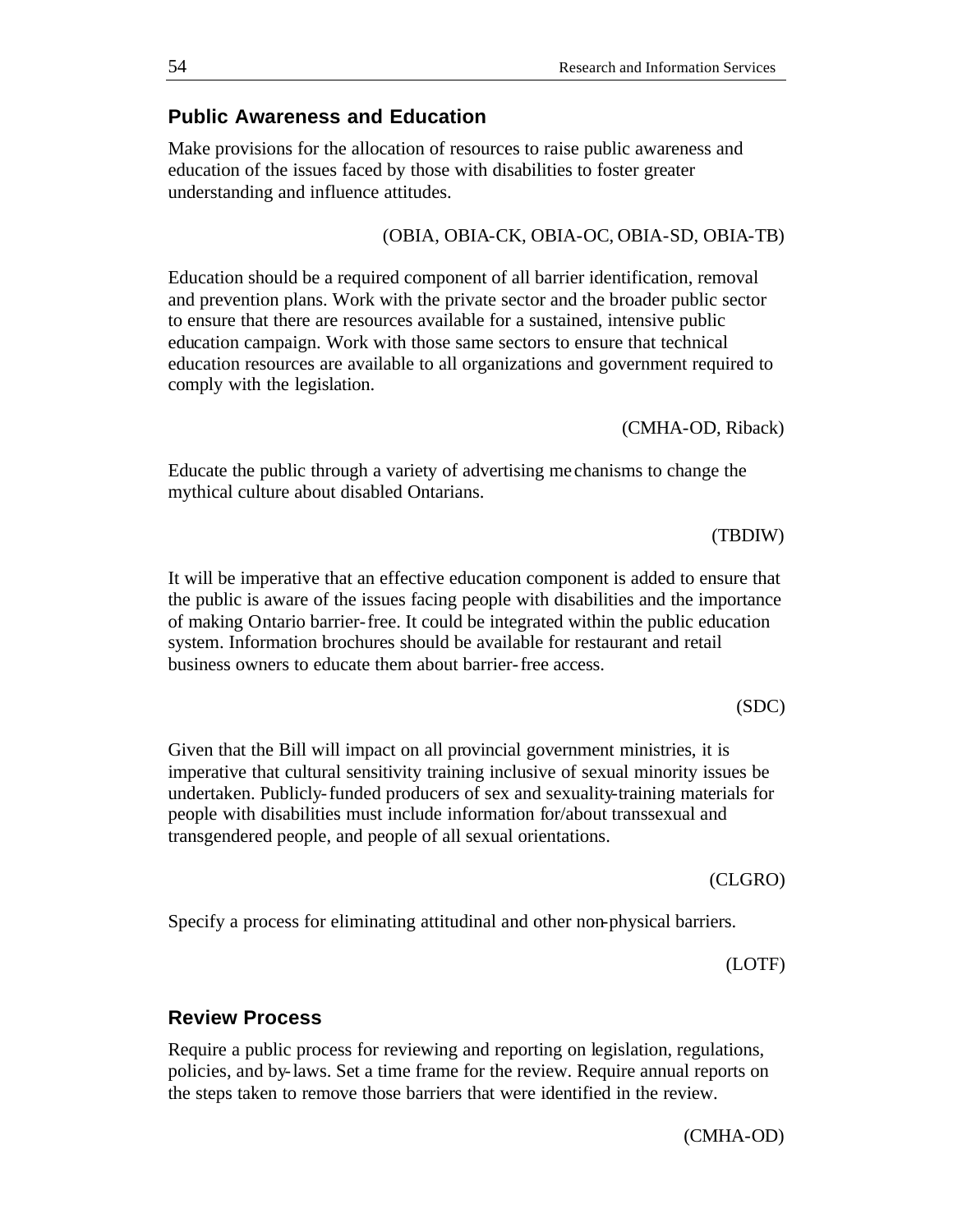## **Role of the Federal Government**

The province is urged to demand a consultation with the federal government to begin work on the creation of a federal "Canadians with Disabilities Act."

(ODAC-WE, WAC)

## **Services for those with Psychiatric Disabilities**

Require the standards to include all types of barriers, including barriers that may affect persons with a psychiatric disability. These barriers may include not having the ability to adjust lighting or to create a quiet work environment for someone who is easily distracted.

(CMHA-OD)

Ensure the right of every mentally ill person to the services of a psychiatrist on a timely, regular basis.

(Dimitrie)

#### **Timelines**

Set clear limits on the development and implementation of plans to remove and prevent barriers in regulations.

(ODAC-WE, WAC)

Amend to provide that notwithstanding anything else in the Act or regulations,

- (a) the Government of Ontario shall become barrier-free within five years of this Act coming into force; and
- (b) the Ontario Legislature shall become barrier-free within five years of this Act coming into force.

(ODAC, CNIB-OB, DAP, Warren, MacGregor, WAC, Riback, TBDIW, DWCCN, Dube, CHS-OD, CHS-WR)

Eliminate existing barriers in stages over a five year period. Barriers identified in subsequent annual reviews should be eliminated within five years of identification.

(MSS-OC)

Require that barriers be identified, removed and prevented within specific timeframes fixed in the Bill.

(Millward, Leclair, MDAG, CHS-OD, CHS-WR)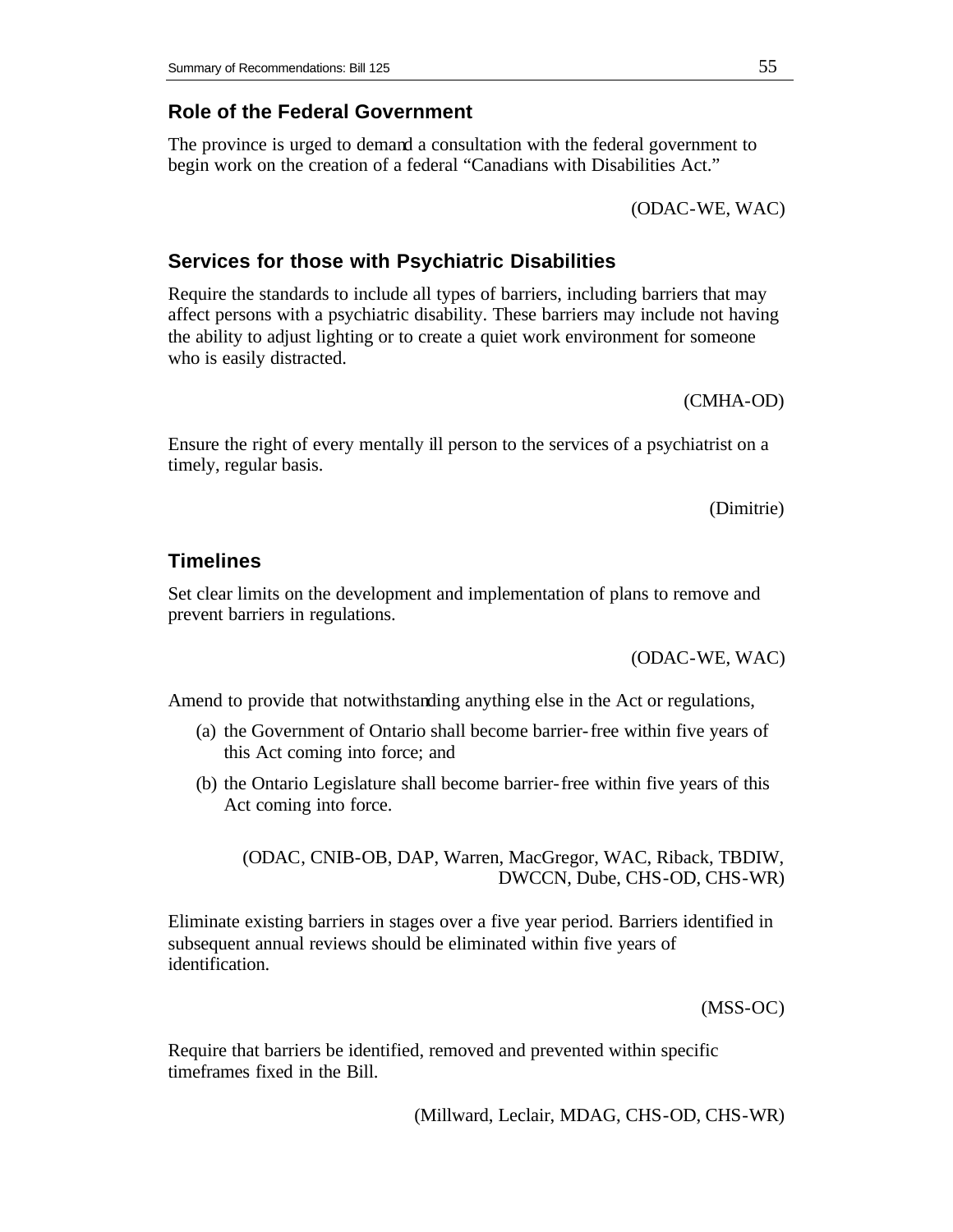Prescribe explicit timelines for the removal of specific barriers.

(OBIA, OBIA-CK, OBIA-OC, OBIA-SD, OBIA-TB)

Include specific deadlines for identifying, removing and preventing barriers.

(TACL, Bremner, OPSEU, PUSH-NW)

Set a specific time frame for creating the guidelines through regulation.

(CMHA-OD)

Without timelines, "other organizations" will not know when they have to make their buildings accessible. Time is needed to raise funds as well.

(NLC-SB)

# **Workplace Accommodation**

Include the right to workplace accommodations in the *Employment Standards Act*.

(Dimitrie)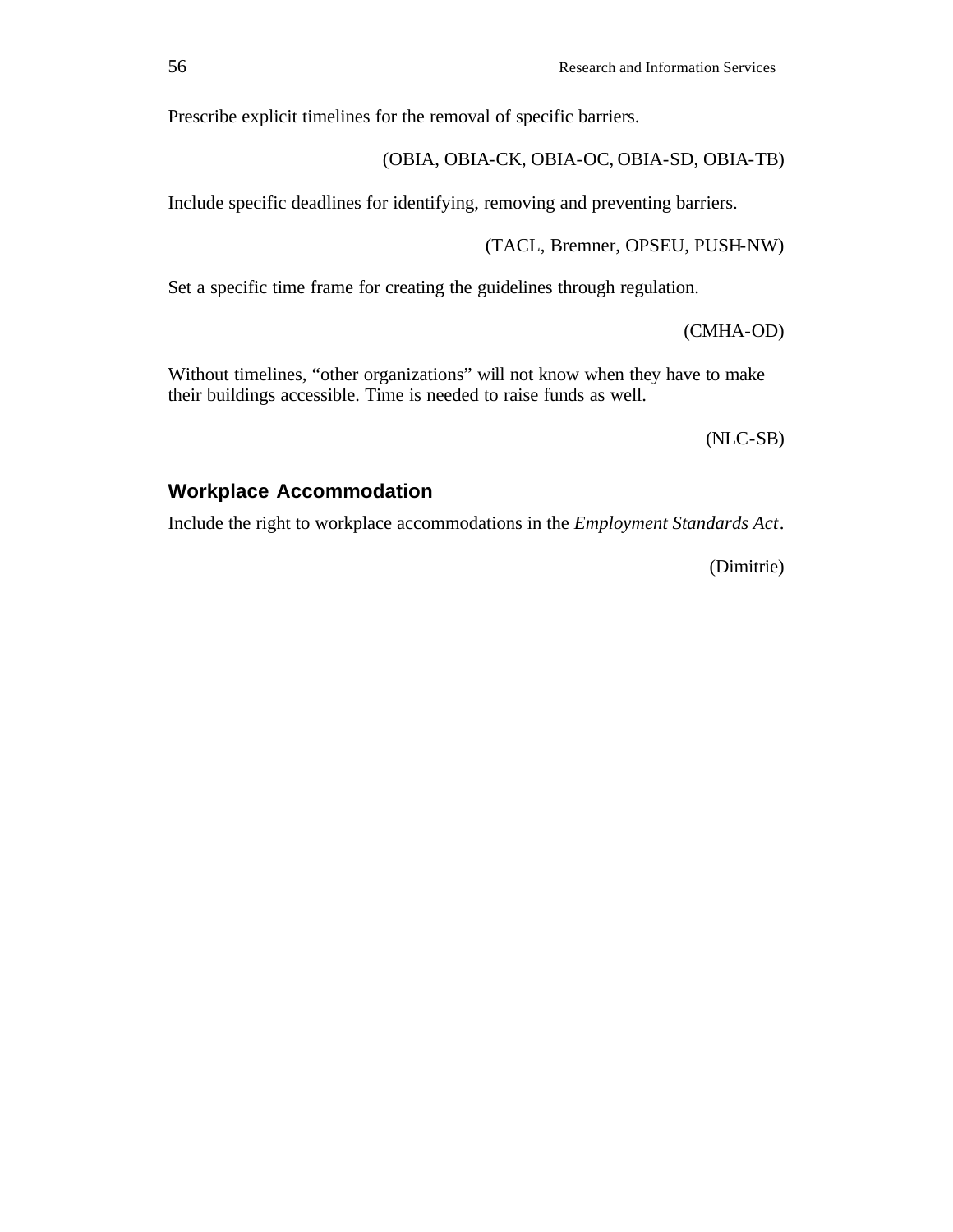| <b>Abbreviation</b> | <b>Organization/Individual</b>                                                     | Date of Appearance |
|---------------------|------------------------------------------------------------------------------------|--------------------|
| AAC-CO              | Accessibility Advisory Committee, City of Ottawa                                   | November 30, 2001  |
| <b>ACE</b>          | Advocacy Centre for the Elderly                                                    | December 5, 2001   |
| <b>AMO</b>          | Association of Municipalities of Ontario                                           | December 5, 2001   |
| Bagga               | Suranda Bagga                                                                      | December 3, 2001   |
| <b>Black</b>        | <b>Earl Black</b>                                                                  | December 7, 2001   |
| <b>BMCC</b>         | <b>Bloorview MacMillan Children's Centre</b>                                       | December 5, 2001   |
| <b>Brady</b>        | Michael Brady                                                                      | November 30, 2001  |
| <b>Bremner</b>      | Kathryn Bremner                                                                    | December 5, 2001   |
| <b>CAMH</b>         | Centre for Addiction and Mental Health                                             | December 7, 2001   |
| <b>CAW</b>          | <b>Canadian Auto Workers</b>                                                       | December 5, 2001   |
| CCB-OD              | Canadian Council for the Blind, Ontario Division                                   | December 5, 2001   |
| CHS-OD              | Canadian Hearing Society, Ontario Division                                         | December 4, 2001   |
| CHS-SO              | Canadian Hearing Society, Sudbury Office                                           | December 7, 2001   |
| <b>CHS-TBR</b>      | Canadian Hearing Society, Thunder Bay Region                                       | December 6, 2001   |
| <b>CHS-WR</b>       | Canadian Hearing Society, Windsor Region                                           | December 3, 2001   |
| <b>CKLMAC</b>       | City of Kawartha Lakes Municipal Advisory<br><b>Committee for Disabled Persons</b> | Written submission |
| <b>CLGRO</b>        | Coalition for Lesbian and Gay Rights in Ontario                                    | December 4, 2001   |
| <b>CMHA-OD</b>      | Canadian Mental Health Association, Ontario<br><b>Division</b>                     | December 4, 2001   |
| <b>CNIB-EK</b>      | Canadian National Institute for the Blind, Essex-<br><b>Kent Branch</b>            | December 3, 2001   |
| <b>CNIB-OB</b>      | Canadian National Institute for the Blind, Ottawa<br><b>Branch</b>                 | November 30, 2001  |
| CNIB-OD             | Canadian National Institute for the Blind, Ontario<br><b>Division</b>              | December 4, 2001   |
| <b>CNIB-TB</b>      | Canadian National Institute for the Blind, Thunder<br>Bay Branch                   | December 6, 2001   |
| COC                 | <b>City of Ottawa Council</b>                                                      | November 30, 2001  |
| Cochrane            | <b>Michael Cochrane</b>                                                            | December 5, 2001   |
| Corbelli            | John C. Corbelli                                                                   | Written submission |
| <b>CPAO</b>         | Canadian Paraplegic Association Ontario                                            | December 4, 2001   |
| <b>CTB</b>          | City of Thunder Bay                                                                | December 6, 2001   |

# **WITNESSES AND WRITTEN SUBMISSIONS**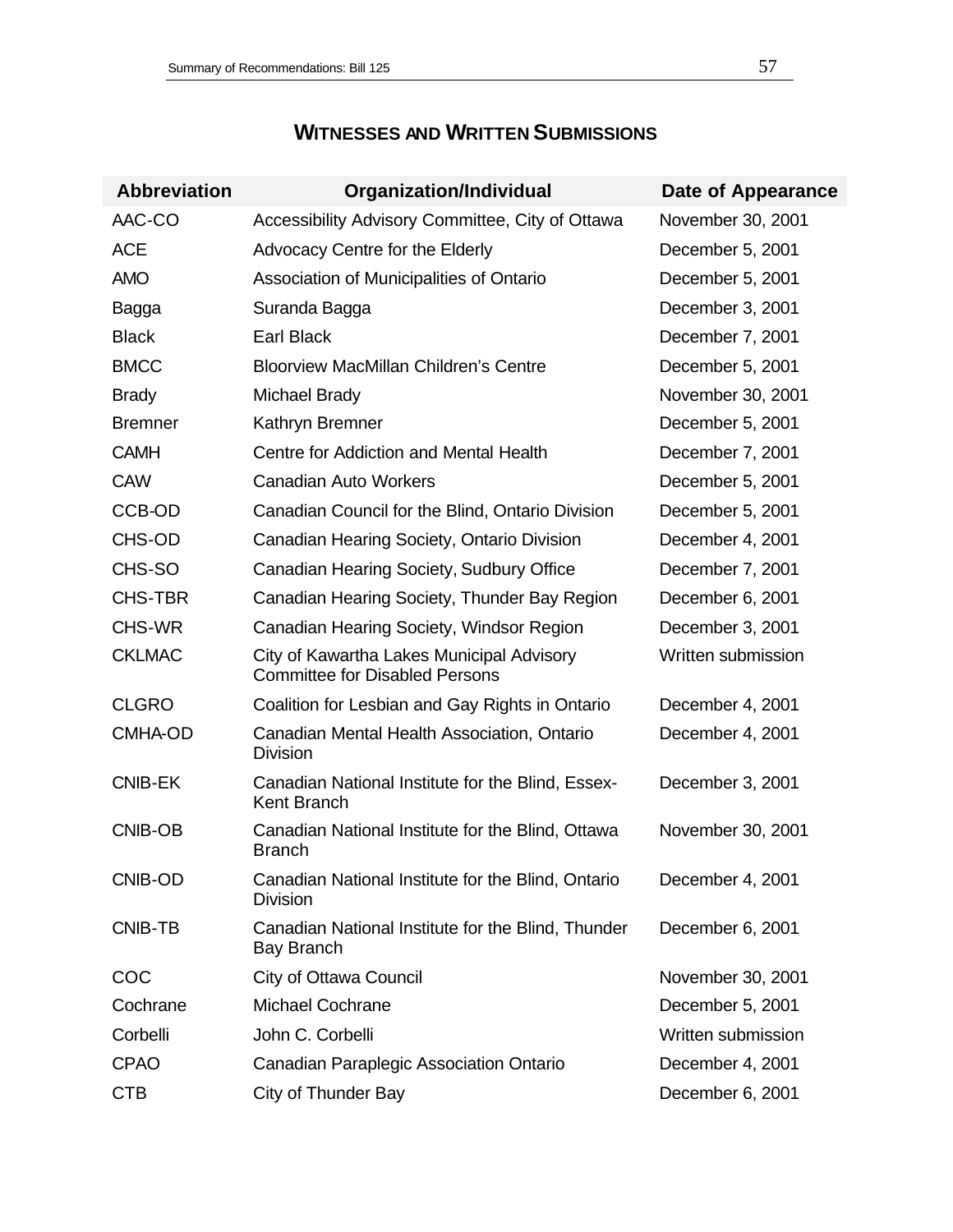| <b>Abbreviation</b> | Organization/Individual                                                     | Date of Appearance        |
|---------------------|-----------------------------------------------------------------------------|---------------------------|
| <b>CTCAC</b>        | City of Toronto Community Advisory Committee on<br><b>Disability Issues</b> | December 4, 2001          |
| <b>DAP</b>          | <b>Disabled and Proud</b>                                                   | November 30, 2001         |
| Dimitrie            | <b>David Dimitrie</b>                                                       | December 3, 2001          |
| <b>DPCR</b>         | <b>Disabled Persons Community Resources</b>                                 | November 30, 2001         |
| Drumond             | Kathryn Drummond                                                            | Written subm ission       |
| Dube                | <b>Malia Dube</b>                                                           | December 7, 2001          |
| <b>DWCCN</b>        | Disabled Workers' Complex Case Network                                      | December 6, 2001          |
| <b>EQAC</b>         | <b>Education for Quality Accessibility Canada</b>                           | Written submission        |
| <b>ESS</b>          | <b>Easter Seal Society</b>                                                  | December 4, 2001          |
| Germain             | Anna Germain                                                                | December 4, 2001          |
| <b>GTHA</b>         | <b>Greater Toronto Hotel Association</b>                                    | December 4, 2001          |
| <b>GWBFC</b>        | <b>Guelph-Wellington Barrier Free Committees</b>                            | Written submission        |
| <b>HAGI</b>         | Handicapped Action Group Inc.                                               | December 6, 2001          |
| HIA-WW              | Head Injury Association, Waterloo-Wellington                                | Written submission        |
| Hurlbert            | <b>Tracy Hurlbert</b>                                                       | December 6, 2001          |
| Labelle             | Edgar Labelle                                                               | Written submission        |
| <b>LDAO</b>         | Learning Disabilities Association of Ontario                                | December 5, 2001          |
| Leclair             | Penny Leclair                                                               | November 30, 2001         |
| <b>LOTF</b>         | Learning Opportunities Task Force                                           | December 4, 2001          |
| MacGregor           | Kevin MacGregor                                                             | December 3, 2001          |
| Mailloux            | Kay Mailloux                                                                | Written submission        |
| <b>Mantis</b>       | <b>Steve Mantis</b>                                                         | December 6, 2001          |
| <b>MDAG</b>         | Milton Deaf Action Group                                                    | December 5, 2001          |
| Millward            | <b>Evelyn Millward</b>                                                      | November 30, 2001         |
| MSS-OC              | Multiple Sclerosis Society of Canada, Ottawa<br>Chapter                     | November 30, 2001         |
| MSS-OD              | Multiple Sclerosis Society of Canada, Ontario<br>Division                   | December 3 and 5,<br>2001 |
| <b>NEORAD</b>       | Northeastern Ontario Regional Alliance for the<br><b>Disabled</b>           | December 7, 2001          |
| <b>NFB</b>          | National Federation of the Blind                                            | December 4, 2001          |
| <b>NLC-SB</b>       | Navy League of Canada, Sudbury Branch                                       | December 7, 2001          |
| <b>OACL</b>         | <b>Ontario Association for Community Living</b>                             | December 5, 2001          |
| <b>OASW</b>         | <b>Ontario Association of Social Workers</b>                                | Written submission        |
| <b>OBIA</b>         | Ontario Brain Injury Association                                            | December 4, 2001          |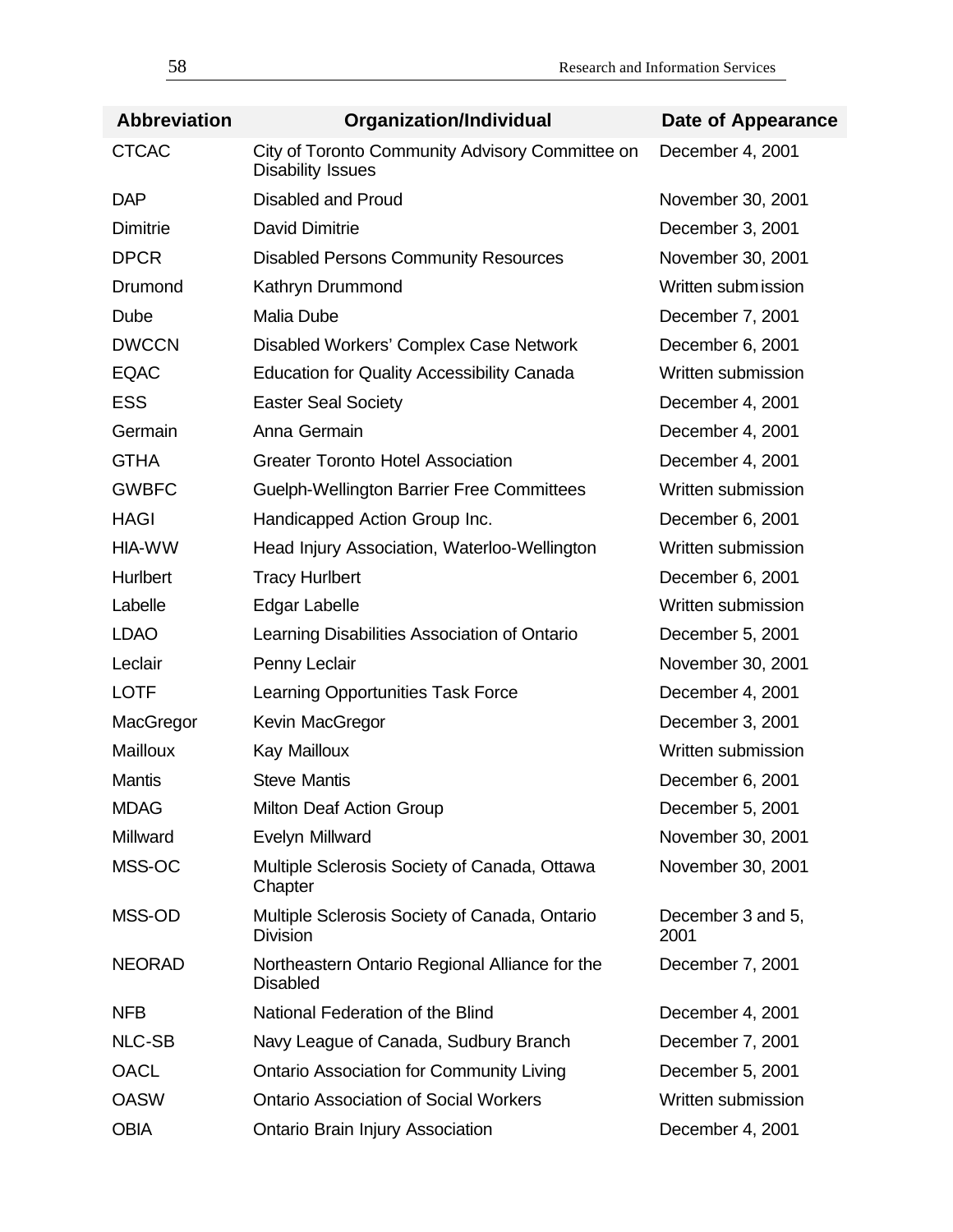| <b>Abbreviation</b> | <b>Organization/Individual</b>                                                                                    | Date of Appearance |
|---------------------|-------------------------------------------------------------------------------------------------------------------|--------------------|
| <b>OBIA-CK</b>      | Ontario Brain Injury Association, Chatham-Kent<br>and Windsor-Essex Chapters                                      | December 3, 2001   |
| OBIA-OC             | Ontario Brain Injury Association, Ottawa Chapter<br>and Ontario Head Injury Association, Ottawa Valley<br>Chapter | November 30, 2001  |
| <b>OBIA-SD</b>      | <b>Ontario Brain Injury Association, Sudbury District</b><br>Chapter                                              | December 7, 2001   |
| <b>OBIA-TB</b>      | Ontario Brain Injury Association, Thunder Bay<br>Chapter                                                          | December 6, 2001   |
| <b>OCTA</b>         | <b>Ontario Community Transportation Association</b>                                                               | December 5, 2001   |
| <b>ODAC</b>         | <b>Ontarians with Disabilities Act Committee</b>                                                                  | December 5, 2001   |
| ODAC-WE             | Ontarians with Disabilities Act Committee -<br><b>Windsor/Essex County Chapter</b>                                | December 3, 2001   |
| <b>OMOD</b>         | <b>Ontario March of Dimes</b>                                                                                     | December 5, 2001   |
| <b>OPSEU</b>        | <b>OPSEU Disability Caucus</b>                                                                                    | December 6, 2001   |
| Owen                | <b>William Owen</b>                                                                                               | Written submission |
| Proulx              | <b>Rachel Proulx</b>                                                                                              | December 7, 2001   |
| <b>PUSH-NW</b>      | Persons United for Self-Help in Northwestern<br>Ontario, Inc.                                                     | December 6, 2001   |
| <b>Riback</b>       | <b>Carole Riback</b>                                                                                              | December 5, 2001   |
| <b>SAODAC</b>       | Sault/Algoma Ontarians with Disabilities Act<br>Committee                                                         | December 7, 2001   |
| <b>SDC</b>          | <b>Sudbury Disability Coalition</b>                                                                               | December 7, 2001   |
| Seed                | Pat Seed                                                                                                          | December 6, 2001   |
| Shain               | Alan Shain                                                                                                        | November 30, 2001  |
| Shannon             | David Shannon                                                                                                     | December 6, 2001   |
| Spellman            | D.C. Spellman                                                                                                     | Written submission |
| <b>Stark</b>        | <b>Chris Stark</b>                                                                                                | November 30, 2001  |
| <b>TACL</b>         | <b>Toronto Association for Community Living</b>                                                                   | December 4, 2001   |
| <b>TBDIW</b>        | Thunder Bay & District Injured Workers' Support<br>Group                                                          | December 6, 2001   |
| Thebérge            | Richard Thebérge                                                                                                  | November 30, 2001  |
| <b>Tibbs</b>        | <b>Anthony Tibbs</b>                                                                                              | Written submission |
| <b>TPS</b>          | <b>Toronto Police Service</b>                                                                                     | December 4, 2001   |
| TΤ                  | <b>Tourism Toronto</b>                                                                                            | December 4, 2001   |
| <b>WACDI</b>        | Windsor Advisory Committee on Disability Issues                                                                   | December 3, 2001   |
| <b>WAD</b>          | Windsor Association for the Deaf                                                                                  | December 3, 2001   |
| Warren              | <b>Giles Warren</b>                                                                                               | November 30, 2001  |